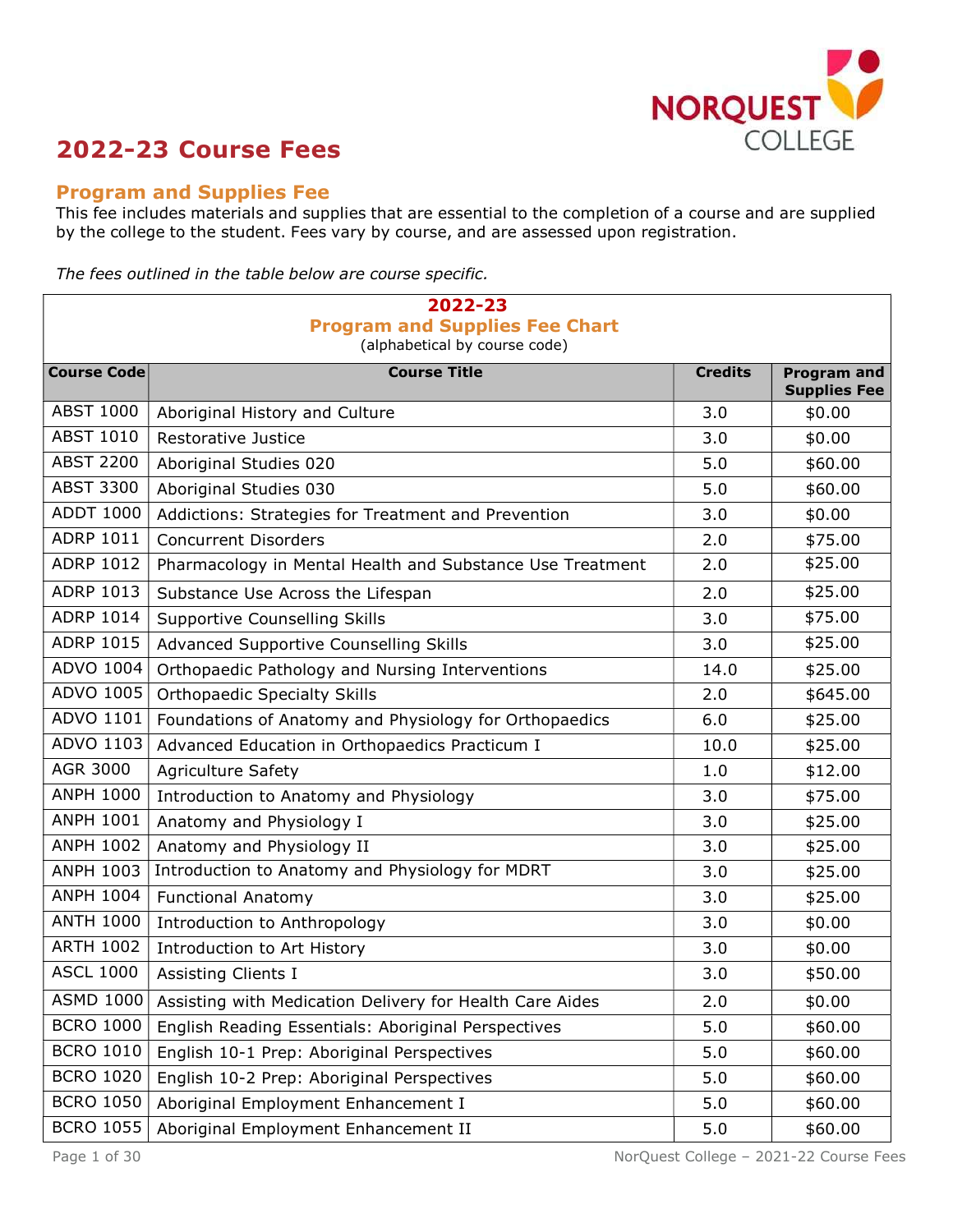## 2022-23 Program and Supplies Fee Chart

(alphabetical by course code)

| <b>Course Code</b> | <b>Course Title</b>                                                                      | <b>Credits</b> | <b>Program and</b><br><b>Supplies Fee</b> |
|--------------------|------------------------------------------------------------------------------------------|----------------|-------------------------------------------|
| <b>BHCA 1100</b>   | Health Careers - Listening and Speaking I                                                | 5.0            | \$101.80                                  |
| <b>BHCA 1101</b>   | Health Careers - Reading and Writing I                                                   | 5.0            | \$101.80                                  |
| <b>BHCA 1102</b>   | Health Careers - Intercultural Communication I                                           | 2.0            | \$40.72                                   |
| <b>BHCA 1103</b>   | Health Careers - Medical Terminology I                                                   | 2.0            | \$40.72                                   |
| <b>BHCA 1200</b>   | ESL Preparation for Health Care Aide - Communication on a<br><b>Healthcare Team</b>      | 3.0            | \$61.08                                   |
| <b>BHCA 1201</b>   | ESL Preparation for Health Care Aide -Medical Terminology                                | 2.0            | \$40.72                                   |
| <b>BHCA 1202</b>   | ESL Preparation for Health Care Aide -Listening and Clear<br>Speaking                    | 2.0            | \$40.72                                   |
| <b>BHCA 1203</b>   | ESL Preparation for Health Care Aide- Reading and Writing                                | 5.0            | \$81.44                                   |
| <b>BHCA 1204</b>   | ESL Preparation for Health Care Aide - Communication with<br><b>Clients and Families</b> | 2.0            | \$40.72                                   |
| <b>BHCA 1205</b>   | Academic Language Skills for Health Care Aide I                                          | 1.0            | \$20.36                                   |
| <b>BHCA 1206</b>   | Academic Language Skills for Health Care Aide II                                         | 1.0            | \$20.36                                   |
| <b>BIOL 1007</b>   | Introduction to Cell Biology                                                             | 3.0            | \$25.00                                   |
| <b>BIOL 1008</b>   | Organisms in their Environment                                                           | 3.0            | \$25.00                                   |
| <b>BIOL 2008</b>   | Ecology                                                                                  | 3.0            | \$25.00                                   |
| <b>BIOL 3300</b>   | Biology 030                                                                              | 5.0            | \$60.00                                   |
| <b>BUSD 1001</b>   | <b>Business Communications I</b>                                                         | 3.0            | \$24.00                                   |
| <b>BUSD 1002</b>   | Microeconomics                                                                           | 3.0            | \$24.00                                   |
| <b>BUSD 1003</b>   | <b>Business Math</b>                                                                     | 3.0            | \$24.00                                   |
| <b>BUSD 1004</b>   | Introduction to Accounting                                                               | 3.0            | \$24.00                                   |
| <b>BUSD 1005</b>   | <b>Business Communications II</b>                                                        | 3.0            | \$24.00                                   |
| <b>BUSD 1006</b>   | Principles of Accounting                                                                 | 3.0            | \$24.00                                   |
| <b>BUSD 1007</b>   | <b>Business Computer Applications</b>                                                    | 3.0            | \$24.00                                   |
| <b>BUSD 1008</b>   | Macroeconomics                                                                           | 3.0            | \$24.00                                   |
|                    | BUSD 1009   Human Resource Management I                                                  | 3.0            | \$24.00                                   |
| <b>BUSD 1011</b>   | Prep for Employment                                                                      | 1.0            | \$8.00                                    |
| <b>BUSD 1012</b>   | Co-op Experience                                                                         | 3.0            | \$24.00                                   |
| <b>BUSD 1013</b>   | <b>Introduction to Management</b>                                                        | 3.0            | \$24.00                                   |
| <b>BUSD 1014</b>   | Introduction to Finance                                                                  | 3.0            | \$24.00                                   |
| <b>BUSD 1040</b>   | <b>Small Business Management</b>                                                         | 3.0            | \$45.00                                   |
| <b>BUSD 1090</b>   | <b>Introduction to Marketing</b>                                                         | 3.0            | \$45.00                                   |
| <b>BUSD 1201</b>   | Canadian Business Fundamentals                                                           | 3.0            | \$50.00                                   |
| <b>BUSD 1380</b>   | Organizational Behaviour                                                                 | 3.0            | \$24.00                                   |
| <b>BUSD 2001</b>   | Intermediate Accounting I                                                                | 3.0            | \$24.00                                   |
| <b>BUSD 2002</b>   | Cost Accounting I                                                                        | 3.0            | \$24.00                                   |
| <b>BUSD 2003</b>   | <b>Computer Applications for Accounting</b>                                              | 3.0            | \$24.00                                   |
| <b>BUSD 2004</b>   | Intermediate Accounting II                                                               | 3.0            | \$24.00                                   |
| <b>BUSD 2005</b>   | Cost Accounting II                                                                       | 3.0            | \$24.00                                   |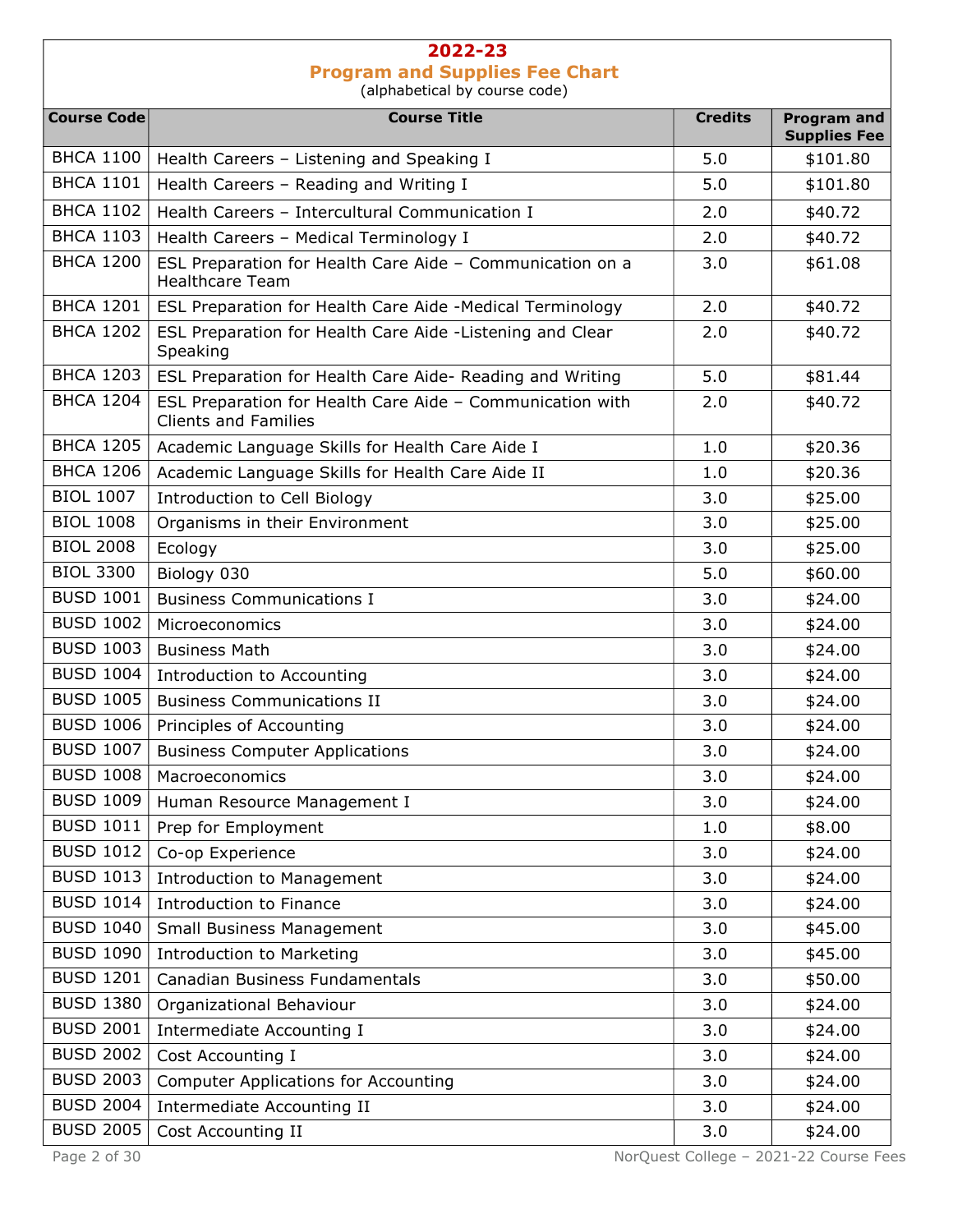| <b>Course Code</b> | <b>Course Title</b>                     | <b>Credits</b> |                                           |
|--------------------|-----------------------------------------|----------------|-------------------------------------------|
|                    |                                         |                | <b>Program and</b><br><b>Supplies Fee</b> |
| <b>BUSD 2006</b>   | Taxation                                | 3.0            | \$24.00                                   |
| <b>BUSD 2007</b>   | Recruitment and Selection               | 3.0            | \$24.00                                   |
| <b>BUSD 2008</b>   | Marketing Strategy                      | 3.0            | \$24.00                                   |
| <b>BUSD 2009</b>   | Leadership and Intercultural Management | 3.0            | \$24.00                                   |
| <b>BUSD 2011</b>   | Human Resource Management II            | 3.0            | \$24.00                                   |
| <b>BUSD 2012</b>   | <b>Employee and Labour Relations</b>    | 3.0            | \$24.00                                   |
| <b>BUSD 2013</b>   | Change Management                       | 3.0            | \$24.00                                   |
| <b>BUSD 2014</b>   | <b>Compensation Management</b>          | 3.0            | \$24.00                                   |
| <b>BUSD 2015</b>   | Payroll                                 | 3.0            | \$24.00                                   |
| <b>BUSD 2016</b>   | Negotiations                            | 3.0            | \$24.00                                   |
| <b>BUSD 2017</b>   | Training and Development                | 3.0            | \$24.00                                   |
| <b>BUSD 2018</b>   | <b>Business Values and Ethics</b>       | 3.0            | \$24.00                                   |
| <b>BUSD 2019</b>   | <b>Strategic Management</b>             | 3.0            | \$24.00                                   |
| <b>BUSD 2021</b>   | Retail Sales Management                 | 3.0            | \$24.00                                   |
| <b>BUSD 2022</b>   | Venture Development                     | 3.0            | \$24.00                                   |
| <b>BUSD 2023</b>   | Social and Digital Communication        | 3.0            | \$24.00                                   |
| <b>BUSD 2024</b>   | Process Improvement                     | 3.0            | \$24.00                                   |
| <b>BUSD 2025</b>   | Introduction to Logistics               | 3.0            | \$24.00                                   |
| <b>BUSD 2026</b>   | Lean Systems                            | 3.0            | \$24.00                                   |
| <b>BUSD 2027</b>   | <b>Quality Management</b>               | 3.0            | \$24.00                                   |
| <b>BUSD 2030</b>   | Finance I                               | 3.0            | \$24.00                                   |
| <b>BUSD 2031</b>   | Personal Financial Planning I           | 3.0            | \$24.00                                   |
| <b>BUSD 2032</b>   | Financial Markets and FinTech           | 3.0            | \$24.00                                   |
| <b>BUSD 2033</b>   | Risk Management                         | 3.0            | \$24.00                                   |
| <b>BUSD 2035</b>   | Consumer and Business Lending           | 3.0            | \$24.00                                   |
| <b>BUSD 2036</b>   | Financial Services Selling & Ethics     | 3.0            | \$24.00                                   |
| <b>BUSD 2037</b>   | Credit Management                       | 3.0            | \$24.00                                   |
| <b>BUSD 2038</b>   | Financial Systems & Analytics           | 3.0            | \$24.00                                   |
| <b>BUSD 2039</b>   | Canadian Investment Funds               | 3.0            | \$24.00                                   |
| <b>BUSD 2040</b>   | Personal Financial Planning II          | 3.0            | \$24.00                                   |
| <b>BUSD 2041</b>   | Insurance                               | 3.0            | \$24.00                                   |
| <b>BUSD 2042</b>   | <b>Financial Planning Foundations</b>   | 3.0            | \$24.00                                   |
| <b>BUSD 2070</b>   | Personal Selling                        | 3.0            | \$45.00                                   |
| <b>BUSD 2100</b>   | Not-for-Profit Marketing and PR         | 3.0            | \$45.00                                   |
| <b>BUSD 2190</b>   | Consumer Behaviour                      | 3.0            | \$24.00                                   |
| <b>BUSD 2230</b>   | Finance II                              | 3.0            | \$24.00                                   |
| <b>BUSD 2360</b>   | Public Speaking for Business            | 3.0            | \$50.00                                   |
| <b>BUSD 2620</b>   | Accounting Information Systems          | 3.0            | \$24.00                                   |
| <b>BUSD 2710</b>   | <b>Customer Service</b>                 | 3.0            | \$45.00                                   |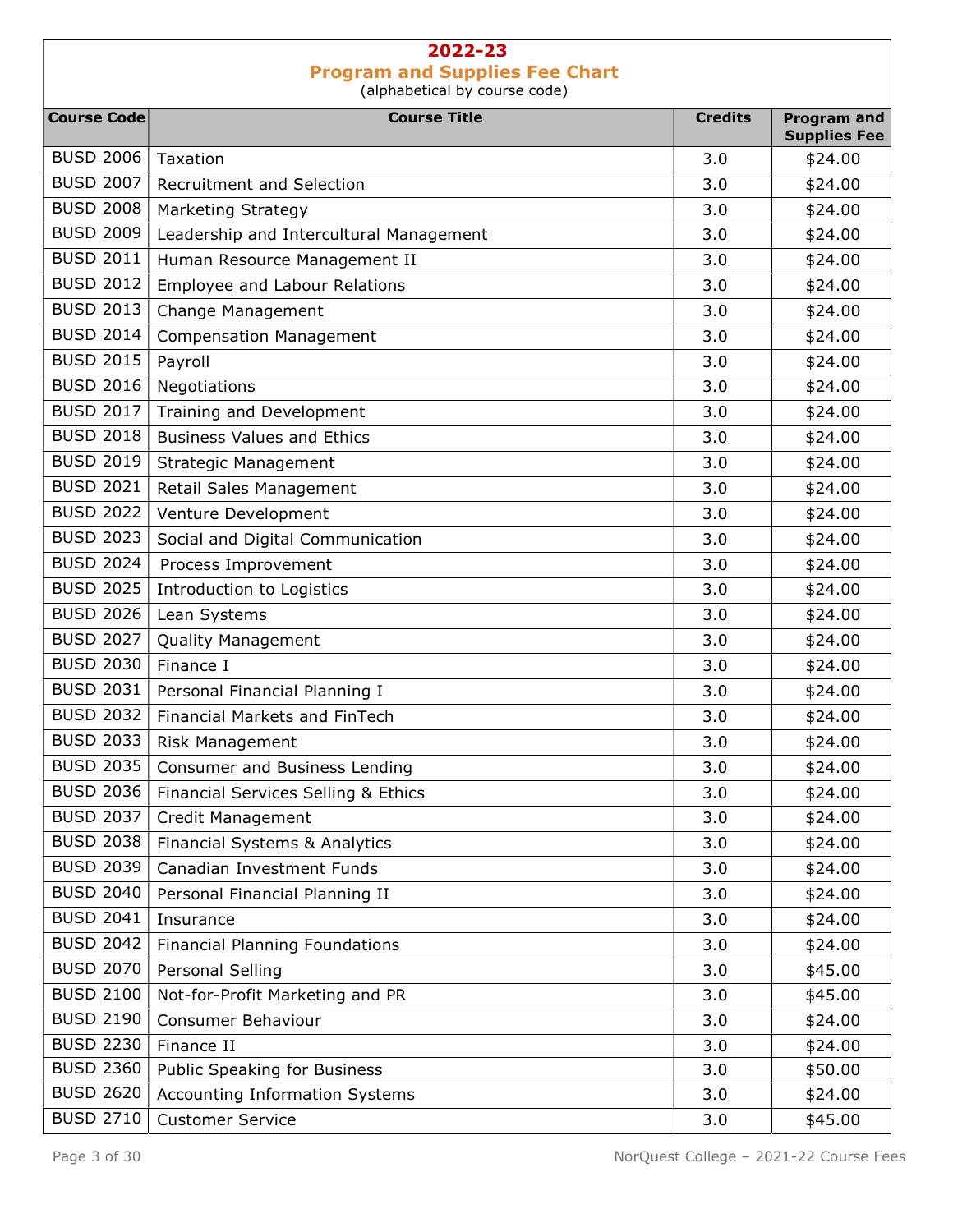| <b>Course Code</b> | <b>Course Title</b>                                                 | <b>Credits</b> | <b>Program and</b>             |
|--------------------|---------------------------------------------------------------------|----------------|--------------------------------|
| <b>BUSD 3010</b>   | <b>Business Law</b>                                                 | 3.0            | <b>Supplies Fee</b><br>\$24.00 |
| <b>BUSN 1152</b>   | <b>Medical Terminology</b>                                          | 6.0            | \$25.00                        |
| <b>BUSN 1154</b>   | <b>Medical Orders</b>                                               | 3.0            | \$25.00                        |
| <b>BUSN 1156</b>   | <b>Business Communications Skills for Health-Care Professionals</b> | 3.0            | \$25.00                        |
| <b>BUSN 1161</b>   | Practicum for Unit Clerks                                           | 3.0            | \$20.00                        |
| <b>BUSN 1163</b>   | Keyboarding                                                         | 2.0            | \$24.00                        |
| <b>BUSN 1165</b>   | Keyboarding                                                         | 1.0            | \$15.28                        |
| <b>BUSN 1166</b>   | MS Word and Presentations                                           | 5.0            | \$24.00                        |
| <b>BUSN 1167</b>   | MS Excel and Outlook                                                | 3.0            |                                |
| <b>BUSN 1168</b>   | MS Excel                                                            | 6.0            | \$24.00                        |
| <b>BUSN 1171</b>   | <b>Business Office Procedures</b>                                   |                | \$24.00                        |
|                    |                                                                     | 3.0            | \$45.83                        |
| <b>BUSN 1173</b>   | <b>Business Communications I</b>                                    | 3.0            | \$24.00                        |
| <b>BUSN 1178</b>   | Databases                                                           | 3.0            | \$24.00                        |
| <b>BUSN 1179</b>   | <b>Professional Relations</b>                                       | 3.0            | \$24.00                        |
| <b>BUSN 1180</b>   | <b>Advanced Excel</b>                                               | 3.0            | \$24.00                        |
| <b>BUSN 1184</b>   | Field Experience for Administrative Professionals                   | 3.0            | \$24.00                        |
| <b>BUSN 1186</b>   | <b>Accounting Basics</b>                                            | 3.0            | \$24.00                        |
| <b>BUSN 1187</b>   | <b>Business Office Procedures</b>                                   | 5.0            | \$24.00                        |
| <b>BUSN 1188</b>   | <b>Event Management</b>                                             | 3.0            | \$24.00                        |
| <b>BUSN 1190</b>   | Administrative Health-Care Procedures                               | 6.0            | \$36.00                        |
| <b>BUSN 1192</b>   | <b>Medical Applications</b>                                         | 3.0            | \$86.00                        |
| <b>BUSN 1193</b>   | <b>Business Communications II</b>                                   | 3.0            | \$24.00                        |
| <b>BUSN 1194</b>   | Introduction to Software Applications                               | 5.0            | \$25.00                        |
| <b>BUSN 1295</b>   | Field Experience for Accounting Technicians                         | 3.0            | \$24.00                        |
| <b>CBLE 1000</b>   | Community Based Learning Experience                                 | 3.0            | \$45.00                        |
| <b>CBLE 1010</b>   | Understanding Community I                                           | 3.0            | \$165.00                       |
| <b>CBLE 2010</b>   | Understanding Community II                                          | 3.0            | \$55.00                        |
| <b>CHEM 1001</b>   | Introduction to Chemistry                                           | 3.0            | \$25.00                        |
| <b>CHEM 1002</b>   | Introduction to Chemistry II                                        | 3.0            | \$25.00                        |
| <b>CHEM 3300</b>   | Chemistry 030                                                       | 5.0            | \$60.00                        |
| <b>CLC 1488</b>    | Cree Language and Culture 10-3Y                                     | 5.0            | \$60.00                        |
| <b>CLC 2488</b>    | Cree Language and Culture 20-3Y                                     | 5.0            | \$60.00                        |
| <b>CLC 3488</b>    | Cree Language and Culture 30-3Y                                     | 5.0            | \$60.00                        |
| <b>CLTR 2228</b>   | Comparative Literature and Popular Culture                          | 3.0            | \$0.00                         |
| <b>CMH 2050</b>    | Day Care 1                                                          | 1.0            | \$12.00                        |
| CMH 3050           | Day Care 2                                                          | 1.0            | \$12.00                        |
| <b>CMPT 1011</b>   | Introduction to Computing                                           | 3.0            | \$50.00                        |
| <b>CMPT 1510</b>   | Introduction to Artificial Intelligence                             | 3.0            | \$50.00                        |
| <b>CMPT 2021</b>   | Algorithms                                                          | 3.0            | \$50.00                        |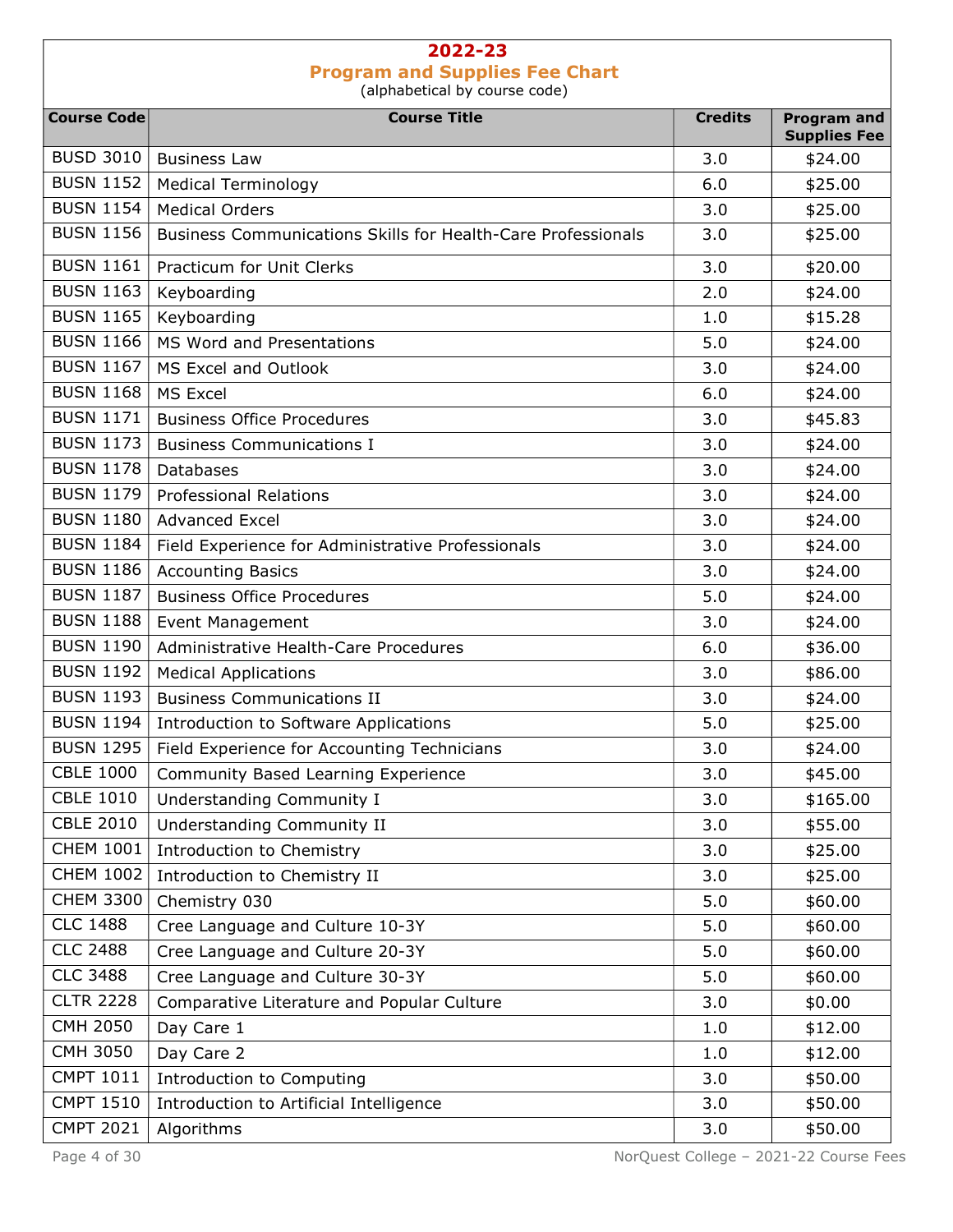| <b>Course Code</b> | <b>Course Title</b>                                                               | <b>Credits</b> | <b>Program and</b>             |
|--------------------|-----------------------------------------------------------------------------------|----------------|--------------------------------|
| <b>CMPT 2091</b>   | Database Systems                                                                  | 3.0            | <b>Supplies Fee</b><br>\$50.00 |
| <b>CMPT 2110</b>   | Technology Ethics and Society                                                     | 3.0            | \$50.00                        |
| <b>CMPT 2150</b>   | Technology Business Strategy and Execution                                        | 3.0            | \$50.00                        |
| <b>CMPT 2400</b>   | <b>Exploratory Data Analytics</b>                                                 | 3.0            | \$50.00                        |
| <b>CMPT 3510</b>   | Machine Learning I                                                                | 3.0            | \$50.00                        |
| <b>CMPT 3520</b>   | Machine Learning II                                                               | 3.0            | \$50.00                        |
| <b>CMPT 3830</b>   | Machine Learning Work Integrated Project I                                        | 3.0            | \$50.00                        |
| <b>CMPT 3835</b>   | Machine Learning Work Integrated Project II                                       | 3.0            | \$50.00                        |
| <b>COLL 1000</b>   | <b>Enhancing Students Success</b>                                                 | 1.0            | \$0.00                         |
|                    | COMM 1001 Introduction to Communications                                          | 3.0            | \$125.00                       |
|                    | COMM 1007 Written Communication                                                   | 3.0            | \$0.00                         |
|                    | COMM 1008 Interpersonal Relationships and Communications                          | 3.0            | \$5.00                         |
|                    | COMM 1010 Communicating Across Cultures                                           | 3.0            | \$36.00                        |
|                    | COMM 1011 Interpersonal Communication for Health-Care Professions                 | 3.0            | \$25.00                        |
|                    | COMM 1012 Leadership: Communication, Collaboration and Relationship               | 3.0            | \$15.00                        |
|                    | Building                                                                          |                |                                |
|                    | COMM 1015 Communications for MDRT                                                 | 3.0            | \$25.00                        |
|                    | COMM 1016 Communication and Collaboration in Health Care - Theory                 | 2.0            | \$25.00                        |
|                    | COMM 1017 Communication and Collaboration in Health Care - Lab                    | 1.0            | \$35.00                        |
|                    | COMM 1020 Interpersonal Communications                                            | 3.0            | \$0.00                         |
|                    | COMM 1021 Writing in Organizations                                                | 3.0            | \$0.00                         |
|                    | COMM 1022 Observation, Documentation, and Report Writing                          | 3.0            | \$0.00                         |
|                    | COMM 1023 Effective Presentations and Speech                                      | 3.0            | \$0.00                         |
| COMM 1024          | Observation, Documentation, and Report Writing in Human<br><b>Service Careers</b> | 3.0            | \$30.00                        |
|                    | COMM 1025 Interpersonal Communications in Human Service Careers                   | 3.0            | \$0.00                         |
|                    | COMM 1030 Human Relations                                                         | 3.0            | \$0.00                         |
|                    | COMM 1040 Interviewing and Report Writing                                         | 3.0            | \$0.00                         |
|                    | COMM 1100 AUCT Communications                                                     | 5.0            | \$60.00                        |
| COMM 2001          | Communication and Collaboration in Health Care                                    | 3.0            | \$160.00                       |
| COMM 2011          | Therapeutic Communication for Health-Care Professions                             | 3.0            | \$75.00                        |
| <b>COMP 1000</b>   | Introduction to Computer Applications                                             | 3.0            | \$0.00                         |
| <b>COMP 1003</b>   | <b>Basic Computer Skills</b>                                                      | 3.0            | \$5.00                         |
| <b>COMP 1006</b>   | <b>Office Computer Applications</b>                                               | 3.0            | \$100.00                       |
| <b>COMP 1012</b>   | Computer Applications for Dental Office Professionals                             | 2.0            | \$150.00                       |
| <b>COMP 1013</b>   | Computer Applications for Veterinary Office Professionals                         | 2.0            | \$175.00                       |
| <b>COMP 1014</b>   | Computer Applications for Optical Office Professionals                            | 2.0            | \$50.00                        |
| <b>COMP 1015</b>   | Computer Skills and Communication                                                 | 4.0            | \$48.80                        |
| <b>COMP 1016</b>   | <b>Utilizing Technology</b>                                                       | 3.0            | \$155.00                       |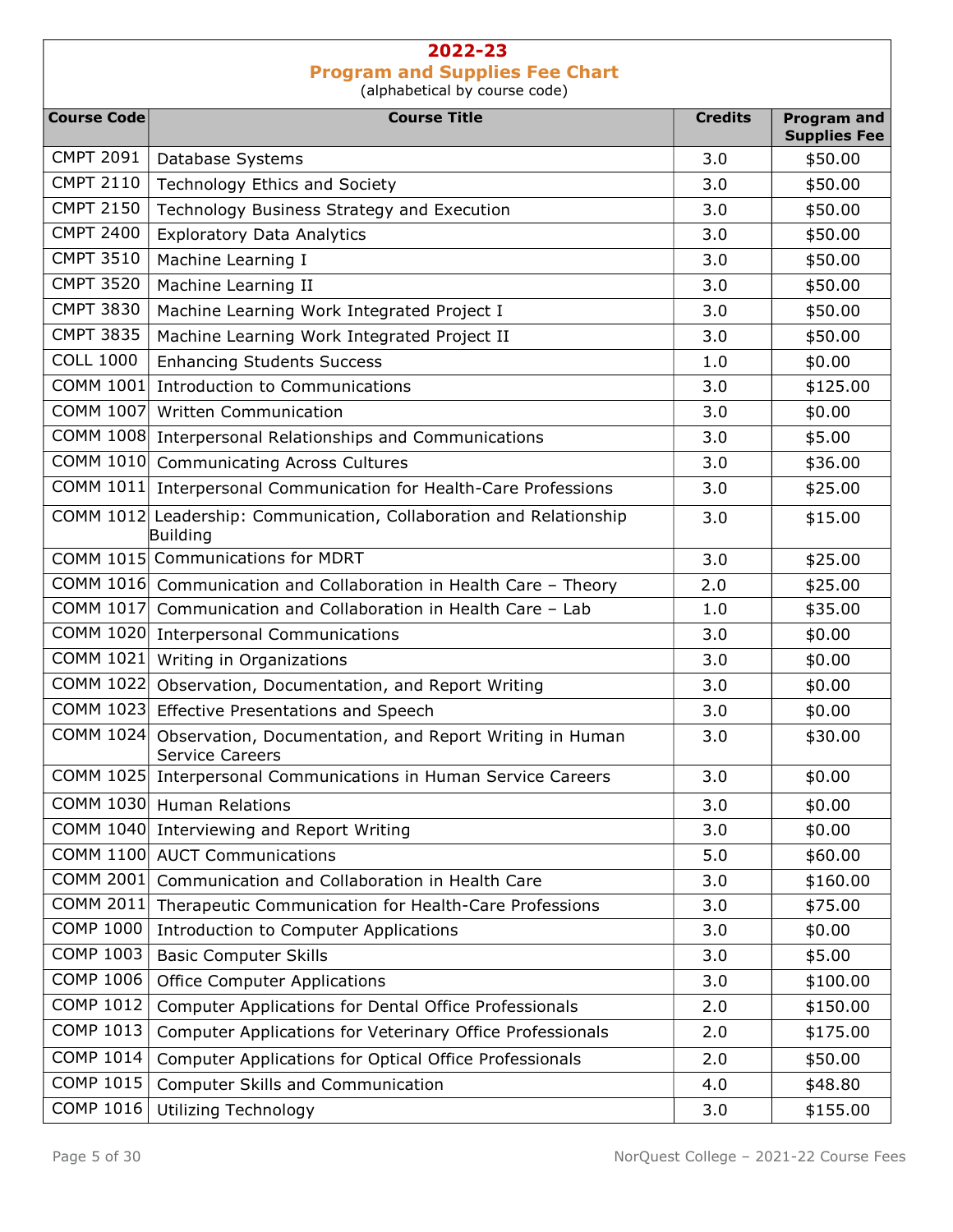| <b>Course Code</b> | <b>Course Title</b>                                                                               | <b>Credits</b> | <b>Program and</b>  |
|--------------------|---------------------------------------------------------------------------------------------------|----------------|---------------------|
|                    |                                                                                                   |                | <b>Supplies Fee</b> |
| <b>COMP 1900</b>   | <b>Computer Fundamentals</b>                                                                      | 5.0            | \$60.00             |
| <b>COOP 2150</b>   | Internship Work Term                                                                              | 9.0            | \$203.22            |
| <b>COSL 1000</b>   | <b>Community Service Learning</b>                                                                 | 4.0            | \$30.00             |
| <b>COSL 1100</b>   | <b>Community Service Learning</b>                                                                 | 3.0            | \$0.00              |
| COSW 1000          | Introduction to Community Support Work                                                            | 5.0            | \$30.00             |
| COSW 1005          | Introduction to Indigenous World Views                                                            | 3.0            | \$30.00             |
|                    | COSW 1006 Working with Older Adults                                                               | 3.0            | \$30.00             |
|                    | COSW 1010 Social Policy, Legislation and Government Systems                                       | 2.0            | \$30.00             |
| COSW 1011          | Social Policy, Legislation and Government Systems                                                 | 3.0            | \$0.00              |
|                    | COSW 1020 Leadership, Team Building and Organizational Behaviour                                  | 3.0            | \$30.00             |
| COSW 1025          | <b>Community Support Work Practicum</b>                                                           | 3.0            | \$30.00             |
|                    | COSW 1030 Helping Skills in the Immigrant and Refugee Context                                     | 3.0            | \$30.00             |
| COSW 1040          | The Individual and Family in a Multicultural Context                                              | 3.0            | \$30.00             |
| COSW 1050          | Aboriginal History, Identity and Culture                                                          | 3.0            | \$30.00             |
| COSW 1060          | Community Development in Urban and Non-Urban Aboriginal<br>Communities                            | 3.0            | \$30.00             |
|                    | COSW 1070 Disability I: Challenges and Needs of the Physically Disabled                           | 3.0            | \$30.00             |
| COSW 1080          | Disability II: Challenges of the Mentally Disabled and Those with<br><b>Multiple Disabilities</b> | 3.0            | \$30.00             |
|                    | COSW 1090 Emotional and Psychological Needs of Older Adults                                       | 3.0            | \$30.00             |
|                    | COSW 1095 Physical and Social Needs of Older Adults                                               | 3.0            | \$30.00             |
| COSW 1100          | Introduction to Community Support Work                                                            | 3.0            | \$10.00             |
| COSW 1200          | Community Support Work Practicum                                                                  | 7.0            | \$40.00             |
| <b>CPNB 1001</b>   | Canadian Practical Nursing Bridge I: Nursing Foundations                                          | 4.0            | \$0.00              |
| <b>CPNB 1002</b>   | Canadian Practical Nursing Bridge II: Workplace Readiness                                         | 7.0            | \$0.00              |
| <b>CPRT 1000</b>   | <b>Community Support Worker Practicum</b>                                                         | 7.0            | \$0.00              |
| <b>CREE 1010</b>   | Cree Language and Culture 010                                                                     | 5.0            | \$60.00             |
| <b>CREE 1020</b>   | Cree Language and Culture 020                                                                     | 5.0            | \$60.00             |
| <b>CREE 1030</b>   | Cree Language and Culture 030                                                                     | 5.0            | \$60.00             |
| <b>CRIS 1040</b>   | Crisis Intervention                                                                               | 3.0            | \$30.00             |
| <b>CRIS 2000</b>   | Crisis Intervention Techniques                                                                    | 3.0            | \$0.00              |
| <b>CSWN 1000</b>   | Community Support Work in Northern and Remote Communities                                         | 3.0            | \$0.00              |
| <b>CTR 1010</b>    | Job Preparation                                                                                   | 1.0            | \$12.00             |
| <b>CTR 2010</b>    | Job Maintenance                                                                                   | 1.0            | \$12.00             |
| <b>CYCD 1000</b>   | Child and Adolescent Development                                                                  | 3.0            | \$25.00             |
| <b>CYCD 1002</b>   | Introduction to Child and Youth Care Practice                                                     | 3.0            | \$25.00             |
| <b>CYCD 1003</b>   | <b>Activity Planning</b>                                                                          | 3.0            | \$25.00             |
| <b>CYCD 1004</b>   | Trauma-Informed Practice                                                                          | 3.0            | \$25.00             |
| <b>CYCD 1200</b>   | Child and Youth Care Practicum I                                                                  | 7.0            | \$65.00             |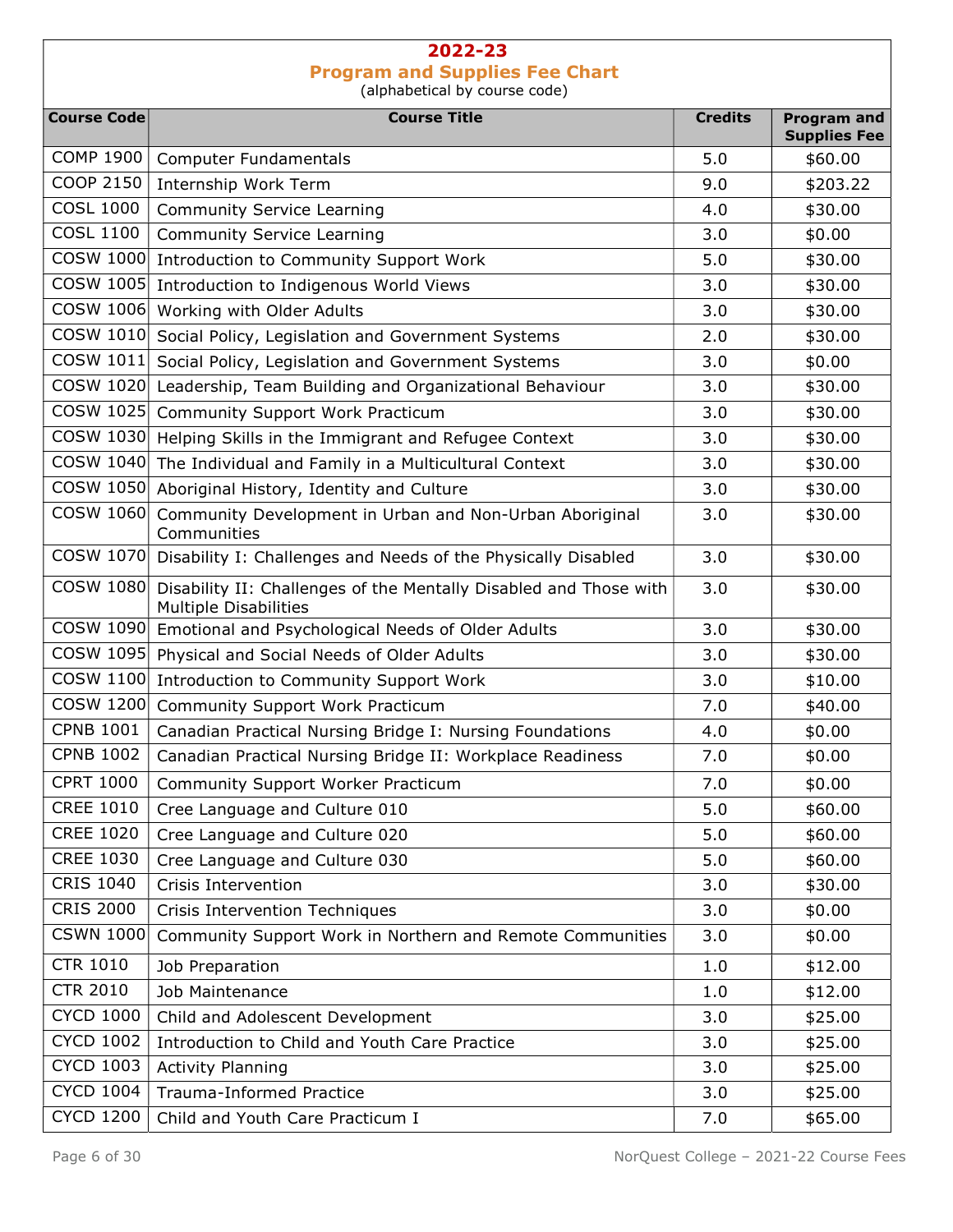Course Code **Course Course Title** Course Title **Course Course Course Account Course Course Account** Credits Program and Supplies Fee CYCD 2000 Diversity and Difference in Child and Youth Care  $\vert$  3.0  $\vert$  \$25.00  $CYCD 2002$  Family Dynamics  $\begin{array}{|c|c|c|c|c|c|} \hline & 3.0 & & \Leftrightarrow 25.00 \ \hline \end{array}$ CYCD 2003 Supporting Self-Regulation and Neuro Diversity  $\begin{array}{|l} \hline \end{array}$  3.0  $\begin{array}{|l} \hline \end{array}$  \$25.00 CYCD 2004 | Mental Health and Addictions  $\begin{array}{|c|c|c|c|c|c|c|c|c|} \hline & 3.0 & & $25.00 & \\ \hline \end{array}$ CYCD 2005 Ethics, Law, Observation and Documentation  $\vert$  3.0  $\vert$  \$25.00 CYCD 2006 Promoting Well-Being and Resiliency  $\begin{array}{|l} \hline \end{array}$  3.0  $\begin{array}{|l} \hline \end{array}$  \$25.00  $CYCD 2007$  Working with Groups  $\begin{array}{|c|c|c|c|c|c|c|c|c|} \hline & 3.0 & & $25.00 & \hline \end{array}$ CYCD 2008 Relational Practice with Families 3.0 3.0 \$25.00  $CYCD 2100$  Child and Youth Care Practicum II 7.0 7.0 \$40.00 CYCD 2200 Child and Youth Care Practicum III 7.0 \$40.00 DDSP 1000 Developmental Disabilities and Special Populations 1 3.0 1 \$0.00 DEMC 1001 Guiding the Journey: An Interactive Approach to Dementia Care  $\vert$  2.0  $\vert$  \$0.00 DEMC 1011 Dementia Studies 3.0 \$100.00 DHPP 1000 Introduction to Child Care and Child Development 12.0 | \$159.00 DHPP 1001 | Food, Nutrition, and Health  $\begin{array}{|c|c|c|c|c|c|c|c|c|} \hline &4.0 & &348.00\ \hline \end{array}$ DHPP 1002 Safety and Emergency Planning  $\vert$  4.0  $\vert$  \$48.00 DHPP 1003 Field Experience I 2.0  $\parallel$  2.0 \$24.00  $DHPP$  1004 Learning Through Play  $\begin{array}{|c|c|c|c|c|c|c|c|c|} \hline & 4.0 & \& 48.00 & \end{array}$ DHPP 1005 Literacy and Language Development  $\vert$  4.0  $\vert$  \$48.00 DHPP 1006 Business of a Day Home 8.0 \$96.00 DHPP 1007 Communications for Day Home Providers 1980 1000 1000 1000 4.0 \$48.00 DHPP 1008 Program Planning and Implementation 1997 1008 | S.0 \$60.00 DHPP 1009 Field Experience 2 2.0 324.00 DHPP 1010 Field Experience 3 2.0 325.00 DHPP 1011 Computer Training 5.0 \$40.00 DHPP 1012 Professionalism and Ethics **Accord 2012** 1012 12:00 **\$32.00** DHPP 1013 Preparation for Work 1.1 and 1.0 and 1.0 and 1.0 and 1.0 and 1.0 and 1.0 and 1.0 and 1.0 and 1.0 and 1.0 and 1.0 and 1.1 and 1.1 and 1.1 and 1.1 and 1.1 and 1.1 and 1.1 and 1.1 and 1.1 and 1.1 and 1.1 and 1.1 and DHPP 1014 Field Experience II 4.0 \$49.00 DISB 1000 | Human Development 1 | 3.0 | \$40.00 DISB 1002 | Introduction to Disability Studies 1002 | 3.0 \$80.00 DISB 1003 | Positive Behaviour 3.0 | \$40.00 DISB 1004 Person-Centred Planning 2.0 3.0 \$40.00 DISB 1005 | Exceptionalities I 3.0 | \$120.00 DISB 1100 | Disability Studies Practicum I 7.0 | \$40.00 DISB 2000 | Intercultural Perspectives on Mental Health and Complex Needs | 3.0 | \$25.00 DISB 2002 | Working with Families 3.0 | \$25.00 DISB 2003 Social Contexts in Disability Studies 3.0 3.0 \$25.00 DISB 2005 Exceptionalities II 3.0 \$25.00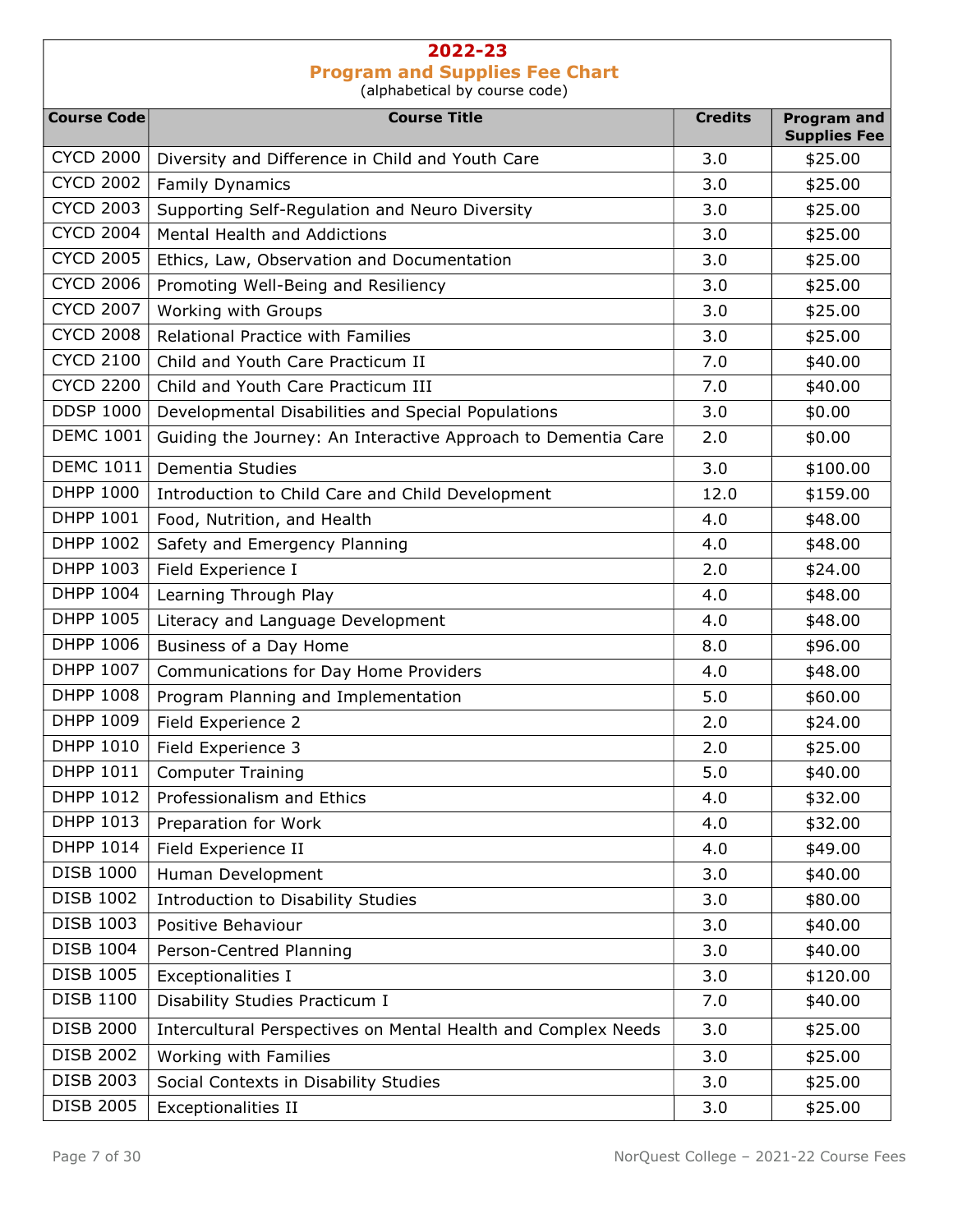| <b>Course Code</b> | <b>Course Title</b>                              | <b>Credits</b> | <b>Program and</b>  |
|--------------------|--------------------------------------------------|----------------|---------------------|
|                    |                                                  |                | <b>Supplies Fee</b> |
| <b>DISB 2006</b>   | Planning Responsive Environments                 | 3.0            | \$25.00             |
| <b>DISB 2007</b>   | Leadership                                       | 3.0            | \$25.00             |
| <b>DISB 2008</b>   | <b>Community Alliances</b>                       | 3.0            | \$25.00             |
| <b>DISB 2100</b>   | Disability Studies Practicum II                  | 7.0            | \$65.00             |
| <b>EASC 1002</b>   | <b>Introduction to Earth Science</b>             | 3.0            | \$25.00             |
| <b>EDAS 1000</b>   | Role of the Education Assistant                  | 3.0            | \$25.00             |
| <b>EDAS 1002</b>   | Universal Design and Adaptive Instruction        | 3.0            | \$25.00             |
| <b>EDAS 1003</b>   | Fostering Positive Behaviour and Self-Regulation | 3.0            | \$25.00             |
| <b>EDAS 1004</b>   | Supporting Literacy, Numeracy and Science        | 3.0            | \$25.00             |
| <b>EDAS 1200</b>   | <b>Education Assistant Practicum</b>             | 7.0            | \$40.00             |
| <b>ELA 1104</b>    | English Language Arts 10-2                       | 5.0            | \$60.00             |
| <b>ELA 1105</b>    | English Language Arts 10-1                       | 5.0            | \$60.00             |
| <b>ELA 2104</b>    | English Language Arts 20-2                       | 5.0            | \$60.00             |
| <b>ELA 2105</b>    | English Language Arts 20-1                       | 5.0            | \$60.00             |
| <b>ELA 3104</b>    | English Language Arts 30-2                       | 5.0            | \$60.00             |
| <b>ELA 3105</b>    | English Language Arts 30-1                       | 5.0            | \$60.00             |
| <b>ELCC 1000</b>   | Child Growth and Development                     | 3.0            | \$35.00             |
| <b>ELCC 1002</b>   | Introduction to Early Learning and Child Care    | 3.0            | \$45.00             |
| <b>ELCC 1006</b>   | Play                                             | 3.0            | \$45.00             |
| <b>ELCC 1007</b>   | Literacy                                         | 3.0            | \$45.00             |
| <b>ELCC 1008</b>   | Guiding Children's Behaviour                     | 3.0            | \$45.00             |
| <b>ELCC 1100</b>   | <b>ELCC Practicum I</b>                          | 7.0            | \$90.00             |
| <b>ELCC 1200</b>   | <b>ELCC Practicum II</b>                         | 7.0            | \$65.00             |
| <b>ELCC 2000</b>   | Development and Inclusive Care                   | 3.0            | \$45.00             |
| <b>ELCC 2002</b>   | Working With Families                            | 3.0            | \$45.00             |
| <b>ELCC 2003</b>   | <b>Infants and Toddlers</b>                      | 3.0            | \$45.00             |
| <b>ELCC 2004</b>   | School-age Children                              | 3.0            | \$45.00             |
| <b>ELCC 2005</b>   | Social Contexts in ELCC                          | 3.0            | \$45.00             |
| <b>ELCC 2006</b>   | Play and Creativity                              | 3.0            | \$45.00             |
| <b>ELCC 2007</b>   | Leadership and Management in ELCC                | 3.0            | \$45.00             |
| <b>ELCC 2008</b>   | Play, Spaces, and Planning                       | 3.0            | \$45.00             |
| <b>ELCC 2030</b>   | Seminar- International Practicum                 | 3.0            | \$35.00             |
| <b>ELCC 2035</b>   | <b>International Practicum</b>                   | 4.0            | \$0.00              |
| <b>ELCC 2100</b>   | <b>ELCC Practicum III</b>                        | 7.0            | \$70.00             |
| <b>ELCC 2200</b>   | <b>ELCC Practicum IV</b>                         | 7.0            | \$70.00             |
| <b>EMPL 1015</b>   | Employability and Safety Skills I                | 4.0            | \$48.80             |
| <b>EMPL 1020</b>   | Workplace Culture                                | 2.0            | \$24.40             |
| <b>ENGL 1000</b>   | Reading Enhancement                              | 5.0            | \$60.00             |
| <b>ENGL 1002</b>   | English Fundamentals                             | 5.0            | \$60.00             |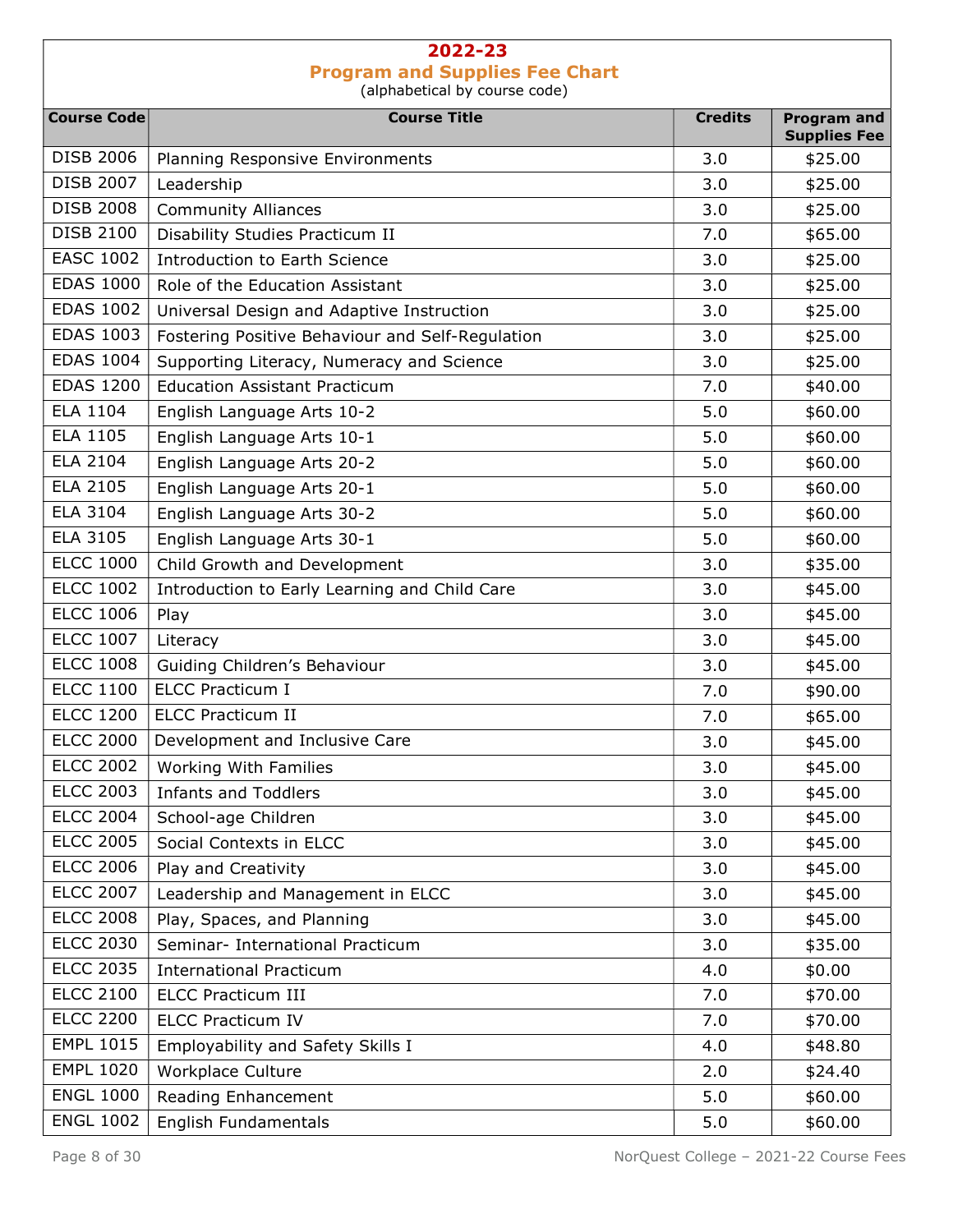| <b>Course Code</b> | <b>Course Title</b>                                      | <b>Credits</b> | <b>Program and</b>  |
|--------------------|----------------------------------------------------------|----------------|---------------------|
|                    |                                                          |                | <b>Supplies Fee</b> |
| <b>ENGL 1007</b>   | Communications 007                                       | 5.0            | \$60.00             |
| <b>ENGL 1008</b>   | High School English Prep                                 | 5.0            | \$60.00             |
| <b>ENGL 1010</b>   | Reading and Writing Connection                           | 5.0            | \$60.00             |
| <b>ENGL 1011</b>   | Introduction to Literary Analysis                        | 3.0            | \$0.00              |
| <b>ENGL 1012</b>   | Critical Reading and Writing: Poetry and Drama           | 3.0            | \$20.00             |
| <b>ENGL 1021</b>   | English 010-1                                            | 5.0            | \$60.00             |
| <b>ENGL 1022</b>   | English 010-2                                            | 5.0            | \$60.00             |
| <b>ENGL 1033</b>   | English for Business                                     | 5.0            | \$60.00             |
| <b>ENGL 1039</b>   | Introduction to Indigenous Literature and Storytelling   | 3.0            | \$0.00              |
| <b>ENGL 1107</b>   | Prep for College Writing                                 | 5.0            | \$60.00             |
| <b>ENGL 1108</b>   | Prep for College Reading                                 | 5.0            | \$60.00             |
| <b>ENGL 1305</b>   | English 30-1 Fast Track                                  | 5.0            | \$60.00             |
| <b>ENGL 1308</b>   | English 30-1 Prep                                        | 5.0            | \$60.00             |
| <b>ENGL 1309</b>   | English 30-2 Prep                                        | 5.0            | \$60.00             |
| <b>ENGL 1521</b>   | English Preparation with an Aboriginal Focus Foundations | 3.0            | \$36.00             |
| <b>ENGL 1522</b>   | <b>Essential Skills Foundations</b>                      | 3.0            | \$36.00             |
| <b>ENGL 1523</b>   | Humanities Preparation Foundations                       | 3.0            | \$36.00             |
| <b>ENGL 1701</b>   | <b>Computer Writing</b>                                  | 5.0            | \$60.00             |
| <b>ENGL 1901</b>   | <b>Strategic Reading</b>                                 | 5.0            | \$60.00             |
| <b>ENGL 1902</b>   | <b>English Writing Essentials</b>                        | 5.0            | \$60.00             |
| <b>ENGL 1904</b>   | <b>English Reading Essentials</b>                        | 5.0            | \$60.00             |
| <b>ENGL 1906</b>   | Humanities Prep Flex                                     | 3.0            | \$36.00             |
| <b>ENGL 1930</b>   | <b>English Foundations</b>                               | 6.0            | \$72.00             |
| <b>ENGL 1950</b>   | English Language Arts with an Aboriginal Focus           | 3.0            | \$36.00             |
| <b>ENGL 2201</b>   | English 020-1                                            | 5.0            | \$60.00             |
| <b>ENGL 2202</b>   | English 020-2                                            | 5.0            | \$60.00             |
| <b>ENGL 2228</b>   | Comparative Literature and Popular Culture               | 3.0            | \$0.00              |
| <b>ENGL 2510</b>   | Scientific and Technical Writing                         | 3.0            | \$0.00              |
| <b>ENGL 2550</b>   | Introduction to Composition                              | 3.0            | \$0.00              |
| <b>ENGL 3301</b>   | English 030-1                                            | 5.0            | \$60.00             |
| <b>ENGL 3302</b>   | English 030-2                                            | 5.0            | \$60.00             |
| <b>ENGL 9089</b>   | English 089                                              | 3.0            | \$36.00             |
| <b>ENRG 1001</b>   | Introduction to Energy and Greenhouse Gas Management     | 3.0            | \$96.00             |
| <b>ENRG 1002</b>   | Utility Systems and Billing                              | 3.0            | \$96.00             |
| <b>ENRG 1003</b>   | Energy and Building Systems                              | 3.0            | \$96.00             |
| <b>ENRG 1004</b>   | <b>Efficient Operations</b>                              | 3.0            | \$96.00             |
| <b>ENRG 1005</b>   | <b>Energy Auditing and Solutions</b>                     | 3.0            | \$96.00             |
| <b>ENRG 1006</b>   | Energy Modelling, Measurement, and Verification          | 3.0            | \$96.00             |
| <b>ENRG 1007</b>   | Energy Project Management                                | 3.0            | \$96.00             |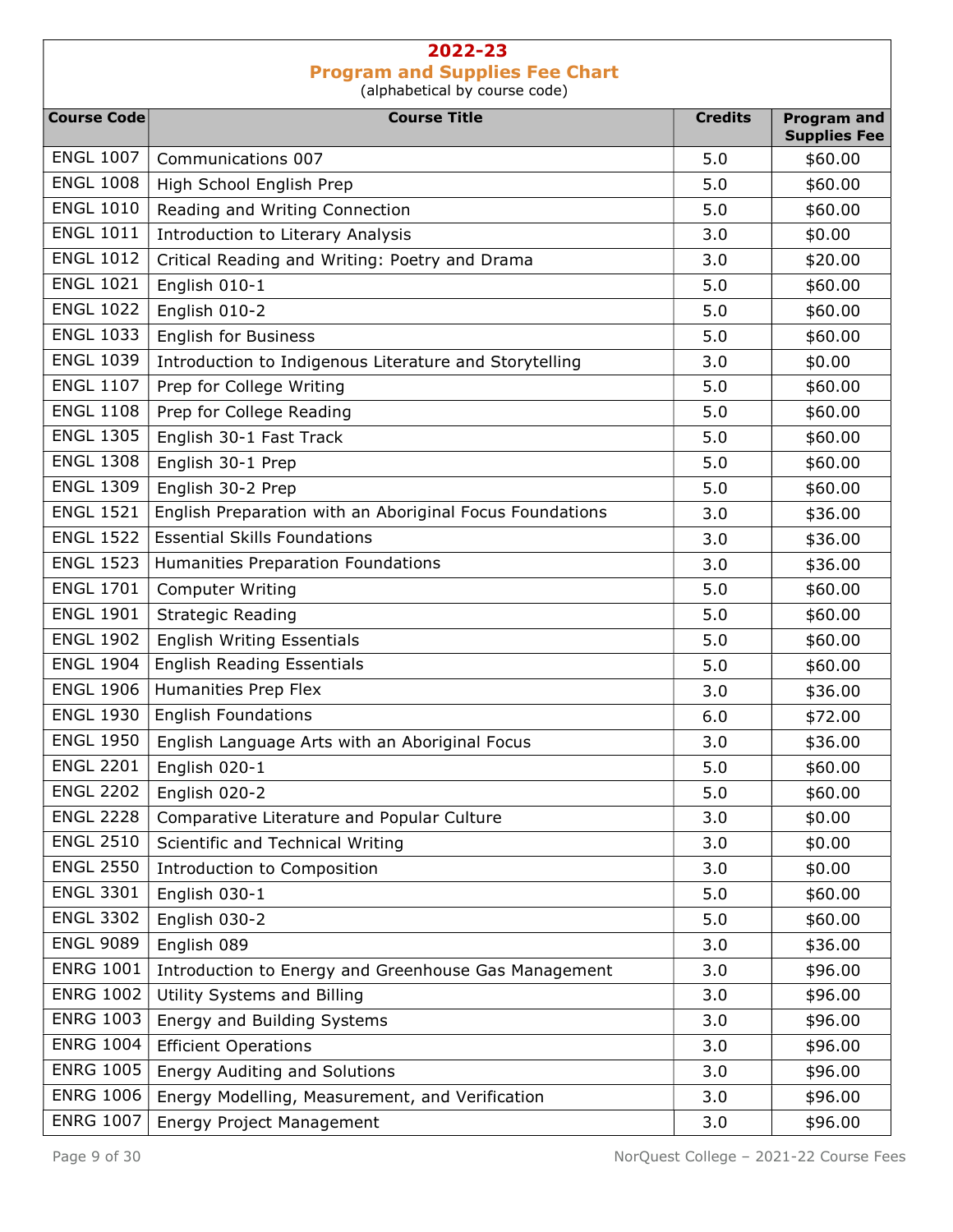Course Code **Course Course Title** Course Title **Course Course Course Course Course Course** Credits Program and Supplies Fee ENRG 1008 | Organizational Policy and Strategic Plan Management | 3.0 | \$96.00 ENRG 1009 | Change Management 1996.00 | \$96.00 ENRG  $1010$  Energy and Greenhouse Gas Policy 2.0  $\vert$  2.0  $\vert$  \$64.00 ENRG 1011 Regulation and Standards  $\begin{array}{|c|c|c|c|c|c|c|c|c|} \hline \text{S.0} & \text{ $>$96.00$} \hline \end{array}$ ENRG  $1012$  New Construction and Modelling  $\begin{array}{|l|c|c|c|c|c|c|c|c|} \hline \text{S.0} & & \text{\$96.00}\ \hline \end{array}$ ENRG 1013 Financial Management 3.0 \$96.00 ENRG 1014 Contracts Administration 1 2.0 \$64.00 ENRG 1015 Energy Resilience and Adaptation 1.0 1.0 \$32.00 ENRG 1016 Alternative Energy Supply and Integration 1 1 2.0 4 \$64.00 ENRG 1017 Sustainable Organization 1 3.0 \$96.00 ENS 1010 | Introduction to Environmental Stewardship | 1.0 | \$0.00 ENVI 1007 | Introduction to Plant Identification 1000 | 3.0 | \$96.00 ENVI 1121 Environmental Issues 3.0 \$96.10 ENVI 1226 | Field Safety and Environmental Response | 3.0 | \$500.00 ENVI 1468 Introduction to Wildlife Management 3.0 \$96.00 ENVI 2305 | Fundamentals of Environmental Monitoring | 3.0 | \$500.00 ENVI 2310 Solid Waste Management 3.0 \$96.10 ENVI 2315 | Water and Hydrology 3.0 | \$500.00 ENVI 2400 Energy and Environmental Physics 1 1 3.0 \$96.10 ENVI 2401 Environmental Physics Lab 1.0 \$150.00 ENVI 2405 Environmental Legislation 1 and 1 and 1 and 1 and 1 and 1 and 1 and 1 and 1 and 1 and 1 and 1 and 1 and 1 and 1 and 1 and 1 and 1 and 1 and 1 and 1 and 1 and 1 and 1 and 1 and 1 and 1 and 1 and 1 and 1 and 1 and ENVI 2410 Water Resource Protection 1 1 2.0 \$325.00 ENVI 2415 | Air Quality Monitoring  $\begin{array}{|c|c|c|c|c|c|c|c|c|} \hline \end{array}$  3.0  $\begin{array}{|c|c|c|c|c|c|c|c|c|} \hline \end{array}$  \$96.10 ENVI 2420 | Environmental Site Assessment and Management | 3.0 | \$325.00 ENVI 2441 Geomorphology and Soils  $\begin{array}{|c|c|c|c|c|c|c|c|c|} \hline \end{array}$  3.0  $\begin{array}{|c|c|c|c|c|c|c|c|c|} \hline \end{array}$  \$135.00 ENVI 2442 | Protected Areas and Parks Management 1997 12:00 | \$135.00 ENVI 2488 Landscape Disturbance 3.0 \$135.00 ENVI 2901 | Environmental Research Seminar 1.0 | \$32.03 ENVI 2902 Environmental Research Project 2.0 564.07 ENVI 2903 | Environmental Research Project | 3.0 | \$96.00  $ESLG$  1037 ESL Lab Support  $\begin{array}{|c|c|c|c|c|c|c|c|c|} \hline &4.0 & &515.00 & \hline \end{array}$ ESLG 1038 PNDIEN Exam Skills 2.0 526.00 ESLG 1043 Speaking Clearly 3.0 \$61.08 ESLG 1044 Writing Clearly 3.0 \$61.08 ESLG 1050 Reading/Writing 50 6.0 6.0 \$122.16 ESLG 1070 Reading/Writing 70 6.0 5122.16 ESLG 1105 | Math Language Basics  $\begin{array}{|c|c|c|c|c|c|c|c|c|} \hline \end{array}$  3.0  $\begin{array}{|c|c|c|c|c|c|c|c|c|} \hline \end{array}$  \$61.08 ESLG 1106 | Math Language Intermediate  $\vert$  3.0 | \$61.08 ESLG 1107 Computer Competence Basic 1107 | 3.0 \$61.08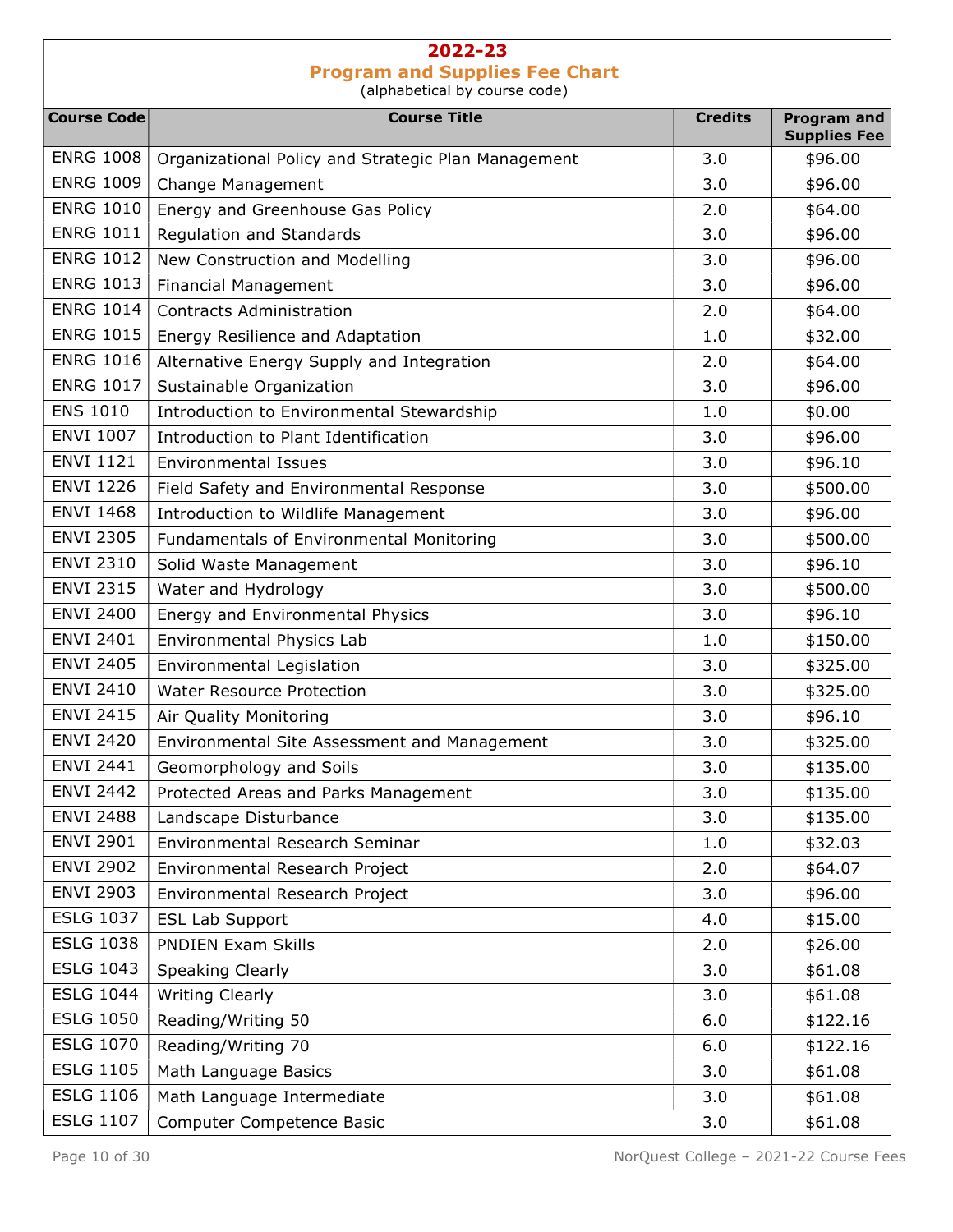| <b>Course Code</b> | <b>Course Title</b>                                                                           | <b>Credits</b> | <b>Program and</b>             |
|--------------------|-----------------------------------------------------------------------------------------------|----------------|--------------------------------|
| <b>ESLG 1109</b>   | Study Skills Basic                                                                            | 3.0            | <b>Supplies Fee</b><br>\$61.08 |
| <b>ESLG 1110</b>   | Study Skills Intermediate                                                                     | 3.0            | \$61.08                        |
| <b>ESLG 1111</b>   | <b>Study Skills Advanced</b>                                                                  | 3.0            | \$61.08                        |
| <b>ESLG 1112</b>   | Computer Competence Advanced                                                                  | 3.0            | \$61.08                        |
| <b>ESLG 1113</b>   | <b>Interpersonal Communication</b>                                                            | 3.0            | \$61.08                        |
| <b>ESLG 1114</b>   | <b>Speaking Strategies</b>                                                                    | 3.0            | \$61.08                        |
| <b>ESLG 1127</b>   | Practicum Training Workshops                                                                  | 2.0            | \$131.50                       |
| <b>ESLG 1128</b>   | <b>PNDIEN ESL Support</b>                                                                     | 10.0           | \$12.00                        |
| <b>ESLG 1136</b>   | <b>IELTS Prep</b>                                                                             | 2.0            | \$40.72                        |
| <b>ESLG 1150</b>   | <b>Effective Speaking for Nursing IEN</b>                                                     | 5.0            | \$6.40                         |
| <b>ESLG 1151</b>   | Effective Writing for Nursing IEN                                                             | 5.0            | \$6.40                         |
| <b>ESLG 1152</b>   | Effective Listening for Nurses IEN                                                            | 4.0            | \$6.25                         |
| <b>ESLG 1153</b>   | <b>Effective Reading for Nursing IEN</b>                                                      | 5.0            | \$6.40                         |
| <b>ESLG 1154</b>   | <b>Intercultural Communication for Nursing IEN</b>                                            | 2.0            | \$6.00                         |
| <b>ESLG 1155</b>   | Medical Terminology for Nursing IEN                                                           | 4.0            | \$6.25                         |
| <b>ESLG 1156</b>   | Pharmacy Careers - Listening and Speaking                                                     | 4.0            | \$81.44                        |
| <b>ESLG 1157</b>   | Pharmacy Careers - Reading and Writing                                                        | 4.0            | \$81.44                        |
| <b>ESLG 1212</b>   | Integrated ESL CLB 2                                                                          | 3.0            | \$61.08                        |
| <b>ESLG 1213</b>   | Integrated ESL CLB 3                                                                          | 3.0            | \$61.08                        |
| <b>ESLG 1214</b>   | Integrated ESL CLB 4                                                                          | 3.0            | \$61.08                        |
| <b>ESLG 1215</b>   | Integrated ESL CLB 5                                                                          | 3.0            | \$61.08                        |
| <b>ESLG 1216</b>   | Integrated ESL CLB 6                                                                          | 3.0            | \$61.08                        |
| <b>ESLG 1217</b>   | Integrated ESL CLB 7                                                                          | 3.0            | \$61.08                        |
| <b>ESLG 1218</b>   | Integrated ESL CLB 8                                                                          | 3.0            | \$61.08                        |
| <b>ESLG 1230</b>   | Integrated ESL CLB 1-2                                                                        | 3.0            | \$61.08                        |
| ESLG 1234          | Integrated ESL CLB 3-4                                                                        | 3.0            | \$61.08                        |
| <b>ESLG 1256</b>   | Integrated ESL CLB 5-6                                                                        | 3.0            | \$61.08                        |
| <b>ESLG 1278</b>   | Integrated ESL CLB 7-8                                                                        | 3.0            | \$61.08                        |
| <b>ESLG 1288</b>   | Integrated Child Care ESL CLB 3-4                                                             | 3.0            | \$61.08                        |
| <b>ESLG 1700</b>   | Practical Nurse Diploma for Internationally Educated Nurses<br>Language - Reading             | 2.0            | \$0.00                         |
| <b>ESLG 1701</b>   | Practical Nurse Diploma for Internationally Educated Nurses<br>Language - Writing             | 2.0            | \$0.00                         |
| <b>ESLG 1702</b>   | Practical Nurse Diploma for Internationally Educated Nurses<br>Language - Listening           | 2.0            | \$0.00                         |
| <b>ESLG 1703</b>   | Practical Nurse Diploma for Internationally Educated Nurses<br>Language - Speaking            | 2.0            | \$0.00                         |
| <b>ESLG 1704</b>   | Practical Nurse Diploma for Internationally Educated Nurses<br>Language - Medical Terminology | 2.0            | \$0.00                         |
| <b>ESLG 1705</b>   | <b>Intercultural Foundations for Nursing</b>                                                  | 1.0            | \$0.00                         |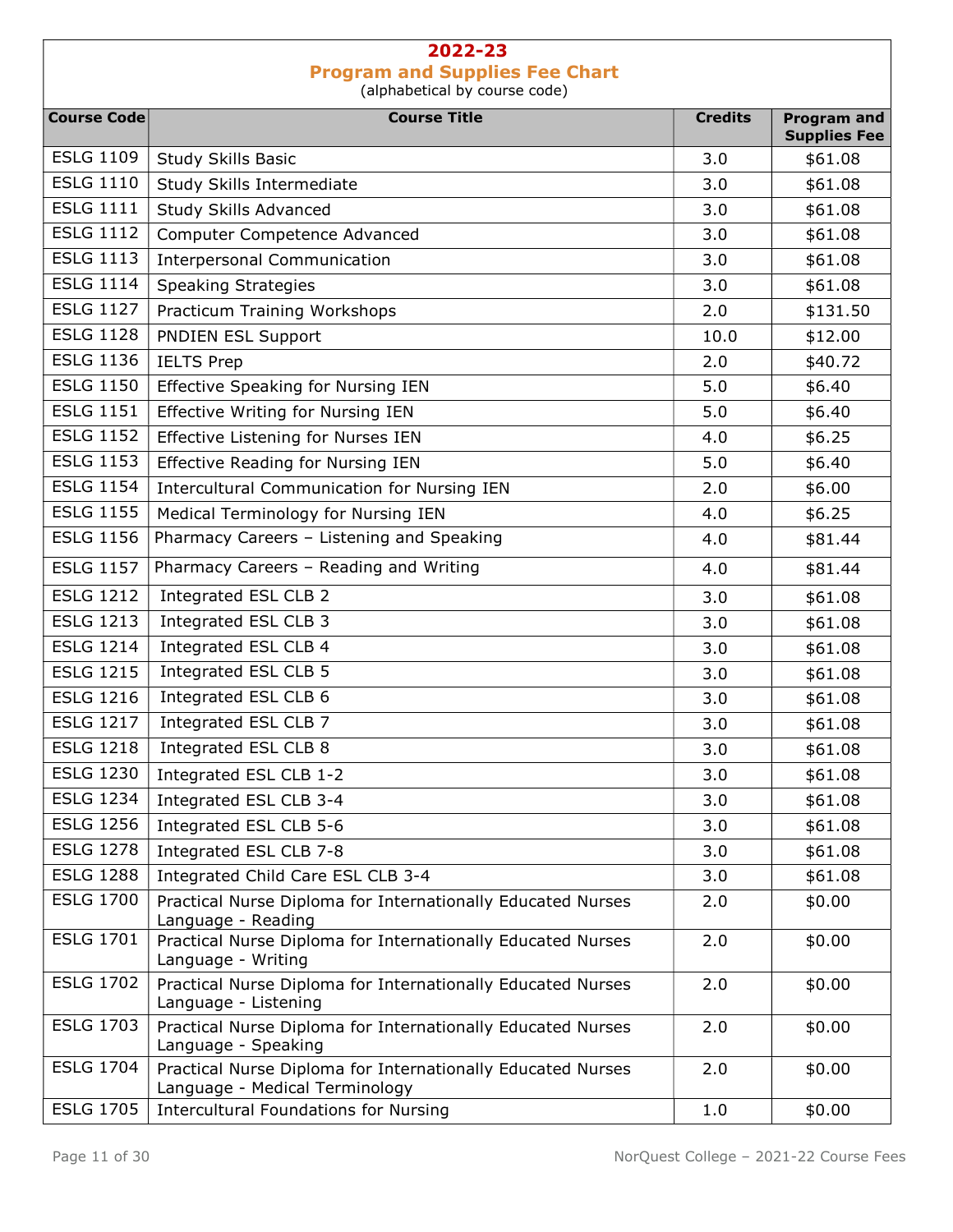| <b>Course Code</b> | <b>Course Title</b>                                                                                     | <b>Credits</b> | <b>Program and</b><br><b>Supplies Fee</b> |
|--------------------|---------------------------------------------------------------------------------------------------------|----------------|-------------------------------------------|
| <b>ESLG 1706</b>   | Practical Nurse Diploma for Internationally Educated Nurses -<br>Intercultural Foundations for Learning | 2.0            | \$0.00                                    |
| <b>ESLG 1850</b>   | Academic Enrichment for College/University                                                              | 13.0           | \$264.68                                  |
| <b>ESLG 1860</b>   | English for Academic Purposes - Reading and Writing I                                                   | 6.0            | \$122.16                                  |
| <b>ESLG 1861</b>   | English for Academic Purposes - Listening and<br>Speaking I                                             | 6.0            | \$122.16                                  |
| <b>ESLG 1862</b>   | English for Academic Purposes - Vocabulary I                                                            | 1.0            | \$20.36                                   |
| <b>ESLG 1863</b>   | English for Academic Purposes - Vocabulary II                                                           | 1.0            | \$20.36                                   |
| <b>ESLG 1864</b>   | English for Academic Purposes - Vocabulary III                                                          | 1.0            | \$20.36                                   |
| <b>ESLG 1898</b>   | English for Academic Purposes - Reading and Writing II                                                  | 6.0            | \$122.16                                  |
| <b>ESLG 1899</b>   | English for Academic Purposes - Listening and<br>Speaking II                                            | 5.0            | \$101.80                                  |
| <b>ESLG 1900</b>   | English for Academic Purposes - Reading and Writing EAP I                                               | 4.0            | \$81.44                                   |
| <b>ESLG 1901</b>   | English for Academic Purposes - Listening and<br>Speaking EAP I                                         | 3.0            | \$61.08                                   |
| <b>ESLG 1902</b>   | English for Academic Purposes - College Culture                                                         | 1.0            | \$20.36                                   |
| <b>ESLG 1903</b>   | English for Academic Purposes - Study Skills                                                            | 1.0            | \$20.36                                   |
| <b>ESLG 2000</b>   | <b>Introduction to Public Transit</b>                                                                   | 2.0            | \$42.86                                   |
| <b>ESLG 2001</b>   | <b>Transit Workplace Communication</b>                                                                  | 2.0            | \$42.86                                   |
| <b>ESLG 2002</b>   | <b>Customer Service Skills for Public Transit</b>                                                       | 3.0            | \$64.29                                   |
| <b>ESLG 2003</b>   | <b>Skills for Emergency Situations</b>                                                                  | 3.0            | \$64.29                                   |
| <b>ESLG 2004</b>   | Final Steps in Transit Preparation                                                                      | 4.0            | \$85.72                                   |
| <b>ESLG 2100</b>   | Intercultural Communication for the Business Environment                                                | 2.0            | \$40.72                                   |
| <b>ESLG 2101</b>   | Business Careers - Listening and Speaking                                                               | 5.0            | \$101.80                                  |
| <b>ESLG 2102</b>   | Business Careers - Vocabulary                                                                           | 2.0            | \$40.72                                   |
| <b>ESLG 2103</b>   | Business Careers - Reading and Writing                                                                  | 5.0            | \$101.80                                  |
| ESLG 2200          | Intercultural Communication for Health Professions                                                      | 2.0            | \$40.72                                   |
| <b>ESLG 2201</b>   | Health Careers - Listening and Speaking II                                                              | 5.0            | \$101.80                                  |
| <b>ESLG 2202</b>   | Health Careers - Medical Terminology II                                                                 | 2.0            | \$40.72                                   |
| <b>ESLG 2203</b>   | Health Careers - Reading and Writing II                                                                 | 5.0            | \$101.80                                  |
| <b>ESLG 2210</b>   | Health Careers - Intercultural Communication II                                                         | 3.0            | \$61.08                                   |
| <b>ESLG 2211</b>   | English for Health Careers - Listening                                                                  | 3.0            | \$61.08                                   |
| <b>ESLG 2212</b>   | English for Health Careers - Reading                                                                    | 3.0            | \$61.08                                   |
| <b>ESLG 2213</b>   | English for Health Careers - Speaking                                                                   | 3.0            | \$61.08                                   |
| <b>ESLG 2214</b>   | English for Health Careers - Writing                                                                    | 3.0            | \$61.08                                   |
| <b>ESLG 2215</b>   | Health Careers - Medical Terminology II                                                                 | 2.0            | \$40.72                                   |
| <b>ESLS 1000</b>   | Listening/Speaking 100                                                                                  | 7.0            | \$142.52                                  |
| <b>ESLS 1100</b>   | Listening/Speaking 110                                                                                  | 7.0            | \$142.52                                  |
| <b>ESLS 1521</b>   | ESL Intermediate Listening and Speaking Foundations                                                     | 3.0            | \$36.00                                   |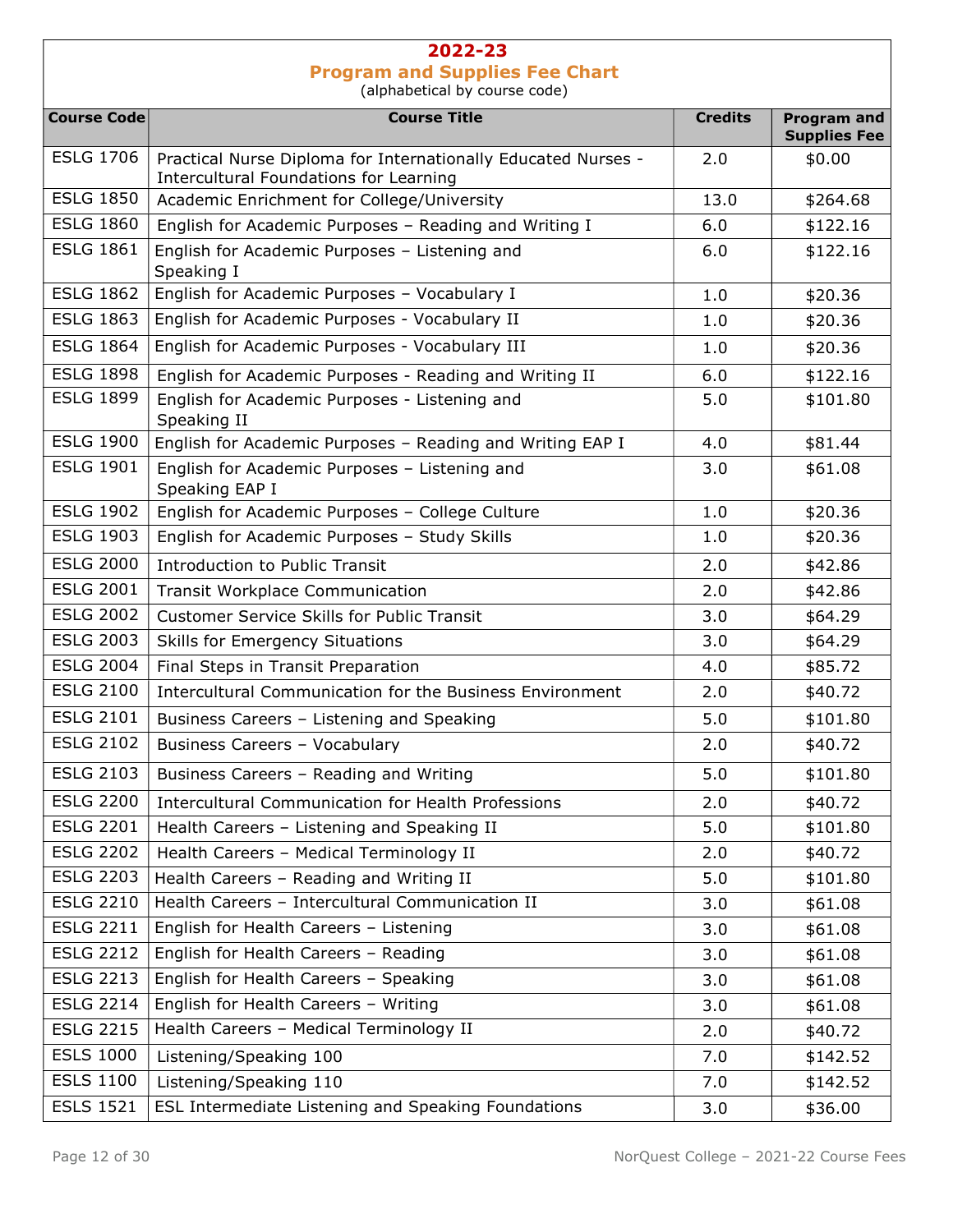| <b>Course Code</b> | <b>Course Title</b>                              | <b>Credits</b> | <b>Program and</b>   |
|--------------------|--------------------------------------------------|----------------|----------------------|
| <b>ESLS 2000</b>   |                                                  | 7.0            | <b>Supplies Fee</b>  |
| <b>ESLS 2100</b>   | Listening/Speaking 200<br>Listening/Speaking 210 | 7.0            | \$142.52<br>\$142.52 |
| <b>ESLS 3000</b>   | Listening/Speaking 300                           | 7.0            | \$142.52             |
| <b>ESLS 3100</b>   | Listening/Speaking 310                           | 7.0            | \$142.52             |
| <b>ESLS 4000</b>   | Listening and Speaking 4000                      | 7.0            |                      |
| <b>ESLS 4100</b>   | Listening and Speaking 4100                      | 7.0            | \$142.52             |
| <b>ESLS 5000</b>   | Listening and Speaking 5000                      |                | \$142.52             |
| <b>ESLS 5100</b>   |                                                  | 7.0            | \$142.52             |
| <b>ESLS 6000</b>   | Listening and Speaking 5100                      | 7.0            | \$142.52             |
| <b>ESLS 6100</b>   | Listening and Speaking 6000                      | 7.0            | \$142.52             |
| <b>ESLS 7000</b>   | Listening and Speaking 6100                      | 7.0            | \$142.52             |
| <b>ESLS 7100</b>   | Listening and Speaking 7000                      | 7.0            | \$142.52             |
| <b>ESLS 7800</b>   | Listening and Speaking 7100                      | 7.0            | \$142.52             |
| <b>ESLS 7801</b>   | Advanced ESL Speaking                            | 4.0            | \$81.44              |
| <b>ESLS 8000</b>   | Advanced ESL Listening                           | 4.0            | \$81.44              |
|                    | Listening and Speaking 8000                      | 7.0            | \$142.52             |
| <b>ESLS 8100</b>   | Listening and Speaking 8100                      | 7.0            | \$142.52             |
| <b>ESLW 1000</b>   | Reading/Writing 100                              | 7.0            | \$142.52             |
| <b>ESLW 1100</b>   | Reading/Writing 110                              | 7.0            | \$142.52             |
| <b>ESLW 1521</b>   | ESL Intermediate Reading and Writing Foundations | 3.0            | \$36.00              |
| <b>ESLW 2000</b>   | Reading/Writing 200                              | 7.0            | \$142.52             |
| <b>ESLW 2100</b>   | Reading/Writing 210                              | 7.0            | \$142.52             |
| <b>ESLW 3000</b>   | Reading/Writing 300                              | 7.0            | \$142.52             |
| <b>ESLW 3100</b>   | Reading/Writing 310                              | 7.0            | \$142.52             |
| <b>ESLW 4000</b>   | Reading and Writing 4000                         | 7.0            | \$142.52             |
| <b>ESLW 4100</b>   | Reading and Writing 4100                         | 7.0            | \$142.52             |
| <b>ESLW 5000</b>   | Reading and Writing 5000                         | 7.0            | \$142.52             |
| <b>ESLW 5100</b>   | Reading and Writing 5100                         | 7.0            | \$142.52             |
| <b>ESLW 6000</b>   | Reading and Writing 6000                         | 7.0            | \$142.52             |
| <b>ESLW 6100</b>   | Reading and Writing 6100                         | 7.0            | \$142.52             |
| <b>ESLW 7000</b>   | Reading and Writing 7000                         | 7.0            | \$142.52             |
| <b>ESLW 7100</b>   | Reading and Writing 7100                         | 7.0            | \$142.52             |
| <b>ESLW 7800</b>   | Advanced ESL Reading                             | 4.0            | \$81.44              |
| <b>ESLW 7801</b>   | Advanced ESL Writing                             | 4.0            | \$81.44              |
| <b>ESLW 8000</b>   | Reading and Writing 8000                         | 7.0            | \$142.52             |
| <b>ESLW 8100</b>   | Reading and Writing 8100                         | 7.0            | \$142.52             |
| <b>FAID 1005</b>   | Standard First Aid/CPR                           | 1.0            | \$0.00               |
| <b>FAMV 1000</b>   | Domestic Violence and Prevention                 | 3.0            | \$0.00               |
| <b>FAS 3070</b>    | Creators of Fashion                              | 1.0            | \$12.00              |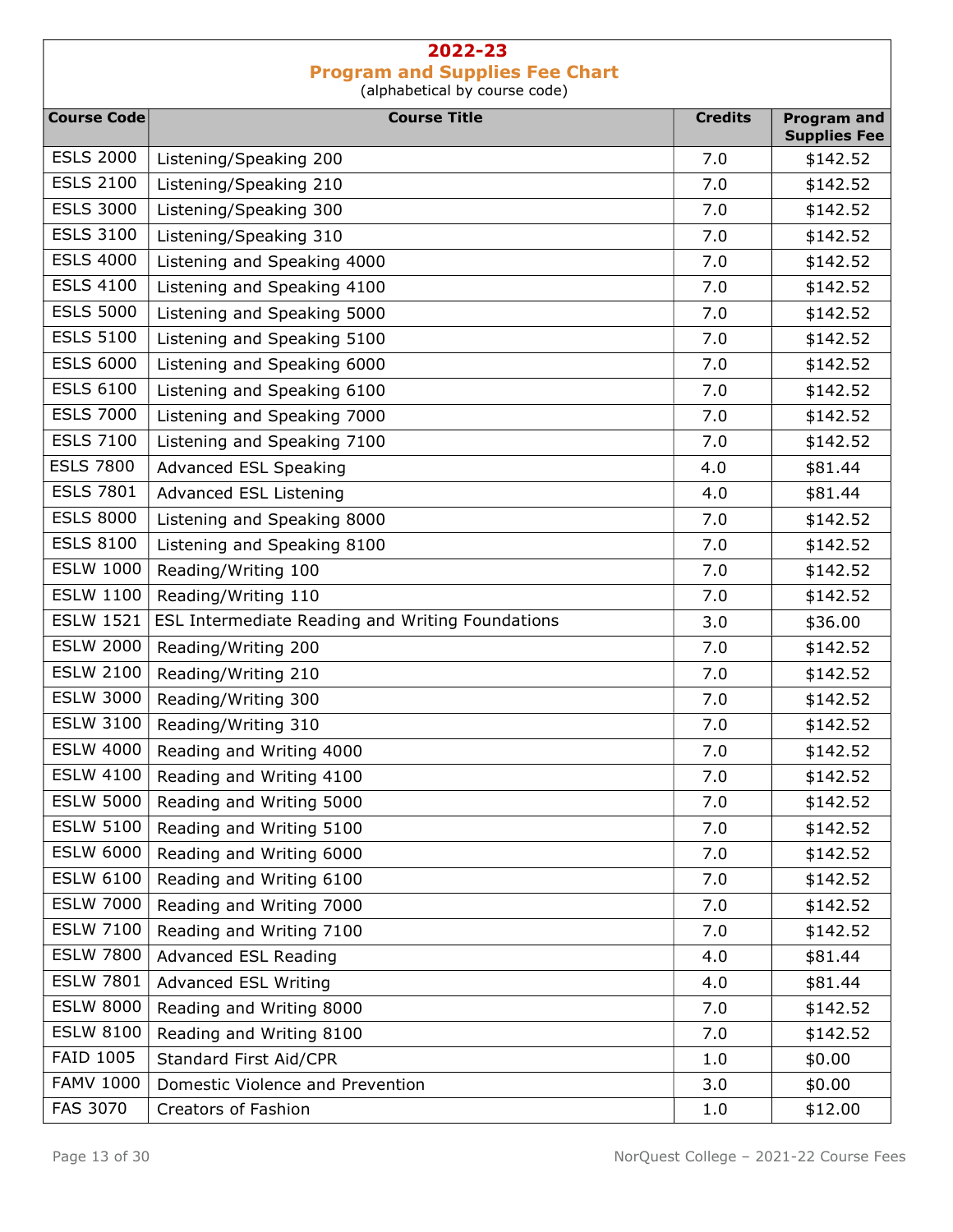| <b>Course Code</b> | <b>Course Title</b>                                               | <b>Credits</b> | <b>Program and</b>  |
|--------------------|-------------------------------------------------------------------|----------------|---------------------|
|                    |                                                                   |                | <b>Supplies Fee</b> |
| <b>GEDE 1301</b>   | Prep for GED English                                              | 5.0            | \$60.00             |
| <b>GEDM 1301</b>   | Prep for GED Math                                                 | 5.0            | \$60.00             |
| <b>GEDP 1000</b>   | <b>GED Prep</b>                                                   | 3.0            | \$36.00             |
| <b>GEDP 1521</b>   | <b>GED Preparation Foundations</b>                                | 3.0            | \$36.00             |
| <b>GEDS 1301</b>   | Prep for GED Social Studies/Science                               | 5.0            | \$60.00             |
| <b>GPLM 1000</b>   | GED Prep/Life Management                                          | 5.0            | \$60.00             |
| <b>HCJP 1610</b>   | Human Relations and Ethics in the Criminal Justice System         | 3.0            | \$0.00              |
| <b>HCS 3000</b>    | Workplace Safety Systems                                          | 1.0            | \$60.00             |
| <b>HCS 3010</b>    | <b>Workplace Safety Practices</b>                                 | 1.0            | \$60.00             |
| <b>HCS 3060</b>    | Pregnancy, Birth & Infant Care                                    | 1.0            | \$12.00             |
| <b>HEAS 1000</b>   | <b>Health Assessment</b>                                          | 4.0            | \$195.00            |
| <b>HEED 1000</b>   | Health Education: Individual Health and Wellness                  | 3.0            | \$0.00              |
| <b>HEED 1101</b>   | Health Education: Personal Fitness I                              | 3.0            | \$0.00              |
| <b>HEED 1102</b>   | Health Education: Personal Fitness II                             | 3.0            | \$0.00              |
| <b>HLTH 1001</b>   | Computer and Employability Skills for Health Care Aide            | 5.0            | \$60.00             |
| <b>HLTH 1002</b>   | <b>Essentials for Health Care Aide</b>                            | 5.0            | \$60.00             |
| <b>HLTH 1003</b>   | Medical Terminology I                                             | 6.0            | \$50.00             |
| <b>HLTH 1004</b>   | Medical Terminology II                                            | 2.0            | \$0.00              |
| <b>HLTH 1005</b>   | Computer Applications for Health-Care Professionals               | 2.0            | \$100.00            |
| <b>HLTH 1006</b>   | Administrative Health-Care Procedures                             | 5.0            | \$170.00            |
| <b>HLTH 1007</b>   | Practicum for Medical Office Assistants                           | 3.0            | \$20.00             |
| <b>HLTH 1008</b>   | <b>Medical Orders</b>                                             | 4.0            | \$25.00             |
| <b>HLTH 1009</b>   | Hospital Unit Clerk Fundamentals                                  | 2.0            | \$0.00              |
| <b>HLTH 1011</b>   | Practicum for Unit Clerks                                         | 3.0            | \$20.00             |
| <b>HLTH 1013</b>   | Veterinary Terminology and Animal Health Systems                  | 6.0            | \$25.00             |
| <b>HLTH 1014</b>   | Veterinary Administrative Procedures                              | 5.0            | \$80.00             |
| <b>HLTH 1015</b>   | Practicum for Veterinary Office Assistants                        | 3.0            | \$20.00             |
| <b>HLTH 1016</b>   | Dental Terminology                                                | 6.0            | \$30.00             |
| <b>HLTH 1017</b>   | <b>Dental Office Procedures</b>                                   | 5.0            | \$75.00             |
| <b>HLTH 1018</b>   | Practicum for Dental Office Assistants                            | 3.0            | \$20.00             |
| <b>HLTH 1019</b>   | <b>Optical Terminology</b>                                        | 6.0            | \$25.00             |
| <b>HLTH 1020</b>   | <b>Optical Administrative Procedures</b>                          | 5.0            | \$80.00             |
| <b>HLTH 1021</b>   | Practicum for Optical Office Assistants                           | 3.0            | \$20.00             |
| <b>HLTH 1022</b>   | <b>Introduction to Medical Orders</b>                             | 2.0            | \$25.00             |
| <b>HLTH 1023</b>   | <b>Basic Hospital Skills and Concepts</b>                         | 2.0            | \$55.00             |
| <b>HLTH 1031</b>   | Health Care Aide Roles and Responsibilities                       | 3.0            | \$25.00             |
| <b>HLTH 1032</b>   | The Human Body, Health, and Chronic Illness                       | 3.0            | \$25.00             |
| <b>HLTH 1033</b>   | Communication and Documentation in the Health-Care<br>Environment | 4.0            | \$25.00             |
| <b>HLTH 1034</b>   | Providing Person-Centred Care and Comfort                         | 5.0            | \$75.00             |
| <b>HLTH 1100</b>   | Surgical Instrument Processing I                                  | 5.0            | \$35.00             |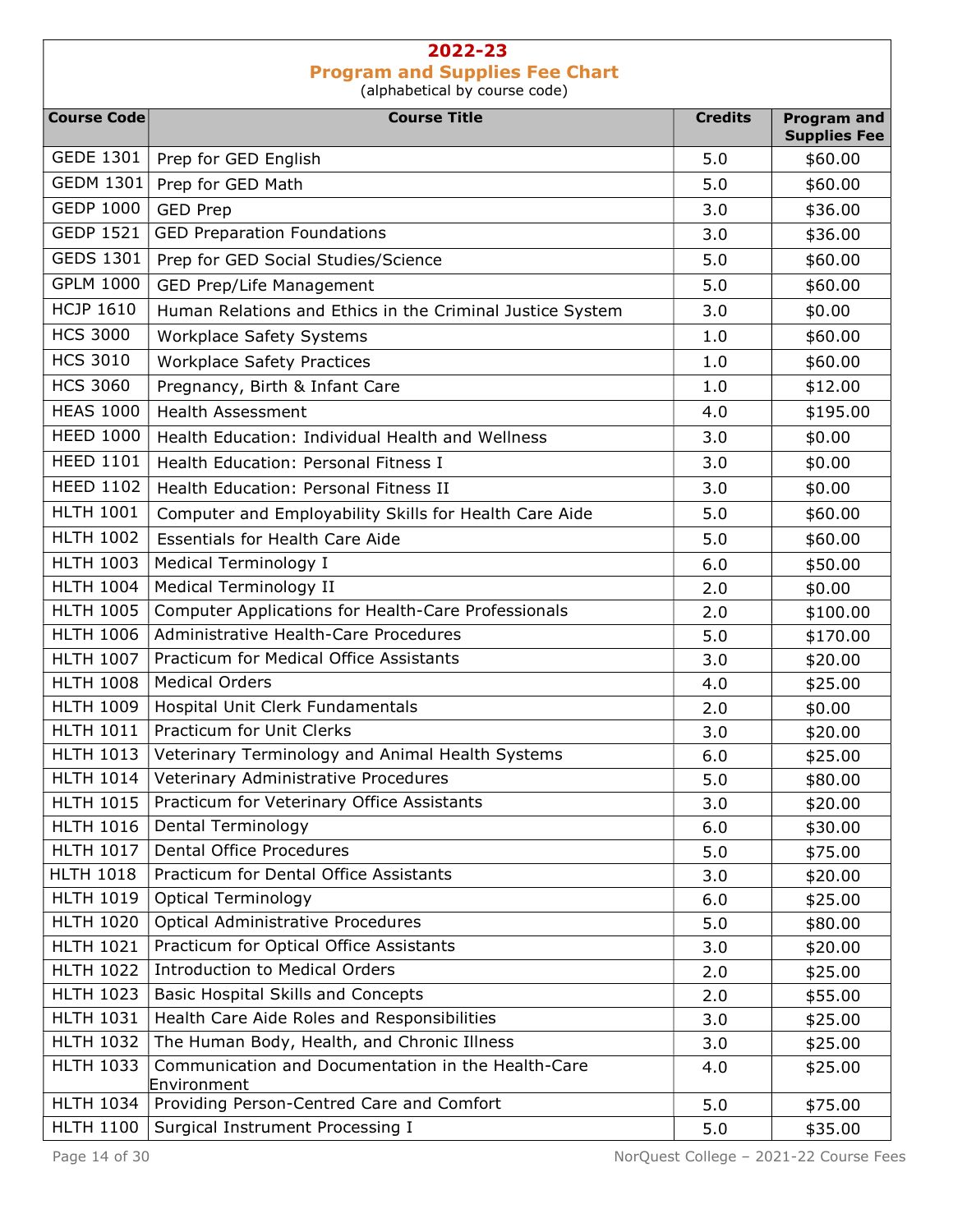| <b>Course Code</b> | aiphabetical by coarse coac)<br><b>Course Title</b>                      | <b>Credits</b> | <b>Program and</b>  |
|--------------------|--------------------------------------------------------------------------|----------------|---------------------|
|                    |                                                                          |                | <b>Supplies Fee</b> |
| <b>HLTH 1101</b>   | Surgical Instrument Processing II                                        | 4.0            | \$40.00             |
| <b>HLTH 1102</b>   | Practicum for MDRT                                                       | 8.0            | \$15.00             |
| <b>HLTH 1103</b>   | Surgical Instrument Processing I                                         | 6.0            | \$40.00             |
| <b>HLTH 1104</b>   | Practicum for MDRT                                                       | 7.0            | \$20.00             |
| <b>HLTH 1200</b>   | Introduction to Leadership & Management                                  | 3.0            | \$15.00             |
| <b>HLTH 1201</b>   | Fundamentals of Inclusive Leadership                                     | 3.0            | \$15.00             |
| <b>HLTH 1202</b>   | Organizational Behaviour and Leadership                                  | 3.0            | \$15.00             |
| <b>HLTH 1203</b>   | <b>Business Fundamentals</b>                                             | 3.0            | \$15.00             |
| <b>HLTH 1204</b>   | Principles of Adult Education                                            | 3.0            | \$15.00             |
| <b>HLTH 1205</b>   | <b>Team Management</b>                                                   | 3.0            | \$15.00             |
| <b>HLTH 1206</b>   | Strategic Planning in Health Care                                        | 3.0            | \$15.00             |
| <b>HLTH 1207</b>   | Health Care Quality, Safety, and Innovation                              | 3.0            | \$15.00             |
| <b>HLTH 1208</b>   | Capstone Project                                                         | 4.0            | \$15.00             |
| <b>HLTH 1550</b>   | Health Care Aide Clinical Placement I                                    | 3.0            | \$0.00              |
| <b>HLTH 2002</b>   | Assisting with Medication Delivery                                       | 1.0            | \$0.00              |
| <b>HLTH 2004</b>   | Health Care Aide Integrated Practicum I                                  | 1.0            | \$0.00              |
| <b>HLTH 2006</b>   | Structure and Function of the Human Body - Health<br>and Chronic Illness | 3.0            | \$0.00              |
| <b>HLTH 2010</b>   | Health Care Aide Integrated Practicum II                                 | 5.0            | \$60.00             |
| <b>HLTH 2011</b>   | Working Safely and Effectively as a Health Care Aide                     | 3.0            | \$82.00             |
| <b>HLTH 2012</b>   | Communication in the Health-Care Environment                             | 2.0            | \$0.00              |
| <b>HLTH 2013</b>   | Providing Client Care and Comfort                                        | 4.0            | \$0.00              |
| <b>HLTH 2014</b>   | Meeting Complex Care Needs                                               | 3.0            | \$0.00              |
| <b>HLTH 2015</b>   | Special Activities for Diverse Clients                                   | 3.0            | \$0.00              |
| <b>HLTH 2016</b>   | Meeting Complex Care Needs                                               | 5.0            | \$25.00             |
| <b>HLTH 2017</b>   | Special Activities for Clients with Various Health Conditions            | 5.0            | \$50.00             |
| <b>HLTH 2550</b>   | Health Care Aide Clinical Placement II                                   | 5.0            | \$0.00              |
| <b>HLTH 2551</b>   | Health Care Aide Consolidated Clinical Placement                         | 3.0            | \$0.00              |
| <b>HPCW 1000</b>   | The Helping Process in Community Support Work                            | 3.0            | \$0.00              |
| <b>HSS 1020</b>    | Nutrition and Wellness                                                   | 1.0            | \$12.00             |
| <b>HSS 1080</b>    | Leadership Fundamentals 1                                                | 1.0            | \$12.00             |
| <b>HSS 1090</b>    | Speaking and Presenting                                                  | 1.0            | \$12.00             |
| <b>HSS 1100</b>    | Nature and Wellness                                                      | 1.0            | \$0.00              |
| <b>HSS 2080</b>    | Leadership Fundamentals 2                                                | 1.0            | \$12.00             |
| <b>HSS 3080</b>    | Leadership Fundamentals 3                                                | 1.0            | \$12.00             |
| <b>HUMN 1911</b>   | Humanities Prep                                                          | 5.0            | \$60.00             |
| <b>HUMN 1912</b>   | Humanities Prep 2                                                        | 5.0            | \$60.00             |
| <b>ICJP 1257</b>   | <b>Investigating Techniques</b>                                          | 3.0            | \$0.00              |
| <b>ICJP 1750</b>   | Interviewing                                                             | 3.0            | \$0.00              |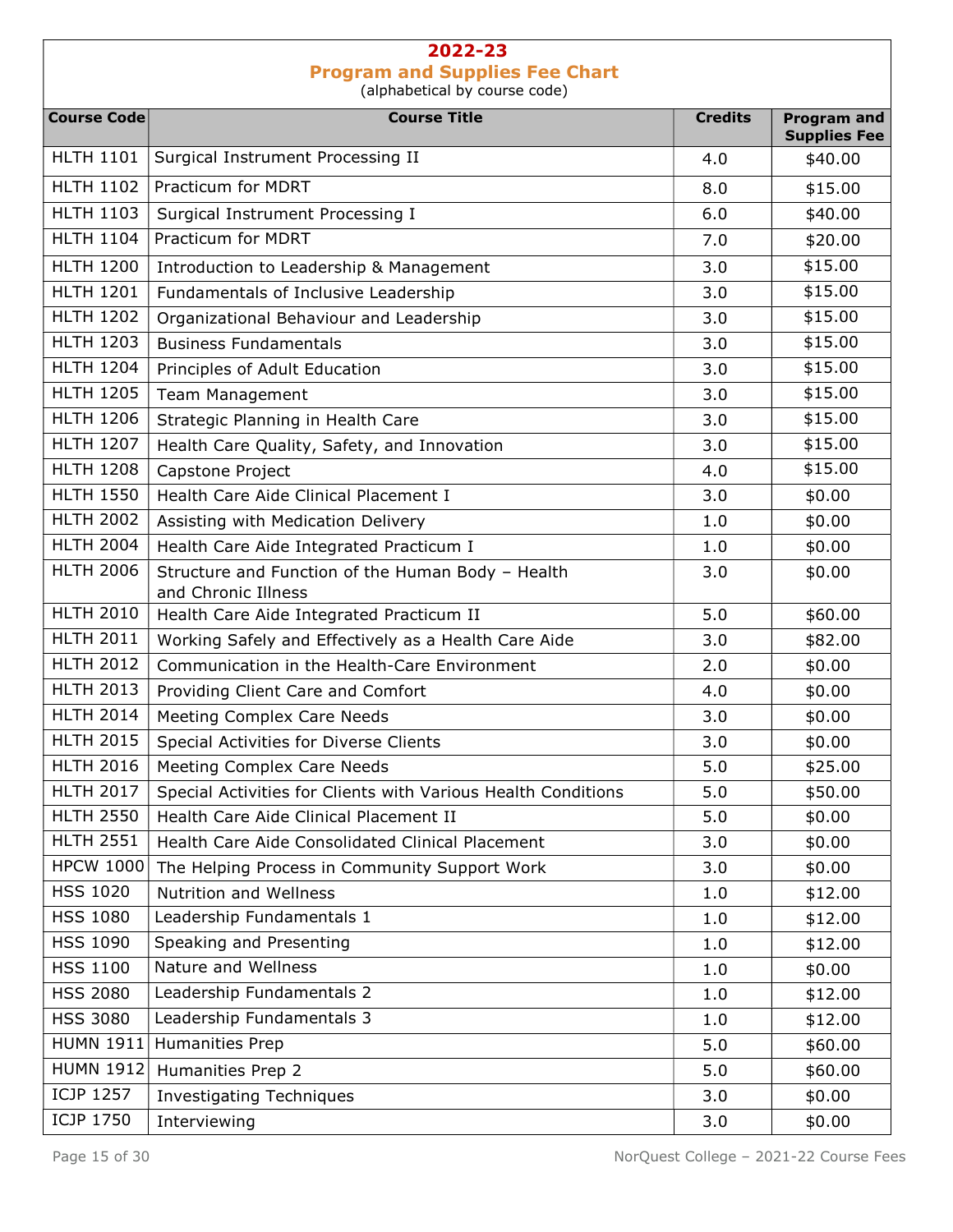| <b>Course Code</b> | <b>Course Title</b>                                         | <b>Credits</b> | <b>Program and</b>  |
|--------------------|-------------------------------------------------------------|----------------|---------------------|
|                    |                                                             |                | <b>Supplies Fee</b> |
| <b>ICSW 1000</b>   | Introduction to Community Support Work                      | 3.0            | \$0.00              |
| <b>ILIC 1000</b>   | Introduction to Law Enforcement/Intercultural Communication | 5.0            | \$60.00             |
| <b>INF 1030</b>    | Word Processing 1                                           | 1.0            | \$12.00             |
| <b>INF 1050</b>    | Database 1                                                  | 1.0            | \$12.00             |
| <b>INF 1060</b>    | Spreadsheet 1                                               | 1.0            | \$12.00             |
| <b>INF 1070</b>    | <b>Digital Presentation</b>                                 | 1.0            | \$12.00             |
| <b>INF 2020</b>    | Keyboarding                                                 | 1.0            | \$12.00             |
| <b>INF 2050</b>    | Word Processing 2                                           | 1.0            | \$12.00             |
| <b>INF 2060</b>    | Electronic Publishing 1                                     | 1.0            | \$12.00             |
| <b>INF 2070</b>    | Database 2                                                  | 1.0            | \$12.00             |
| <b>INF 2080</b>    | Spreadsheet 2                                               | 1.0            | \$12.00             |
| <b>INF 3060</b>    | Word Processing 3                                           | 1.0            | \$12.00             |
| <b>INFO 1001</b>   | Introduction to Microsoft Office                            | 5.0            | \$60.00             |
| <b>INFO 1002</b>   | <b>Information Processing 2</b>                             | 5.0            | \$60.00             |
| <b>INST 1000</b>   | Indigenous Studies I                                        | 3.0            | \$40.00             |
| <b>INST 1001</b>   | Land-Based Learning                                         | 3.0            | \$75.00             |
| <b>INST 1002</b>   | Inuit Peoples                                               | 3.0            | \$75.00             |
| <b>INST 1003</b>   | Indigenous Ways of Knowing and Being                        | 3.0            | \$40.00             |
| <b>INST 1152</b>   | Introduction to Cree Language                               | 3.0            | \$75.00             |
| <b>INST 1220</b>   | <b>Indigenous Political Realities</b>                       | 3.0            | \$75.00             |
| <b>INST 1260</b>   | Indigenous Art Studies                                      | 3.0            | \$75.00             |
| <b>INST 1302</b>   | Indigenous Perspectives in Social Work Practice             | 3.0            | \$75.00             |
| <b>INST 1330</b>   | Indigenous Business and Economics                           | 3.0            | \$75.00             |
| <b>INST 1376</b>   | Indigenous Health and Wellness                              | 3.0            | \$75.00             |
| <b>INST 1435</b>   | Looking Ahead: Indigenous Peoples and Climate Change        | 3.0            | \$75.00             |
| <b>INST 2000</b>   | Indigenous Studies II                                       | 3.0            | \$75.00             |
| <b>INST 2001</b>   | Community Action and Engagement                             | 3.0            | \$75.00             |
| <b>INST 2003</b>   | Indigenous Theory and Thought                               | 3.0            | \$75.00             |
| <b>INST 2220</b>   | Indigenous Social Policy and the Law                        | 3.0            | \$75.00             |
| <b>INST 2500</b>   | Global Indigenous Issues                                    | 3.0            | \$75.00             |
| <b>INST 2800</b>   | Residential Schools in Canada                               | 3.0            | \$80.00             |
| <b>JUST 1101</b>   | Introduction to the Criminal Justice System                 | 3.0            | \$0.00              |
| <b>JUST 1102</b>   | Diversity and Criminal Justice in Canada                    | 3.0            | \$10.00             |
| <b>JUST 1103</b>   | Mental Health, Wellness, and the Justice System             | 3.0            | \$0.00              |
| <b>JUST 1104</b>   | Gender Identities, Sexualities, and the Law                 | 3.0            | \$10.00             |
| <b>JUST 2101</b>   | Canadian Criminal Procedure                                 | 3.0            | \$0.00              |
| <b>JUST 2102</b>   | <b>Traditional Indigenous Justice</b>                       | 3.0            | \$10.00             |
| <b>JUST 2103</b>   | Crisis Intervention and Communication                       | 3.0            | \$0.00              |
| <b>JUST 2104</b>   | Sex, Sex Work, and the Law                                  | 3.0            | \$10.00             |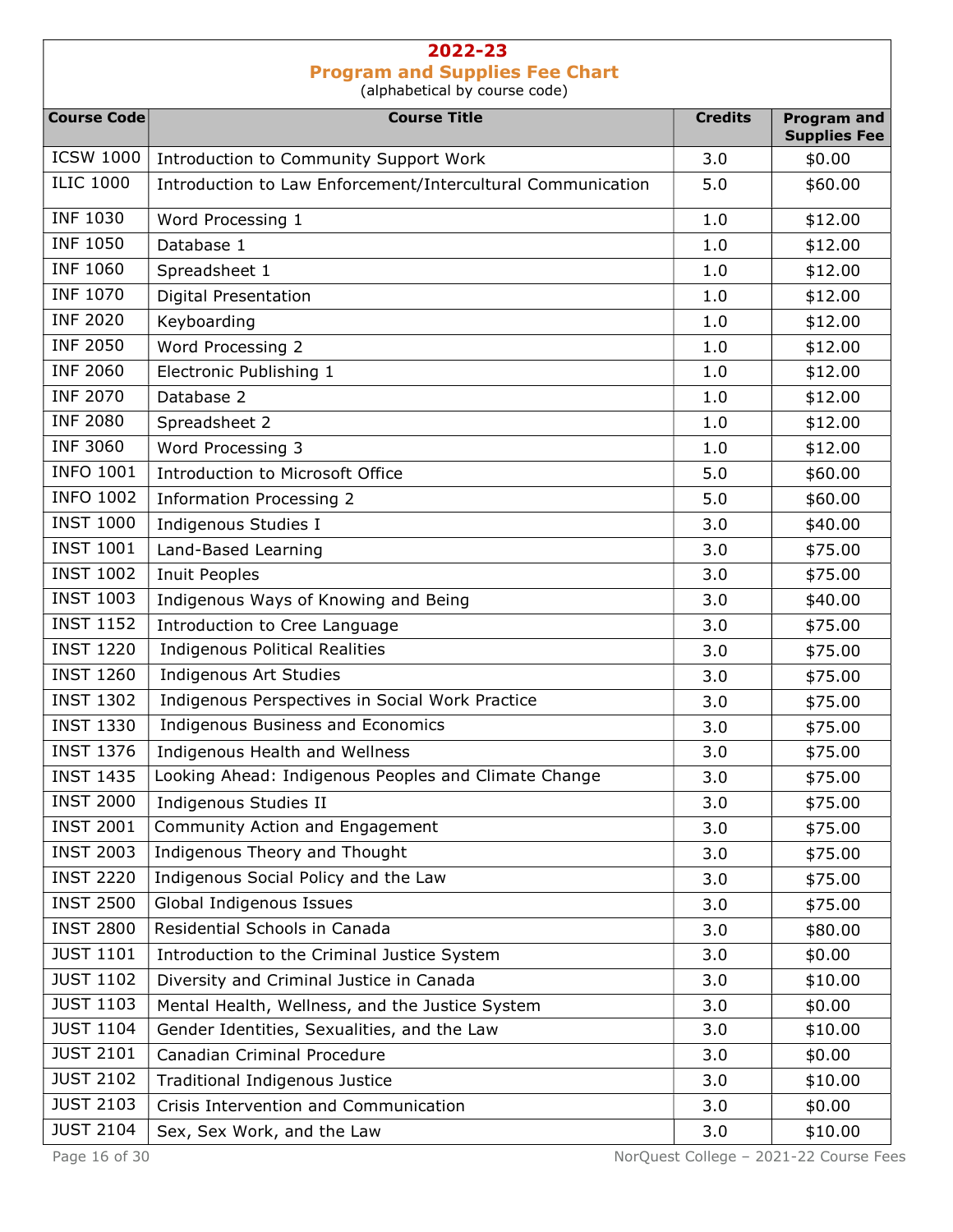| <b>Course Code</b> | <b>Course Title</b>                                                        | <b>Credits</b> | <b>Program and</b>  |
|--------------------|----------------------------------------------------------------------------|----------------|---------------------|
|                    |                                                                            |                | <b>Supplies Fee</b> |
| <b>JUST 2105</b>   | Law, Youth, and Young Offenders                                            | 3.0            | \$0.00              |
| <b>JUST 2106</b>   | <b>Introduction to Corrections</b>                                         | 3.0            | \$0.00              |
| <b>JUST 2107</b>   | Introduction to Law Enforcement                                            | 3.0            | \$0.00              |
| <b>JUST 2108</b>   | Refugees, Migrants, and Immigration                                        | 3.0            | \$10.00             |
| <b>JUST 2109</b>   | Counselling Skills and Facilitating Groups                                 | 3.0            | \$0.00              |
| <b>JUST 2201</b>   | Criminal Law in Canada                                                     | 3.0            | \$0.00              |
| <b>JUST 2202</b>   | <b>Indigenous Resolution Strategies</b>                                    | 3.0            | \$10.00             |
| <b>JUST 2203</b>   | Law Enforcement Ethics                                                     | 3.0            | \$0.00              |
| <b>JUST 2204</b>   | Intervention Strategies with Youth                                         | 3.0            | \$0.00              |
| <b>JUST 2205</b>   | Role of the Youth Justice Worker                                           | 3.0            | \$10.00             |
| <b>JUST 2206</b>   | Correctional Law                                                           | 3.0            | \$0.00              |
| <b>JUST 2207</b>   | <b>Correctional Methods</b>                                                | 3.0            | \$10.00             |
| <b>JUST 2208</b>   | <b>Criminal Evidence</b>                                                   | 3.0            | \$0.00              |
| <b>JUST 2209</b>   | Criminal Investigation                                                     | 3.0            | \$10.00             |
| <b>JUST 2300</b>   | Work-Integrated Learning                                                   | 3.0            | \$0.00              |
| <b>LAWC 1000</b>   | Criminal Law I                                                             | 3.0            | \$0.00              |
| <b>LAWC 1020</b>   | Introduction to the Canadian Judicial System                               | 3.0            | \$0.00              |
| <b>LAWC 1030</b>   | Introduction to Security, Loss Prevention, and Investigative<br>Techniques | 3.0            | \$0.00              |
| <b>LAWY 1001</b>   | Young Offenders and the Law                                                | 3.0            | \$0.00              |
| <b>LEAD 2000</b>   | Team Leadership and Professionalism                                        | 3.0            | \$50.00             |
| LGS 1010           | Private Law                                                                | 1.0            | \$12.00             |
| LGS 1020           | <b>Public Law</b>                                                          | 1.0            | \$12.00             |
| LGS 1030           | Relationship Law                                                           | 1.0            | \$12.00             |
| LGS 2010           | Family Law                                                                 | 1.0            | \$12.00             |
| LGS 2040           | Aboriginal Law                                                             | 1.0            | \$12.00             |
| LGS 3080           | Criminal Law                                                               | 1.0            | \$12.00             |
| <b>LINC 1000</b>   | <b>CLB Foundational</b>                                                    | 16.0           | \$0.00              |
| <b>LINC 1001</b>   | CLB <sub>1</sub>                                                           | 16.0           | \$0.00              |
| <b>LINC 1002</b>   | CLB <sub>2</sub>                                                           | 16.0           | \$0.00              |
| <b>LINC 1003</b>   | CLB <sub>3</sub>                                                           | 16.0           | \$0.00              |
| <b>LINC 1004</b>   | CLB <sub>4</sub>                                                           | 16.0           | \$0.00              |
| <b>LINC 1005</b>   | CLB <sub>5</sub>                                                           | 16.0           | \$0.00              |
| <b>LINC 1006</b>   | CLB <sub>6</sub>                                                           | 16.0           | \$0.00              |
| <b>LINC 1007</b>   | CLB <sub>7</sub>                                                           | 16.0           | \$0.00              |
| <b>LINC 1008</b>   | CLB <sub>8</sub>                                                           | 16.0           | \$0.00              |
| <b>LINC 1114</b>   | CLB 1 Listening and Speaking - 4 Credit                                    | 4.0            | \$0.00              |
| <b>LINC 1118</b>   | CLB 1 Listening and Speaking                                               | 8.0            | \$0.00              |
| <b>LINC 1124</b>   | CLB 1 Reading and Writing - 4 Credit                                       | 4.0            | \$0.00              |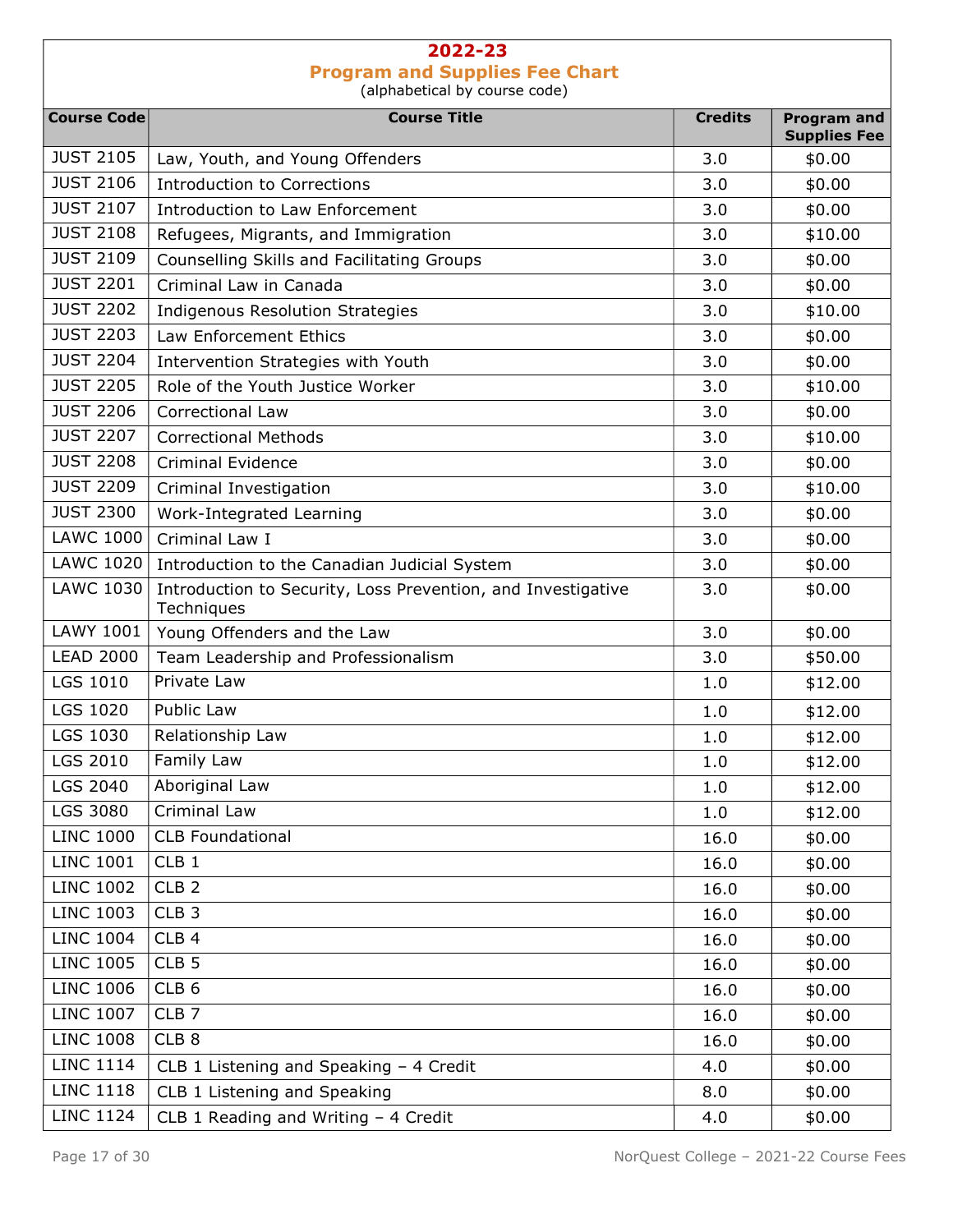| <b>Course Code</b> | <b>Course Title</b>                     | <b>Credits</b> | <b>Program and</b><br><b>Supplies Fee</b> |
|--------------------|-----------------------------------------|----------------|-------------------------------------------|
| <b>LINC 1128</b>   | CLB 1 Reading and Writing               | 8.0            | \$0.00                                    |
| <b>LINC 1200</b>   | <b>CLB Foundational B</b>               | 8.0            | \$0.00                                    |
| <b>LINC 1201</b>   | CLB 1B                                  | 8.0            | \$0.00                                    |
| <b>LINC 1202</b>   | CLB <sub>2B</sub>                       | 8.0            | \$0.00                                    |
| <b>LINC 1203</b>   | CLB 3B                                  | 8.0            | \$0.00                                    |
| <b>LINC 1204</b>   | CLB 4B                                  | 8.0            | \$0.00                                    |
| <b>LINC 1205</b>   | CLB <sub>5B</sub>                       | 8.0            | \$0.00                                    |
| <b>LINC 1206</b>   | CLB <sub>6B</sub>                       | 8.0            | \$0.00                                    |
| <b>LINC 1207</b>   | CLB <sub>7B</sub>                       | 8.0            | \$0.00                                    |
| <b>LINC 1208</b>   | CLB 8B                                  | 8.0            | \$0.00                                    |
| <b>LINC 1214</b>   | CLB 2 Listening and Speaking - 4 Credit | 4.0            | \$0.00                                    |
| <b>LINC 1218</b>   | CLB 2 Listening and Speaking            | 8.0            | \$0.00                                    |
| <b>LINC 1224</b>   | CLB 2 Reading and Writing - 4 Credit    | 4.0            | \$0.00                                    |
| <b>LINC 1228</b>   | CLB 2 Reading and Writing               | 8.0            | \$0.00                                    |
| <b>LINC 1314</b>   | CLB 3 Listening and Speaking - 4 Credit | 4.0            | \$0.00                                    |
| <b>LINC 1318</b>   | CLB 3 Listening and Speaking            | 8.0            | \$0.00                                    |
| <b>LINC 1324</b>   | CLB 3 Reading and Writing - 4 Credit    | 4.0            | \$0.00                                    |
| <b>LINC 1328</b>   | CLB 3 Reading and Writing               | 8.0            | \$0.00                                    |
| <b>LINC 1414</b>   | CLB 4 Listening and Speaking - 4 Credit | 4.0            | \$0.00                                    |
| <b>LINC 1418</b>   | CLB 4 Listening and Speaking            | 8.0            | \$0.00                                    |
| <b>LINC 1424</b>   | CLB 4 Reading and Writing - 4 Credit    | 4.0            | \$0.00                                    |
| <b>LINC 1428</b>   | CLB 4 Reading and Writing               | 8.0            | \$0.00                                    |
| <b>LINC 1514</b>   | CLB 5 Listening and Speaking - 4 Credit | 4.0            | \$0.00                                    |
| <b>LINC 1518</b>   | CLB 5 Listening and Speaking            | 8.0            | \$0.00                                    |
| <b>LINC 1524</b>   | CLB 5 Reading and Writing - 4 Credit    | 4.0            | \$0.00                                    |
| <b>LINC 1528</b>   | CLB 5 Reading and Writing               | 8.0            | \$0.00                                    |
| <b>LINC 1614</b>   | CLB 6 Listening and Speaking - 4 Credit | 4.0            | \$0.00                                    |
| <b>LINC 1618</b>   | CLB 6 Listening and Speaking            | 8.0            | \$0.00                                    |
| <b>LINC 1624</b>   | CLB 6 Reading and Writing - 4 Credit    | 4.0            | \$0.00                                    |
| <b>LINC 1628</b>   | CLB 6 Reading and Writing               | 8.0            | \$0.00                                    |
| <b>LINC 1714</b>   | CLB 7 Listening and Speaking - 4 Credit | 4.0            | \$0.00                                    |
| <b>LINC 1718</b>   | CLB 7 Listening and Speaking            | 8.0            | \$0.00                                    |
| <b>LINC 1724</b>   | CLB 7 Reading and Writing - 4 Credit    | 4.0            | \$0.00                                    |
| <b>LINC 1728</b>   | CLB 7 Reading and Writing               | 8.0            | \$0.00                                    |
| <b>LINC 1814</b>   | CLB 8 Listening and Speaking - 4 Credit | 4.0            | \$0.00                                    |
| <b>LINC 1818</b>   | CLB 8 Listening and Speaking            | 8.0            | \$0.00                                    |
| <b>LINC 1824</b>   | CLB 8 Reading and Writing - 4 Credit    | 4.0            | \$0.00                                    |
| <b>LINC 1828</b>   | CLB 8 Reading and Writing               | 8.0            | \$0.00                                    |
| <b>LINC 2032</b>   | LINC Alternate Delivery Prep - 2 Credit | 2.0            | \$0.00                                    |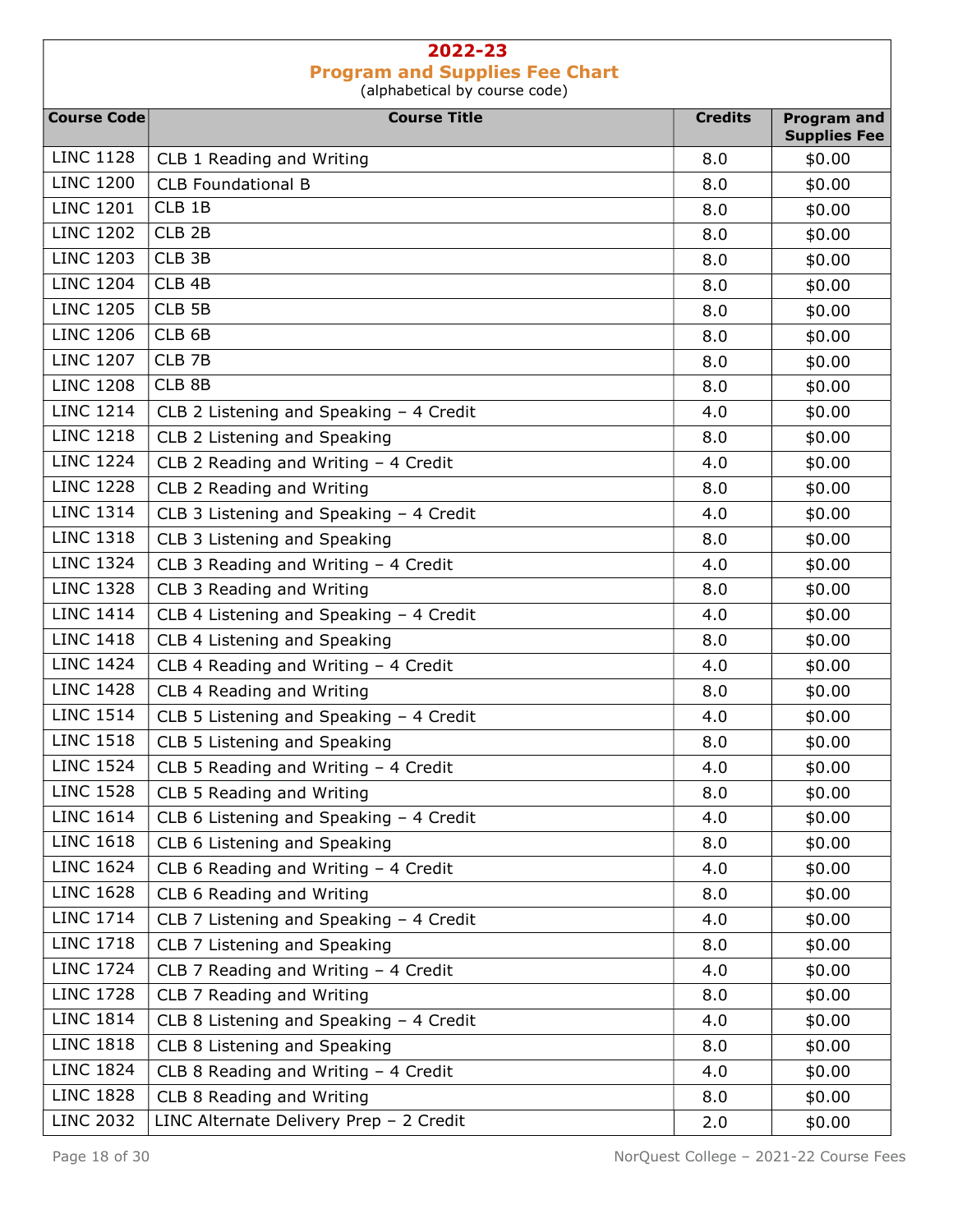| <b>Course Code</b> | <b>Course Title</b>                           | <b>Credits</b> | <b>Program and</b><br><b>Supplies Fee</b> |
|--------------------|-----------------------------------------------|----------------|-------------------------------------------|
| <b>LINC 2034</b>   | <b>LINC Alternate Delivery Prep</b>           | 4.0            | \$0.00                                    |
| <b>LINC 2132</b>   | LINC Alternate Delivery $1 - 2$ Credit        | 2.0            | \$0.00                                    |
| <b>LINC 2134</b>   | LINC Alternate Delivery 1                     | 4.0            | \$0.00                                    |
| <b>LINC 2232</b>   | LINC Alternate Delivery $2 - 2$ Credit        | 2.0            | \$0.00                                    |
| <b>LINC 2234</b>   | LINC Alternate Delivery 2                     | 4.0            | \$0.00                                    |
| <b>LINC 2332</b>   | LINC Alternate Delivery $3 - 2$ Credit        | 2.0            | \$0.00                                    |
| <b>LINC 2334</b>   | LINC Alternate Delivery 3                     | 4.0            | \$0.00                                    |
| <b>LINC 2432</b>   | LINC Alternate Delivery $4 - 2$ Credit        | 2.0            | \$0.00                                    |
| <b>LINC 2434</b>   | LINC Alternate Delivery 4                     | 4.0            | \$0.00                                    |
| <b>LINC 2532</b>   | LINC Alternate Delivery $5 - 2$ Credit        | 2.0            | \$0.00                                    |
| <b>LINC 2534</b>   | <b>LINC Alternate Delivery 5</b>              | 4.0            | \$0.00                                    |
| <b>LINC 2632</b>   | LINC Alternate Delivery $6 - 2$ Credit        | 2.0            | \$0.00                                    |
| <b>LINC 2634</b>   | LINC Alternate Delivery 6                     | 4.0            | \$0.00                                    |
| <b>LINC 2732</b>   | LINC Alternate Delivery $7 - 2$ Credit        | 2.0            | \$0.00                                    |
| <b>LINC 2734</b>   | LINC Alternate Delivery 7                     | 4.0            | \$0.00                                    |
| <b>LINC 2832</b>   | LINC Alternate Delivery $8 - 2$ Credit        | 2.0            | \$0.00                                    |
| <b>LINC 2834</b>   | LINC Alternate Delivery 8                     | 4.0            | \$0.00                                    |
| <b>LINC 3000</b>   | LINC Hybrid - 8 credit                        | 8.0            | \$0.00                                    |
| <b>LINC 3032</b>   | LINC Comprehensive - 2 Credit                 | 2.0            | \$0.00                                    |
| <b>LINC 3034</b>   | LINC Comprehensive - 4 Credit                 | 4.0            | \$0.00                                    |
| <b>LINC 3038</b>   | LINC Comprehensive - 8 Credit                 | 8.0            | \$0.00                                    |
| <b>LINC 3200</b>   | LINC Hybrid - 4 Credit                        | 4.0            | \$0.00                                    |
| <b>LINC 4000</b>   | LINC American Sign Language (ASL) - 16 Credit | 16.0           | \$0.00                                    |
| <b>LINC 4044</b>   | LINC American Sign Language (ASL) - 8 Credit  | 8.0            | \$0.00                                    |
| <b>LINC 4048</b>   | LINC American Sign Language (ASL) - 16 Credit | 16.0           | \$0.00                                    |
| <b>LINC 4200</b>   | LINC American Sign Language (ASL) - 8 Credit  | 8.0            | \$0.00                                    |
| <b>LINC 5013</b>   | CLB 3W                                        | 16.0           | \$0.00                                    |
| <b>LINC 5015</b>   | CLB 5W                                        | 16.0           | \$0.00                                    |
| <b>LINC 5025</b>   | LINC Works 5 - Work Experience Preparation    | 8.0            | \$0.00                                    |
| <b>LINC 5035</b>   | LINC Works 5 Work Experience                  | 2.0            | \$0.00                                    |
| <b>LINC 5103</b>   | CLB 3W                                        | 16.0           | \$0.00                                    |
| <b>LINC 5105</b>   | CLB 5W                                        | 16.0           | \$0.00                                    |
| <b>LINC 5205</b>   | LINC Works 5 - Work Experience Preparation    | 8.0            | \$0.00                                    |
| <b>LINC 5213</b>   | CLB 3WB                                       | 8.0            | \$0.00                                    |
| <b>LINC 5215</b>   | CLB 5WB                                       | 8.0            | \$0.00                                    |
| <b>LINC 5305</b>   | LINC Works 5 Work Experience                  | 2.0            | \$0.00                                    |
| <b>LINC 6000</b>   | <b>LINC Volunteer</b>                         | 16.0           | \$0.00                                    |
| <b>LINC 6010</b>   | LINC Preparation for Childcare Work           | 16.0           | \$0.00                                    |
| <b>LINC 7000</b>   | CLB Foundational - 4 Credit                   | 4.0            | \$0.00                                    |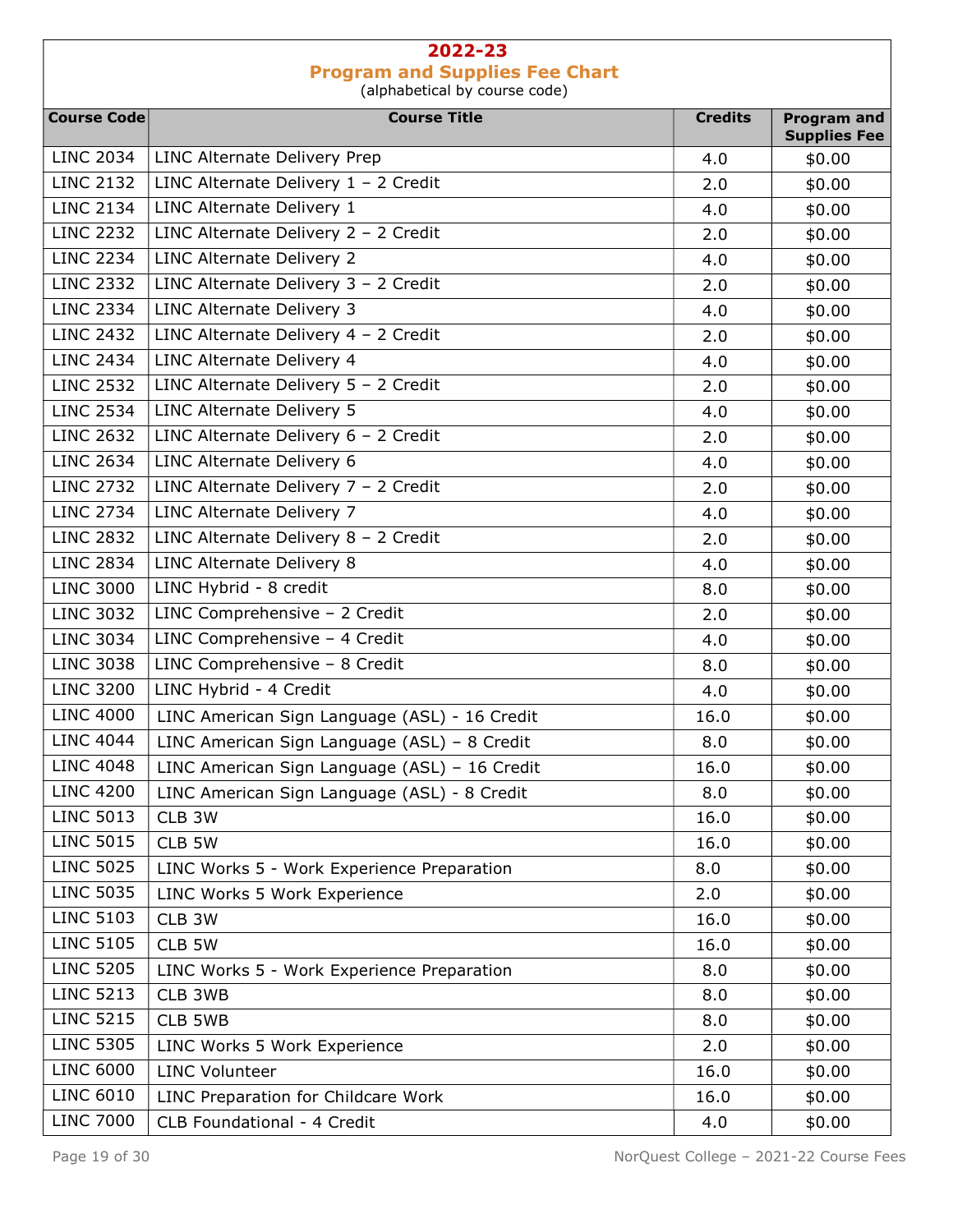| <b>Course Code</b> | <b>Course Title</b>                 | <b>Credits</b> | <b>Program and</b>            |
|--------------------|-------------------------------------|----------------|-------------------------------|
| <b>LINC 7001</b>   | CLB 1 - 4 Credit                    | 4.0            | <b>Supplies Fee</b><br>\$0.00 |
| <b>LINC 7002</b>   | CLB 2 - 4 Credit                    | 4.0            | \$0.00                        |
| <b>LINC 7003</b>   | CLB 3 - 4 Credit                    | 4.0            | \$0.00                        |
| <b>LINC 7004</b>   | CLB 4 - 4 Credit                    | 4.0            | \$0.00                        |
| <b>LINC 7005</b>   | CLB 5 - 4 Credit                    | 4.0            | \$0.00                        |
| <b>LINC 7006</b>   | CLB 6 - 4 Credit                    | 4.0            | \$0.00                        |
| <b>LINC 7007</b>   | CLB 7 - 4 Credit                    | 4.0            | \$0.00                        |
| <b>LINC 7008</b>   | CLB 8 - 4 Credit                    | 4.0            | \$0.00                        |
| <b>LINC 7200</b>   | CLB Foundational B - 2 Credit       | 2.0            | \$0.00                        |
| <b>LINC 7201</b>   | CLB 1B - 2 Credit                   | 2.0            | \$0.00                        |
| <b>LINC 7202</b>   | CLB 2B - 2 Credit                   | 2.0            | \$0.00                        |
| <b>LINC 7203</b>   | CLB 3B - 2 Credit                   | 2.0            | \$0.00                        |
| <b>LINC 7204</b>   | CLB 4B - 2 Credit                   | 2.0            | \$0.00                        |
| <b>LINC 7205</b>   | CLB 5B - 2 Credit                   | 2.0            | \$0.00                        |
| <b>LINC 7206</b>   | CLB 6B - 2 Credit                   | 2.0            | \$0.00                        |
| <b>LINC 7207</b>   | CLB 7B - 2 Credit                   | 2.0            | \$0.00                        |
| <b>LINC 7208</b>   | CLB 8B - 2 Credit                   | 2.0            | \$0.00                        |
| <b>LINC 8000</b>   | LINC Rural Delivery - 4 Credit      | 4.0            | \$0.00                        |
| <b>LINC 8200</b>   | LINC Rural Delivery B - 2 Credit    | 2.0            | \$0.00                        |
| <b>LINC 9000</b>   | LINC Online - 4 Credit              | 4.0            | \$0.00                        |
| <b>LINC 9200</b>   | LINC Online B - 2 Credit            | 2.0            | \$0.00                        |
| <b>LPNC 1000</b>   | Practical Nurse Refresher Challenge | 9.0            | \$0.00                        |
| MAT 1791           | Mathematics 10C                     | 5.0            | \$60.00                       |
| MAT 1793           | Mathematics 10-3                    | 5.0            | \$60.00                       |
| MAT 2791           | Mathematics 20-1                    | 5.0            | \$60.00                       |
| <b>MAT 2792</b>    | Mathematics 20-2                    | 5.0            | \$60.00                       |
| MAT 2793           | Mathematics 20-3                    | 5.0            | \$60.00                       |
| MAT 3211           | Mathematics 31                      | 5.0            | \$60.00                       |
| MAT 3791           | Math 30-1                           | 5.0            | \$60.00                       |
| <b>MAT 3792</b>    | Math 30-2                           | 5.0            | \$60.00                       |
| MAT 3793           | Math 30-3                           | 5.0            | \$60.00                       |
| <b>MATH 1001</b>   | Calculus I                          | 3.0            | \$0.00                        |
| <b>MATH 1004</b>   | Apprenticeship Prep Math            | 8.0            | \$97.60                       |
| <b>MATH 1005</b>   | Core Numeracy                       | 2.0            | \$38.00                       |
| <b>MATH 1006</b>   | <b>Functional Numeracy</b>          | 2.0            | \$38.00                       |
| <b>MATH 1007</b>   | Prep for Practical Nurse Math       | 3.0            | \$36.00                       |
| <b>MATH 1008</b>   | Math Works                          | 4.0            | \$76.00                       |
| <b>MATH 1010</b>   | Pre-Trades Math and Science         | 5.0            | \$60.00                       |
|                    | MATH 1019   Essential Math Flex     | 3.0            | \$36.00                       |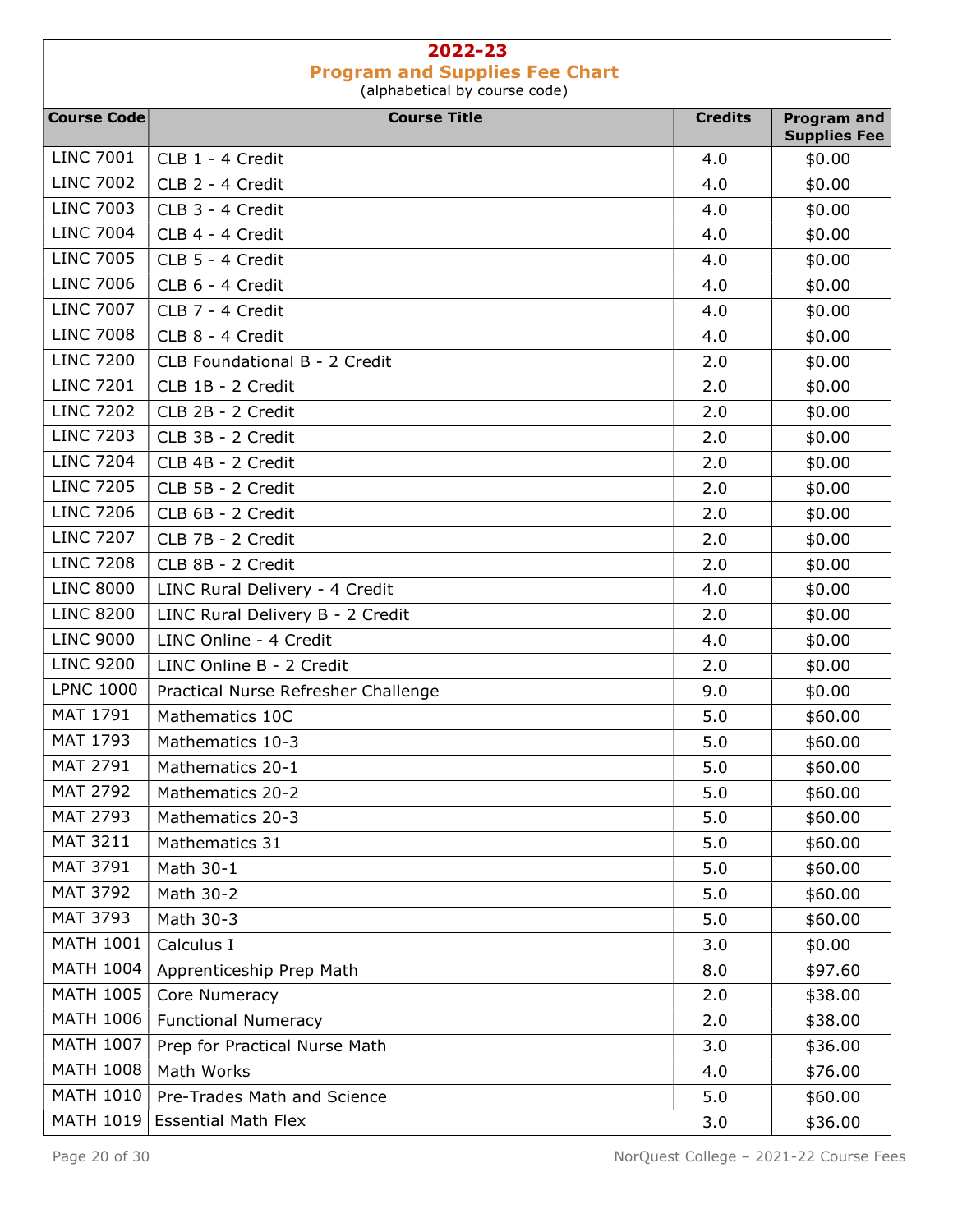| <b>Course Code</b> | <b>Course Title</b>                                 | <b>Credits</b> | <b>Program and</b><br><b>Supplies Fee</b> |
|--------------------|-----------------------------------------------------|----------------|-------------------------------------------|
| <b>MATH 1100</b>   | Math Skills 1A                                      | 4.0            | \$76.00                                   |
| <b>MATH 1101</b>   | Math Skills 1B                                      | 4.0            | \$76.00                                   |
| <b>MATH 1190</b>   | Pre-Trades Math and Science                         | 3.0            | \$36.00                                   |
| <b>MATH 1200</b>   | Math Skills 2                                       | 4.0            | \$76.00                                   |
| <b>MATH 1201</b>   | Pure Math 30 Prep                                   | 5.0            | \$60.00                                   |
| <b>MATH 1202</b>   | Math Independent Study                              | 1.0            | \$19.00                                   |
| <b>MATH 1205</b>   | Linear Algebra I                                    | 3.0            | \$0.00                                    |
| <b>MATH 1290</b>   | Pre-Algebra 1 - 100                                 | 4.0            | \$48.00                                   |
| <b>MATH 1390</b>   | Pre-Algebra Flex                                    | 3.0            | \$36.00                                   |
| <b>MATH 1490</b>   | High School Prep Math Flex                          | 3.0            | \$36.00                                   |
| <b>MATH 1521</b>   | Pre-Trades Math and Science Preparation Foundations | 3.0            | \$36.00                                   |
| <b>MATH 1522</b>   | Pre-Algebra Math Foundations                        | 3.0            | \$36.00                                   |
| <b>MATH 1523</b>   | High School Math Prep Foundations                   | 3.0            | \$36.00                                   |
| <b>MATH 1524</b>   | Prep for Practical Nurse Math Foundations           | 3.0            | \$36.00                                   |
| <b>MATH 1525</b>   | <b>Essential Mathematics Foundations</b>            | 3.0            | \$36.00                                   |
| <b>MATH 1903</b>   | <b>Essential Math</b>                               | 5.0            | \$60.00                                   |
| <b>MATH 1904</b>   | Pre-Algebra                                         | 5.0            | \$60.00                                   |
| <b>MATH 1905</b>   | High School Prep Math                               | 5.0            | \$60.00                                   |
| <b>MATH 3301</b>   | Math 030-1                                          | 5.0            | \$60.00                                   |
| <b>MATH 3302</b>   | Math 030-2                                          | 5.0            | \$60.00                                   |
| <b>MATH 3303</b>   | Math 030-3                                          | 5.0            | \$60.00                                   |
| <b>MATH 3310</b>   | Math 031                                            | 5.0            | \$60.00                                   |
| <b>MATH 9089</b>   | Math 089                                            | 3.0            | \$36.00                                   |
| <b>MENH 1000</b>   | <b>Introduction to Mental Health</b>                | 3.0            | \$0.00                                    |
| MHAD 1004          | <b>Recovery Practitioner Skills</b>                 | 2.0            | \$50.00                                   |
|                    | MHAD 1005 Issues and Ethics                         | 2.0            | \$50.00                                   |
| MHAD 1006          | <b>Systems Navigation</b>                           | 2.0            | \$50.00                                   |
| MHAD 1007          | Mental Health First Aid                             | 1.0            | \$305.00                                  |
| MHAD 1008          | Nonviolent Crisis Intervention                      | 1.0            | \$50.00                                   |
| MHAD 1009          | Applied Suicide Intervention Skills Training        | 1.0            | \$50.00                                   |
| <b>MHAD 1010</b>   | <b>Community Service Learning</b>                   | 1.0            | \$50.00                                   |
| <b>MHNL 1000</b>   | Mental Health Nursing for LPNs                      | 4.0            | \$0.00                                    |
| <b>MHRP 1000</b>   | Framework for Mental Health in Canada               | 2.0            | \$25.00                                   |
| <b>MHRP 1001</b>   | Mental Health and the Family                        | 2.0            | \$25.00                                   |
| <b>MHRP 1002</b>   | <b>Effective Communication Approaches</b>           | 2.0            | \$75.00                                   |
| MHRP 1003          | <b>Practicum Placement</b>                          | 2.0            | \$25.00                                   |
| <b>MPRT 1001</b>   | Mental Health Rehabilitation: Practicum I           | 8.0            | \$0.00                                    |
| <b>MPRT 2001</b>   | Mental Health Rehabilitation: Practicum II          | 8.0            | \$0.00                                    |
| <b>MRMA 1000</b>   | Math Refresher for Medication Administration        | 1.0            | \$0.00                                    |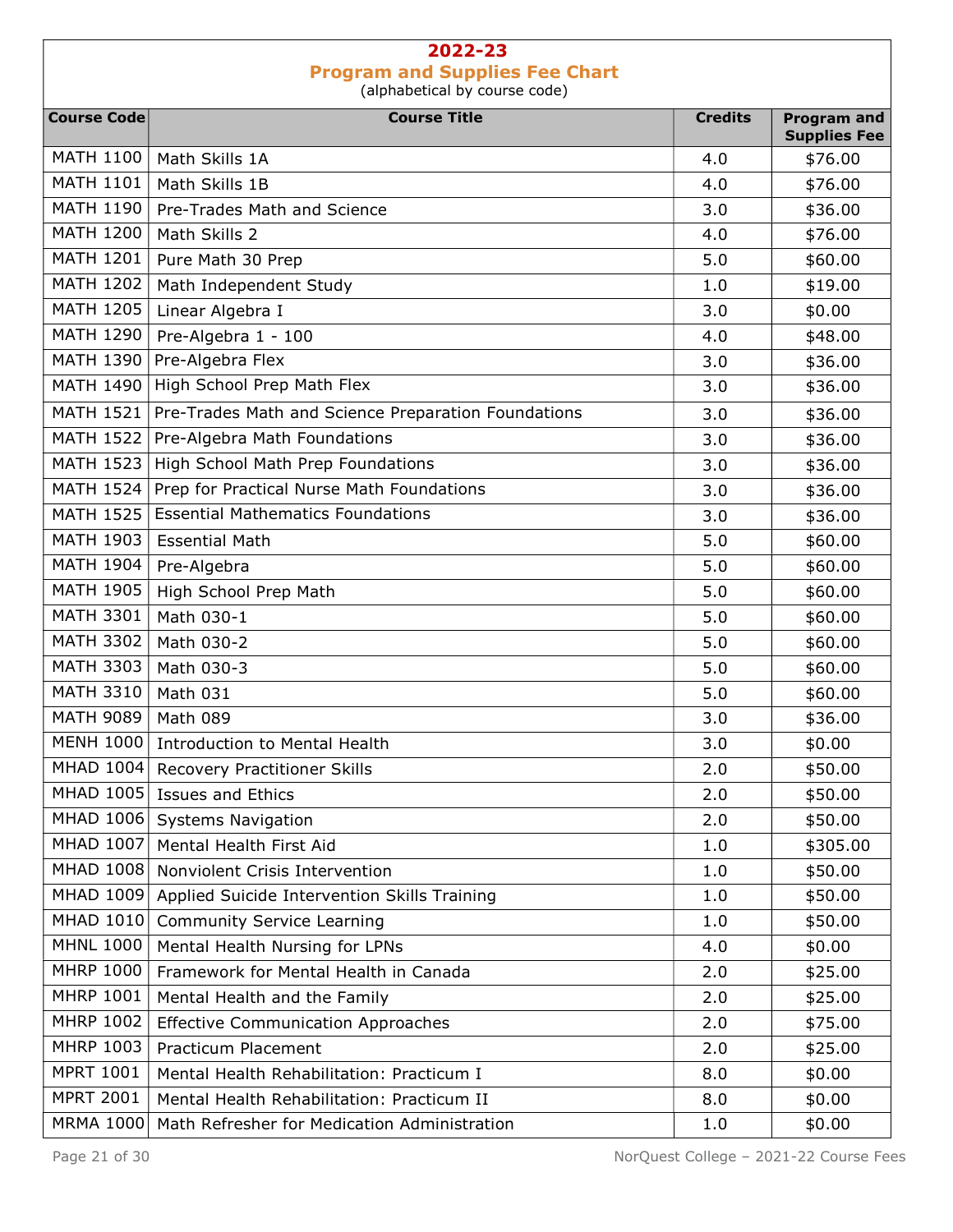Course Code **Course Course Title** Course Title Course Title Credits Program and Supplies Fee NASO 1000 | Nasogastric Tube Insertion 1.0 | \$0.00 NCOM 1000 Communications for Nursing 3.0 \$35.00 NFDN 1001 | Nursing Foundations I: Introduction to Nursing  $\begin{array}{|l|}\n\hline\n\end{array}$  4.0 | \$25.00 NFDN 1002 Nursing Foundations II: Basic Nursing 7.0 | \$284.00 NFDN 2003 | Nursing Foundations III: Medical-Surgical Nursing | 9.0 | \$281.00 NFDN 2004 | Nursing Foundations IV: Maternity Nursing  $\vert$  3.0  $\vert$  \$25.00 NFDN 2005 Nursing Foundations V: Pediatric Nursing 3.0 3.0 \$25.00 NFDN 2006 Nursing Foundations VI: Community Nursing  $\vert$  3.0  $\vert$  \$25.00 NFDN 2007 | Nursing Foundations VII: Mental Health Nursing  $\vert$  3.0  $\vert$  \$25.00 NFDN 2008 Nursing Foundations VIII: Transition to Graduate Nursing  $\vert$  3.0  $\vert$  \$25.00 NPRT 1001 | Nursing Practice I: Continuing Care Practice | 5.0 | \$135.00 NPRT 2003 Nursing Practice III: Focused Practice 3.0 3.0 \$0.00 NPRT 2004 | Nursing Practice IV: Comprehensive Practice  $\vert$  4.0  $\vert$  \$0.00 NPRT 2005 | Preceptor-Supervised Clinical Practice | 9.0 | \$0.00 NPRT 2006 | Preceptor-Supervised Clinical Practice-Acute Care Medicine  $\vert$  4.0  $\vert$  \$0.00 NPRT 2007 | Preceptor-Supervised Clinical Practice-Acute Care Surgery | 4.0 | \$0.00 NPRT 2101 | Nursing Practice II: Acute Care Practice - Medicine  $\vert$  4.0  $\vert$  \$70.00 NPRT 2102 Nursing Practice III: Acute Care Practice - Surgery  $\vert$  4.0  $\vert$  \$50.00 NPRT 2111 | Nursing Practice I: Continuing Care Practice IEN | 4.0 | \$2.25 NPRT 2112 Nursing Practice II: Acute Care Practice – Medicine/Surgery IEN  $\vert$  6.0  $\vert$  \$2.17 NPRT 2113 | Nursing Practice IV: Comprehensive Practice IEN  $\vert$  3.0 | \$2.33 NPRT 2200 Nursing Practice IV: Comprehensive Practice 7.0 1 \$0.00 NURS 1040 | Applying Research to Nursing Practice | 2.0 | \$0.00 NURS 1501 Workshop 1: Introduction to the Practical Nurse Refresher Program  $1.0$   $\frac{1}{2}$  \$0.00 NURS 1502 Workshop 2: Learning Styles and Assessments in the Practical Nurse Refresher Program  $1.0$   $$0.00$ NURS 1503 Workshop 3: Clinical Preparation for Practical Nursing  $\vert$  1.0  $\vert$  \$0.00 NURS 1504 Workshop 4: Preparation for Writing the Canadian Practical Nurse Registration Examination  $1.0$   $\frac{1}{2}$  \$0.00 OTH 3998 Work Experience 35 5.0 5.0 \$60.00 PACE 1900  $\vert$  Career Exploration and Life Management  $\vert$  1.0  $\vert$  \$12.00 PACE 1903 English Reading and Writing Skills 2.0 324.00 PACE 1904 | Math - PACE 2.0 | \$24.00 PACE 1906 | Computer Basics - PACE 2.0 | \$24.00 PATH 1000 Pathophysiology for Health-Care Professions 1 3.0 525.00 PATH 1010 Pathophysiology 3.0 \$0.00 PATH 1020 Pathophysiology for Rehabilitation 1 1 2.0 3.0 \$20.00 PED 2445 Physical Education 20 5.0 5.0 \$60.00 PHAR 1000 | Basic Pharmocotherapeutics  $\begin{array}{|c|c|c|c|c|c|} \hline \text{PHAR 1000} & \text{Basic Pharmocothera} & \text{S.0} & \text{S.0} \ \hline \end{array}$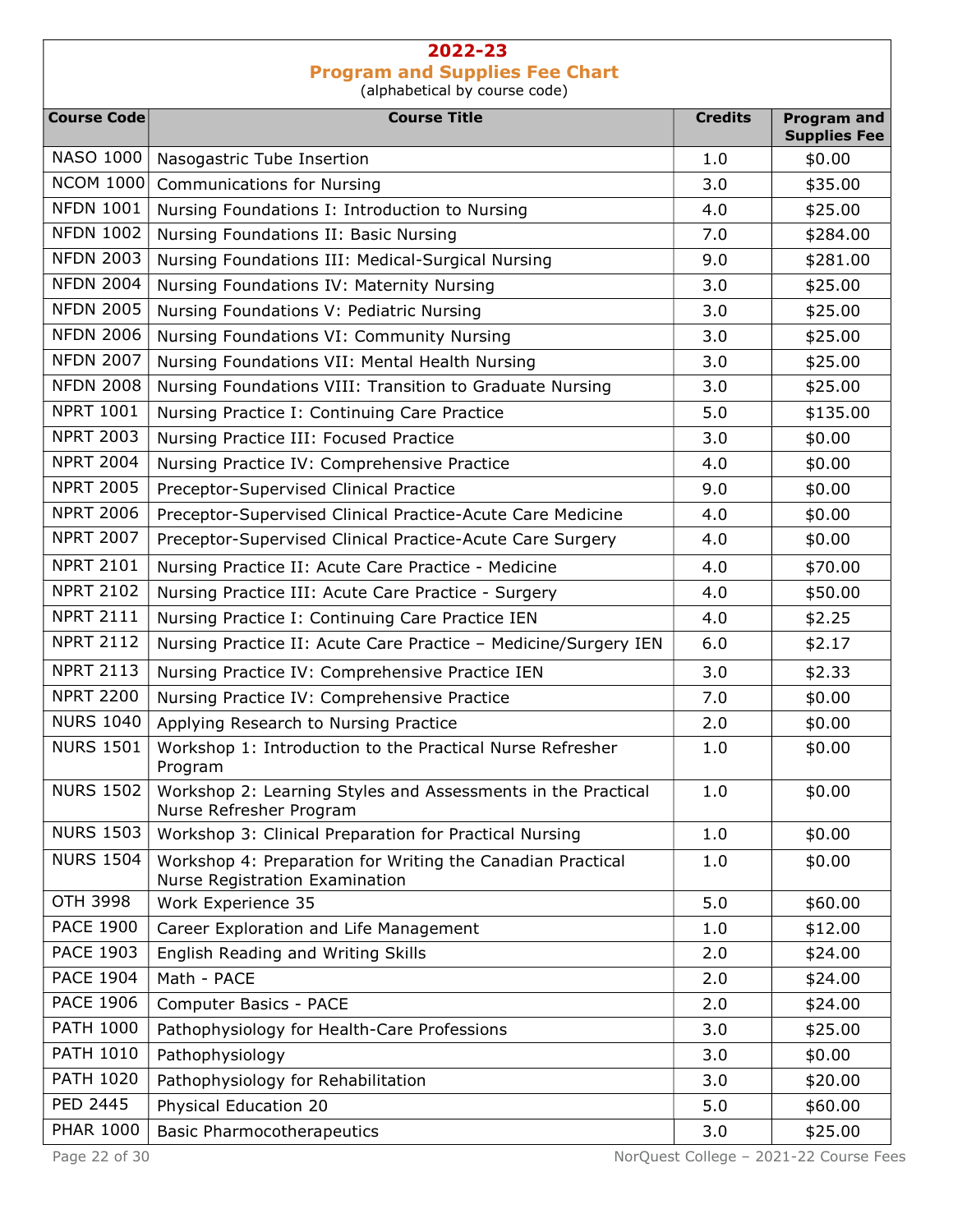| <b>Course Code</b> | <b>Course Title</b>                                                     | <b>Credits</b> | <b>Program and</b>  |
|--------------------|-------------------------------------------------------------------------|----------------|---------------------|
| <b>PHRM 1000</b>   |                                                                         |                | <b>Supplies Fee</b> |
| <b>PHRM 1001</b>   | Introduction to Pharmacy Practice<br><b>Pharmaceutical Calculations</b> | 3.0<br>3.0     | \$25.00<br>\$25.00  |
| <b>PHRM 1002</b>   |                                                                         | 3.0            |                     |
| <b>PHRM 1003</b>   | Pharmacy Law and Ethics<br>Pharmacotherapeutics I                       | 3.0            | \$25.00<br>\$25.00  |
| <b>PHRM 1004</b>   | Professional Practice for Pharmacy Technicians                          |                |                     |
| <b>PHRM 1005</b>   |                                                                         | 3.0            | \$101.50            |
| <b>PHRM 1010</b>   | Professional Practice for Pharmacy Technicians                          | 2.0            | \$166.00            |
|                    | Community Prescription Processing Lab                                   | 3.0            | \$115.00            |
| <b>PHRM 1011</b>   | Community Prescription Processing Lab                                   | 6.0            | \$147.00            |
| <b>PHRM 1013</b>   | Pharmacotherapeutics II                                                 | 3.0            | \$25.00             |
| <b>PHRM 1020</b>   | <b>Community Pharmacy Practice</b>                                      | 3.0            | \$35.00             |
| <b>PHRM 1030</b>   | Community Pharmacy Lab                                                  | 6.0            | \$140.00            |
| <b>PHRM 1040</b>   | Compounding Lab                                                         | 3.0            | \$140.00            |
| <b>PHRM 1041</b>   | Compounding Lab                                                         | 4.0            | \$182.00            |
| <b>PHRM 2006</b>   | Medication Safety and Risk Management                                   | 3.0            | \$30.00             |
| <b>PHRM 2007</b>   | Integrated Skills for Pharmacy Technicians                              | 3.0            | \$75.00             |
| <b>PHRM 2008</b>   | Non-Prescription and Complementary Therapies                            | 3.0            | \$55.00             |
| <b>PHRM 2010</b>   | Institutional Prescription Processing Lab                               | 3.0            | \$45.00             |
| <b>PHRM 2020</b>   | <b>Institutional Pharmacy Practice</b>                                  | 3.0            | \$5.00              |
| <b>PHRM 2022</b>   | <b>Institutional Pharmacy Practice</b>                                  | 4.0            | \$70.00             |
| <b>PHRM 2030</b>   | <b>Institutional Pharmacy Lab</b>                                       | 4.0            | \$85.00             |
| <b>PHRM 2040</b>   | Sterile Products Lab                                                    | 3.0            | \$170.00            |
| <b>PHRM 2050</b>   | Sterile Products Lab                                                    | 4.0            | \$384.00            |
| <b>PHRM 2101</b>   | <b>Community Practicum</b>                                              | 4.0            | \$22.00             |
| <b>PHRM 2102</b>   | <b>Institutional Practicum</b>                                          | 4.0            | \$22.00             |
| <b>PHRM 2201</b>   | <b>Community Practicum</b>                                              | 5.0            | \$7.00              |
|                    | PHRM 2202   Institutional Practicum                                     | 5.0            | \$7.00              |
| <b>PHYS 3300</b>   | Physics 030                                                             | 5.0            | \$60.00             |
| <b>PLSC 1001</b>   | Introduction to the Canadian Judicial System                            | 3.0            | \$0.00              |
| <b>PLSC 1005</b>   | Security Management and Loss Prevention                                 | 3.0            | \$0.00              |
| <b>POLS 1000</b>   | An Introduction to Government and Politics                              | 3.0            | \$0.00              |
| <b>POLS 1010</b>   | Canadian Politics: Institutions and Issues                              | 3.0            | \$0.00              |
| <b>PPRT 1100</b>   | Policing and Security Practicum                                         | 3.0            | \$0.00              |
| <b>PPRT 1101</b>   | Law Enforcement Practicum                                               | 4.0            | \$0.00              |
| <b>PPRT 2001</b>   | Physical Therapy Assistant: Community Practicum                         | 8.0            | \$9.00              |
| <b>PPRT 2002</b>   | Physical Therapy Assistant: Hospital/Continuing Care Practicum          | 8.0            | \$13.00             |
| <b>PPRT 2003</b>   | OTA/PTA Practicum I                                                     | 3.0            | \$12.00             |
| <b>PPRT 2004</b>   | OTA/PTA Practicum II                                                    | 5.0            | \$12.00             |
| <b>PPRT 2005</b>   | Recreation Therapy Assistant Practicum                                  | 4.0            | \$12.00             |
| <b>PPRT 2006</b>   | Speech-Language Pathology Assistant Practicum                           | 4.0            | \$12.00             |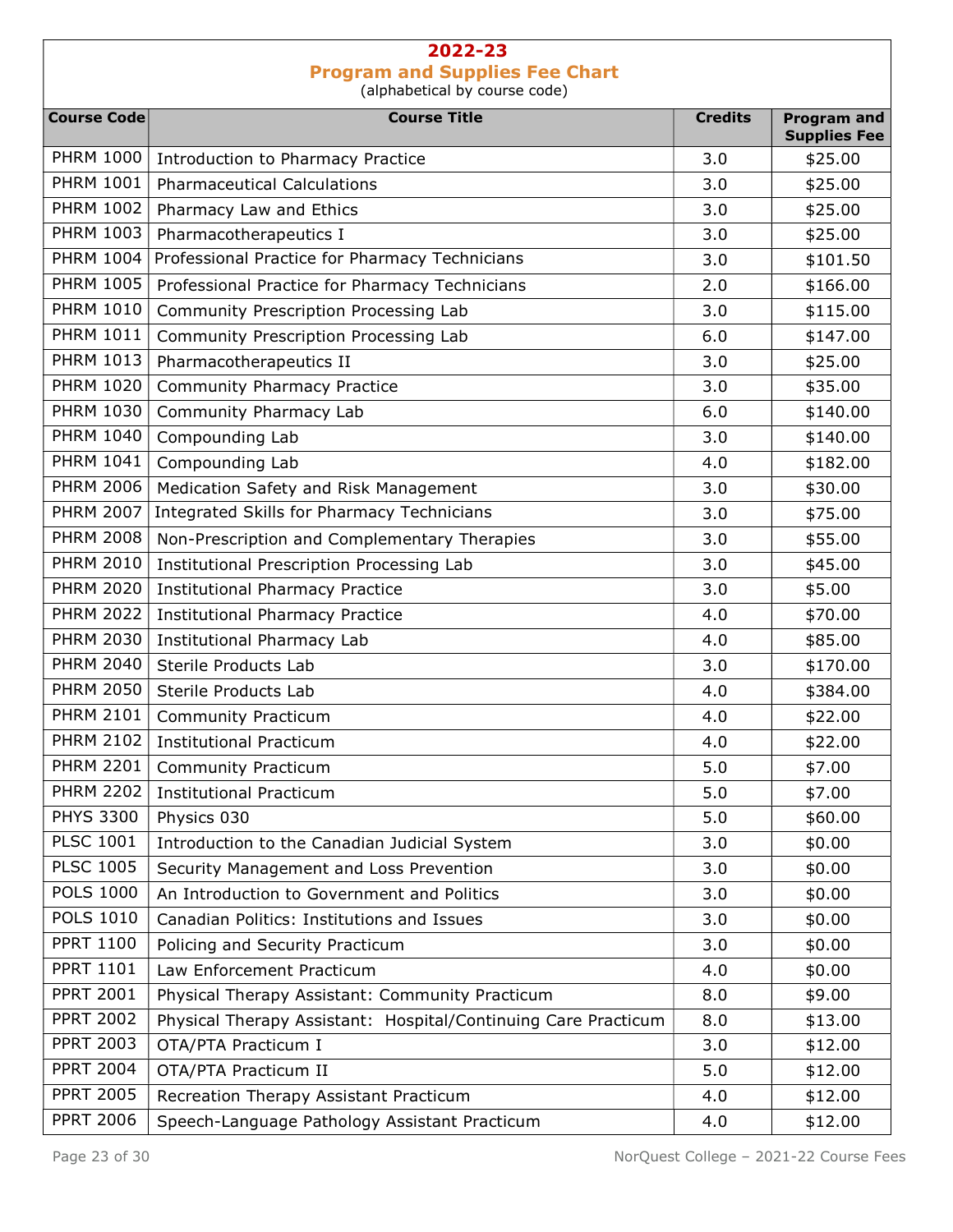| <b>Course Code</b> | <b>Course Title</b>                                           | <b>Credits</b> | <b>Program and</b>  |
|--------------------|---------------------------------------------------------------|----------------|---------------------|
| <b>PPRT 2007</b>   |                                                               |                | <b>Supplies Fee</b> |
| <b>PSYC 1040</b>   | OTA/PTA Practicum III                                         | 5.0            | \$12.00             |
| <b>PSYC 1050</b>   | Introduction to Psychology                                    | 3.0            | \$0.00              |
|                    | Foundations of Human Behaviour                                | 3.0            | \$0.00              |
| <b>PSYC 1060</b>   | Psychology for Health-Care Professionals                      | 3.0            | \$0.00              |
| <b>PSYC 2010</b>   | Developmental Psychology: Human Life Span                     | 3.0            | \$0.00              |
| <b>PSYC 2100</b>   | <b>Human Sexuality</b>                                        | 3.0            | \$0.00              |
| <b>PSYC 2353</b>   | Psychology of Aging                                           | 3.0            | \$20.00             |
| <b>PSYC 2450</b>   | Abnormal Psychology- Psychiatric Conditions and Interventions | 3.0            | \$0.00              |
| <b>READ 1401</b>   | Reading Level 4                                               | 5.0            | \$95.00             |
| <b>READ 1402</b>   | Reading Level 4B                                              | 5.0            | \$95.00             |
| <b>READ 1501</b>   | Reading Level 5                                               | 5.0            | \$95.00             |
| <b>READ 1502</b>   | Reading Level 5B                                              | 5.0            | \$95.00             |
| <b>READ 1601</b>   | Reading Level 6                                               | 5.0            | \$95.00             |
| <b>READ 1930</b>   | Academic Reading                                              | 4.0            | \$48.00             |
| <b>READ 1931</b>   | <b>Academic Reading</b>                                       | 5.0            | \$60.00             |
| <b>READ 9089</b>   | Reading 089                                                   | 3.0            | \$36.00             |
| <b>REC 3140</b>    | Sport and Societytrdc                                         | 1.0            | \$12.00             |
| <b>RHAB 1001</b>   | Introduction to Rehabilitation                                | 3.0            | \$50.00             |
| <b>RPRT 1000</b>   | Therapeutic Recreation Community Field Placement              | 3.0            | \$10.00             |
| <b>RPRT 1001</b>   | Therapeutic Recreation: Practicum I                           | 11.0           | \$10.00             |
| <b>RPRT 2000</b>   | Therapeutic Recreation Practicum                              | 7.0            | \$10.00             |
| <b>RPRT 2001</b>   | Therapeutic Recreation Practicum II                           | 11.0           | \$10.00             |
| <b>SCN 1270</b>    | Science 10                                                    | 5.0            | \$60.00             |
| <b>SCN 2231</b>    | Biology 20                                                    | 5.0            | \$60.00             |
| <b>SCN 2796</b>    | Chemistry 20                                                  | 5.0            | \$60.00             |
| <b>SCN 2797</b>    | Physics 20                                                    | 5.0            | \$60.00             |
| <b>SCN 3230</b>    | Biology 30                                                    | 5.0            | \$60.00             |
| <b>SCN 3796</b>    | Chemistry 30                                                  | 5.0            | \$60.00             |
| <b>SCN 3797</b>    | Physics 30                                                    | 5.0            | \$60.00             |
| <b>SCNC 1000</b>   | Apprenticeship Prep Science                                   | 8.0            | \$97.60             |
| <b>SCNC 1001</b>   | Apprenticeship Prep Science-Lab                               | 6.0            | \$73.20             |
| <b>SCNC 1800</b>   | Academic Science                                              | 5.0            | \$60.00             |
| <b>SCNC 3300</b>   | Science 030                                                   | 5.0            | \$60.00             |
| <b>SETT 1000</b>   | Introduction to Settlement Work I: Global Context             | 3.0            | \$60.00             |
| <b>SETT 1010</b>   | Introduction to Settlement Work II: Local Context             | 3.0            | \$60.00             |
| <b>SETT 1020</b>   | Settlement Studies Practicum I Seminar                        | 3.0            | \$60.00             |
| <b>SETT 1025</b>   | Settlement Studies Practicum I                                | 4.0            | \$110.00            |
| <b>SETT 1030</b>   | Family Dynamics in Settlement Work                            | 3.0            | \$60.00             |
| <b>SETT 1040</b>   | Determining Client Needs                                      | 3.0            | \$60.00             |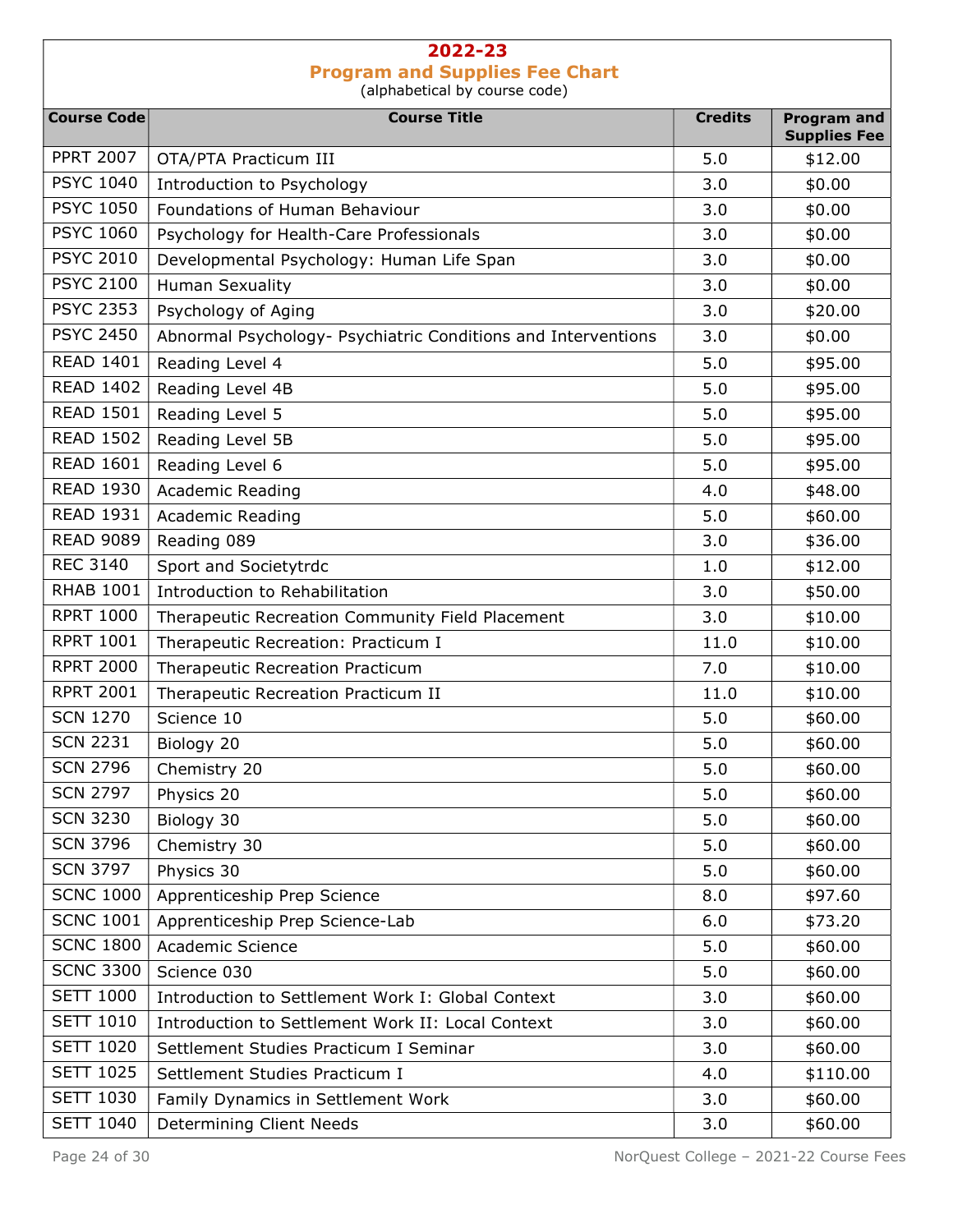| <b>Course Code</b> | <b>Course Title</b>                                  | <b>Credits</b> | <b>Program and</b>  |
|--------------------|------------------------------------------------------|----------------|---------------------|
| <b>SETT 2000</b>   |                                                      |                | <b>Supplies Fee</b> |
| <b>SETT 2010</b>   | Social Policy in Settlement Work                     | 3.0            | \$60.00             |
| <b>SETT 2020</b>   | Community Development and Human Rights               | 3.0            | \$60.00             |
| <b>SETT 2025</b>   | Settlement Studies Practicum II Seminar              | 3.0            | \$60.00             |
|                    | Settlement Studies Practicum II                      | 4.0            | \$110.00            |
| <b>SETT 2030</b>   | Intercultural Perspectives on Leadership             | 3.0            | \$60.00             |
| <b>SETT 2040</b>   | Culture, Gender, and Sexuality                       | 3.0            | \$60.00             |
| <b>SETT 2050</b>   | <b>Strength-Based Practices</b>                      | 3.0            | \$60.00             |
| <b>SETT 2060</b>   | Anti-Oppressive Practice and Reconciliation          | 3.0            | \$60.00             |
| <b>SETT 2070</b>   | Social Contexts in Settlement and Intercultural Work | 3.0            | \$60.00             |
| <b>SETT 2080</b>   | Self-Care in the Human Services                      | 3.0            | \$60.00             |
| <b>SKIL 1000</b>   | Applied Mathematics and Document Use                 | 2.0            | \$0.00              |
| <b>SKIL 1005</b>   | Interpersonal and Intercultural Skills               | 2.0            | \$0.00              |
| <b>SKIL 1010</b>   | Job Safety Skills                                    | 1.0            | \$0.00              |
| <b>SKIL 1015</b>   | <b>Employment Preparation I</b>                      | 2.0            | \$0.00              |
| <b>SKIL 1020</b>   | Computer Literacy                                    | 1.0            | \$0.00              |
| <b>SKIL 1025</b>   | Job Skills                                           | 6.0            | \$0.00              |
| <b>SKIL 1030</b>   | Work Experience I - S4E                              | 7.0            | \$0.00              |
| <b>SKIL 1035</b>   | Work Experience II - S4E                             | 7.0            | \$0.00              |
| <b>SKIL 1050</b>   | Literacy and Essential Skills Exploration            | 5.0            | \$100.00            |
| <b>SKIL 1051</b>   | Study and Job Skills                                 | 3.0            | \$60.00             |
| <b>SKIL 1052</b>   | <b>Essential Skills Preparation</b>                  | 5.0            | \$100.00            |
| <b>SKIL 1053</b>   | Preparation for Humanities                           | 5.0            | \$100.00            |
| <b>SKIL 1054</b>   | <b>Communicating for Success</b>                     | 3.0            | \$60.00             |
| <b>SKIL 1055</b>   | Preparation for Math and Science                     | 3.0            | \$60.00             |
| <b>SKIL 1150</b>   | Reading and Writing - Introduction                   | 4.0            | \$80.00             |
| <b>SKIL 1151</b>   | Applied Numeracy - Introduction                      | 4.0            | \$80.00             |
| <b>SKIL 1152</b>   | Learning for Life                                    | 4.0            | \$80.00             |
| <b>SKIL 1153</b>   | LES Options - Introduction                           | 2.0            | \$40.00             |
| <b>SKIL 1156</b>   | <b>Community Connections</b>                         | 2.0            | \$40.00             |
| <b>SKIL 1250</b>   | Reading and Writing - Advanced                       | 4.0            | \$80.00             |
| <b>SKIL 1251</b>   | Applied Numeracy - Advanced                          | 4.0            | \$80.00             |
| <b>SKIL 1252</b>   | Communication and Collaboration                      | 4.0            | \$80.00             |
| <b>SKIL 1253</b>   | LES Options - Advanced                               | 2.0            | \$40.00             |
| <b>SKIL 1256</b>   | Community Leadership                                 | 2.0            | \$40.00             |
| <b>SKIL 1310</b>   | Gaining Skills for Academics and Employment          | 3.0            | \$36.00             |
| <b>SKIL 1350</b>   | Work Experience                                      | 10.0           | \$800.00            |
| <b>SKIL 1401</b>   | Success Skills 4                                     | 4.0            | \$76.00             |
| <b>SKIL 1402</b>   | Success Skills 4B                                    | 4.0            | \$76.00             |
| <b>SKIL 1501</b>   | Success Skills 5                                     | 4.0            | \$76.00             |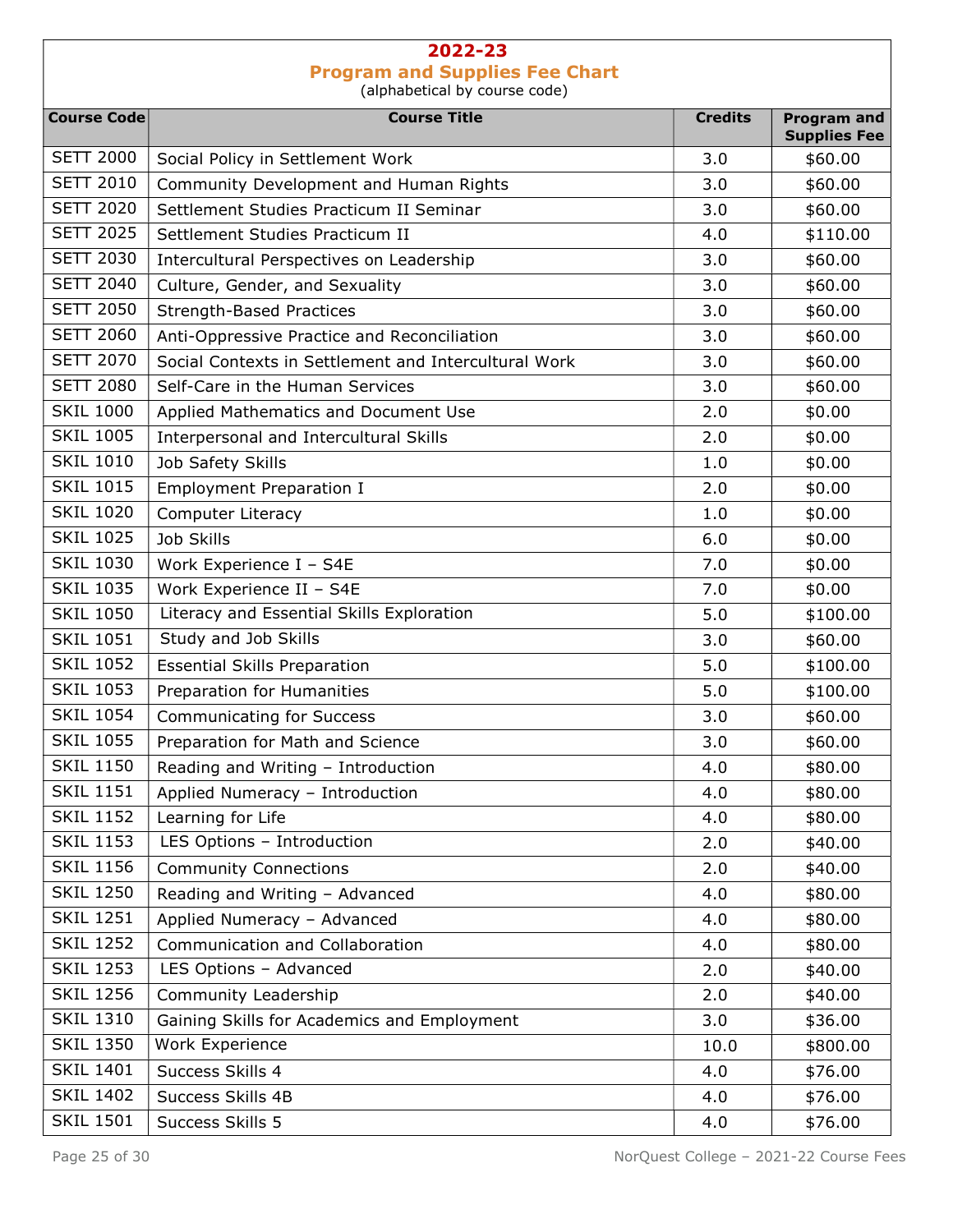| <b>Course Code</b>    | <b>Course Title</b>                                                                    | <b>Credits</b> | <b>Program and</b>  |
|-----------------------|----------------------------------------------------------------------------------------|----------------|---------------------|
|                       |                                                                                        |                | <b>Supplies Fee</b> |
| <b>SKIL 1502</b>      | Success Skills 5B                                                                      | 4.0            | \$76.00             |
| <b>SKIL 1601</b>      | Academic Skills 6                                                                      | 4.0            | \$76.00             |
| <b>SKIL 1602</b>      | Introduction to Social Studies                                                         | 4.0            | \$76.00             |
| <b>SKSS 1000</b>      | <b>Foundations of Academic Success</b>                                                 | 5.0            | \$60.00             |
| <b>SOCI 1000</b>      | Introduction to the Study of Society                                                   | 3.0            | \$0.00              |
| <b>SOCI 1002</b>      | Addictions and Suicide Prevention                                                      | 3.0            | \$0.00              |
| <b>SOCI 2025</b>      | Criminology                                                                            | 3.0            | \$0.00              |
| <b>SOCI 2373</b>      | Sociology of Death and Dying                                                           | 3.0            | \$0.00              |
| SOIS 1000             | Social Issues: Models and Practices of Helping from an Anti-<br>Oppressive Perspective | 3.0            | \$0.00              |
| SOST 1101             | Social Studies 010-1                                                                   | 5.0            | \$60.00             |
| SOST 1102             | Social Studies 010-2                                                                   | 5.0            | \$60.00             |
| <b>SOST 2201</b>      | Social Studies 020-1                                                                   | 5.0            | \$60.00             |
| <b>SOST 2202</b>      | Social Studies 020-2                                                                   | 5.0            | \$60.00             |
| <b>SOST 3301</b>      | Social Studies 030-1                                                                   | 5.0            | \$60.00             |
| SOST 3302             | Social Studies 030-2                                                                   | 5.0            | \$60.00             |
| SOWK 1010             | Introduction to Social Work                                                            | 3.0            | \$10.00             |
|                       | SOWK 1020 The Helping Process                                                          | 3.0            | \$10.00             |
| SOWK 1023             | Social Work Field Education Laboratory I                                               | 2.0            | \$10.00             |
|                       | SOWK 1024 Social Work Field Education Laboratory II                                    | 2.0            | \$10.00             |
| SOWK 1025             | Social Work Practicum I                                                                | 5.0            | \$10.00             |
| SOWK 1026 Practicum I |                                                                                        | 4.0            | \$10.00             |
| <b>SOWK 1027</b>      | Practicum II                                                                           | 3.0            | \$10.00             |
|                       | SOWK 1030 Assessment and Interviewing                                                  | 3.0            | \$35.00             |
|                       | SOWK 1040 Models and Practice from an Anti-Oppressive Perspective                      | 3.0            | \$10.00             |
|                       | SOWK 1100 Social Work Practicum I                                                      | 7.0            | \$10.00             |
| <b>SOWK 2010</b>      | <b>Community Development</b>                                                           | 3.0            | \$10.00             |
|                       | SOWK 2020 Social Work with Groups                                                      | 3.0            | \$10.00             |
|                       | SOWK 2023 Social Work Field Education Laboratory III                                   | 2.0            | \$10.00             |
| SOWK 2024             | Social Work Field Education Laboratory IV                                              | 2.0            | \$10.00             |
| SOWK 2025             | Social Work Practicum II                                                               | 5.0            | \$10.00             |
| SOWK 2026             | Practicum III                                                                          | 4.0            | \$10.00             |
| <b>SOWK 2027</b>      | Practicum IV                                                                           | 3.0            | \$10.00             |
| SOWK 2030             | Social Work with Families                                                              | 3.0            | \$10.00             |
| <b>SOWK 2040</b>      | Social Policy                                                                          | 3.0            | \$10.00             |
| <b>SOWK 2050</b>      | Mental Health: A Multicultural Perspective                                             | 3.0            | \$10.00             |
| SOWK 2060             | Violence and Addictions: Issues in Social Work                                         | 3.0            | \$10.00             |
| SOWK 2070             | Social Work in Organizations                                                           | 3.0            | \$60.00             |
| <b>SOWK 2100</b>      | Social Work Practicum II                                                               | 7.0            | \$35.00             |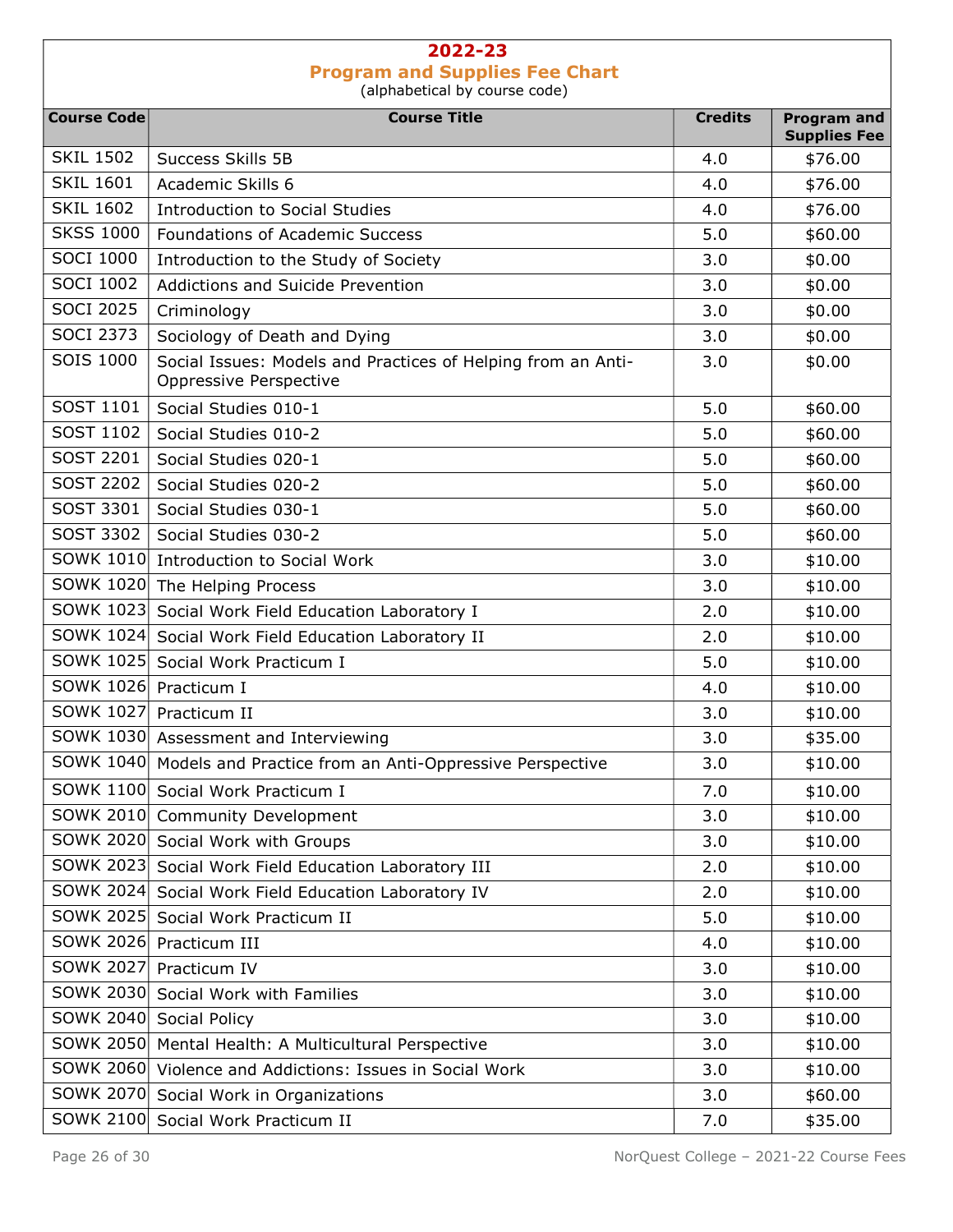| <b>Course Code</b> | <b>Course Title</b>                                                                  | <b>Credits</b> | <b>Program and</b><br><b>Supplies Fee</b> |
|--------------------|--------------------------------------------------------------------------------------|----------------|-------------------------------------------|
| <b>SSN 1154</b>    | Aboriginal Studies 10                                                                | 5.0            | \$60.00                                   |
| <b>SSN 2154</b>    | Aboriginal Studies 20                                                                | 5.0            | \$60.00                                   |
| <b>SSN 3154</b>    | Aboriginal Studies 30                                                                | 5.0            | \$60.00                                   |
| <b>SST 1771</b>    | Social Studies 10-1                                                                  | 5.0            | \$60.00                                   |
| <b>SST 1772</b>    | Social Studies 10-2                                                                  | 5.0            | \$60.00                                   |
| <b>SST 2771</b>    | Social Studies 20-1                                                                  | 5.0            | \$60.00                                   |
| <b>SST 2772</b>    | Social Studies 20-2                                                                  | 5.0            | \$60.00                                   |
| <b>SST 3771</b>    | Social Studies 30-1                                                                  | 5.0            | \$60.00                                   |
| <b>SST 3772</b>    | Social Studies 30-2                                                                  | 5.0            | \$60.00                                   |
| <b>STAT 1151</b>   | Statistics I                                                                         | 3.0            | \$0.00                                    |
| <b>SWPR 1025</b>   | Social Work Practicum I                                                              | 6.0            | \$0.00                                    |
| <b>SWPR 2025</b>   | Social Work Practicum II                                                             | 6.0            | \$0.00                                    |
| <b>TEAL 1000</b>   | Teaching and Learning in EAL Contexts                                                | 3.0            | \$19.44                                   |
| <b>TEAL 1001</b>   | Pedagogical Grammar                                                                  | 3.0            | \$19.44                                   |
| <b>TEAL 1002</b>   | Phonology and Morphology                                                             | 3.0            | \$19.44                                   |
| <b>TEAL 1003</b>   | Reading and Writing                                                                  | 3.0            | \$19.44                                   |
| <b>TEAL 1004</b>   | Listening and Speaking                                                               | 3.0            | \$19.44                                   |
| <b>TEAL 1005</b>   | Critical Issues in TEAL                                                              | 3.0            | \$19.44                                   |
| <b>TEAL 1006</b>   | Applied Project                                                                      | 3.0            | \$19.44                                   |
| <b>TEAL 1007</b>   | Field Placement                                                                      | 3.0            | \$19.44                                   |
| <b>TEAL 1008</b>   | K-12 EAL Contexts                                                                    | 3.0            | \$19.44                                   |
| <b>TEAL 1009</b>   | Settlement in Canada                                                                 | 3.0            | \$19.44                                   |
| <b>TEAL 1010</b>   | English as a Foreign Language (EFL) Contexts                                         | 3.0            | \$19.44                                   |
| <b>TEAL 1011</b>   | <b>Essential Skills</b>                                                              | 3.0            | \$19.44                                   |
| <b>THPR 1100</b>   | <b>Therapeutic Mobility</b>                                                          | 3.0            | \$35.00                                   |
| <b>THPR 1101</b>   | Therapeutic Cardiopulmonary and Preventative Care                                    | 3.0            | \$30.00                                   |
| <b>THPR 1102</b>   | Occupational Therapy Theories and Foundations of Physical<br>Medicine for Assistants | 3.0            | \$57.00                                   |
| <b>THPR 1103</b>   | <b>Therapeutic Modalities</b>                                                        | 3.0            | \$30.00                                   |
| <b>THPR 1104</b>   | Therapeutic Range of Motion and Outcome Measures                                     | 3.0            | \$15.00                                   |
| <b>THPR 1105</b>   | Therapeutic Exercise                                                                 | 3.0            | \$40.00                                   |
| <b>THPR 2006</b>   | Occupational Therapy Assistant Foundations                                           | 3.0            | \$0.00                                    |
| <b>THPR 2007</b>   | Occupational Therapy Assistant Skills                                                | 3.0            | \$0.00                                    |
| <b>THPR 2008</b>   | Introduction to Interdisciplinary Care - Theory                                      | 3.0            | \$30.00                                   |
| <b>THPR 2009</b>   | Introduction to Interdisciplinary Care - Lab                                         | 3.0            | \$100.00                                  |
| <b>THPR 2010</b>   | Integrated care across the lifespan                                                  | 3.0            | \$0.00                                    |
| <b>THPR 2015</b>   | Therapeutic Cardiopulmonary and Preventative Care - Theory                           | 2.0            | \$10.00                                   |
| <b>THPR 2016</b>   | Therapeutic Cardiopulmonary and Preventative Care - Lab                              | 1.0            | \$25.00                                   |
| <b>THPR 2017</b>   | Therapeutic Range of Motion and Outcome Measures -Theory                             | 1.0            | \$10.00                                   |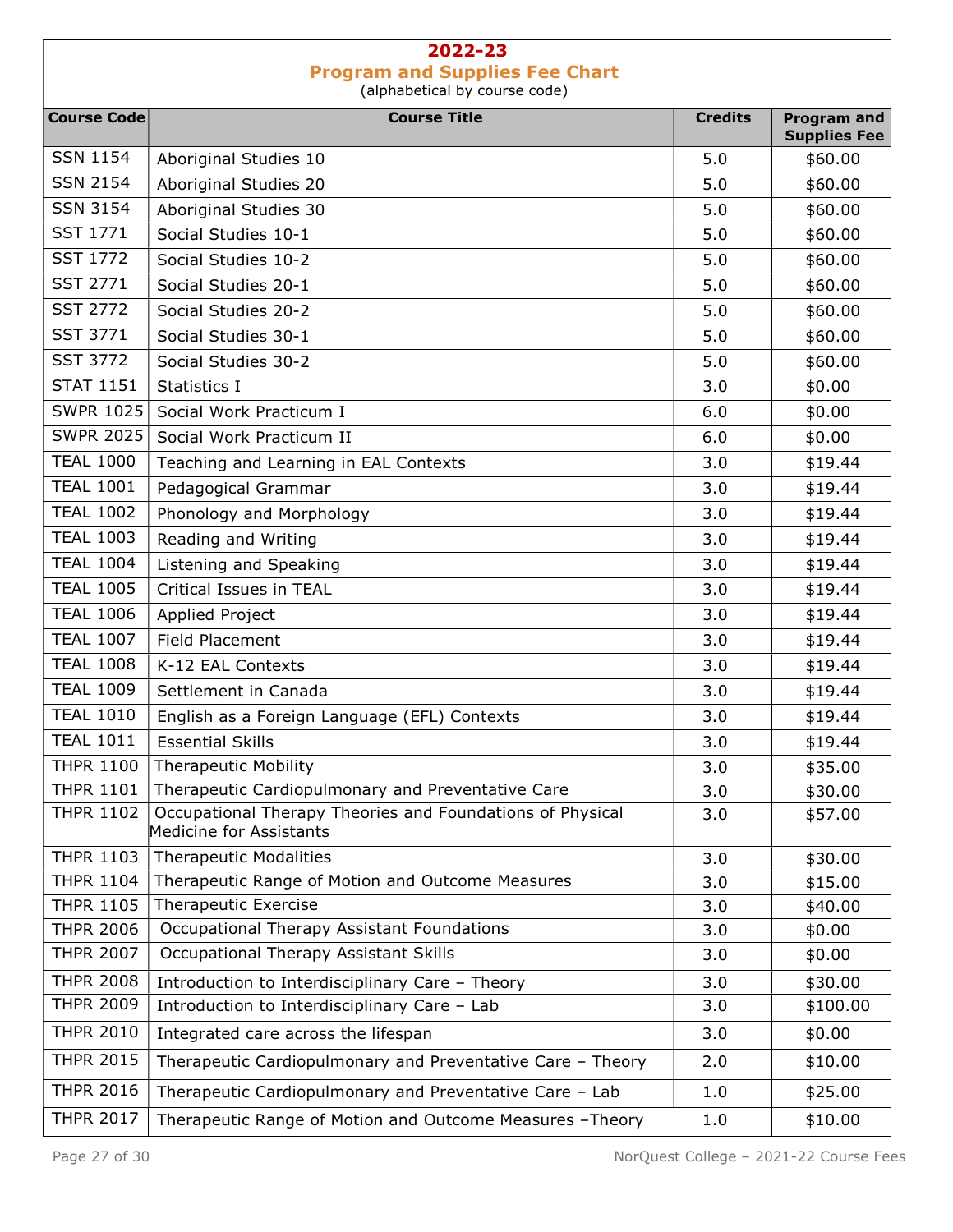Course Code **Course Course Title** Course Title **Course Course Course Account Course Course Account** Credits Program and Supplies Fee THPR 2018 Therapeutic Range of Motion and Outcome Measures – Lab  $\vert$  2.0  $\vert$  \$25.00 THPR 2019 Therapeutic Mobility – Theory 2.0  $\vert$  2.0  $\vert$  \$10.00 THPR 2020 Therapeutic Mobility – Lab  $\vert$  1.0  $\vert$  \$61.00 THPR 2021 Therapeutic Modalities – Theory 2.0  $\vert$  2.0  $\vert$  \$10.00 THPR 2022 Therapeutic Modalities – Lab  $\vert$  1.0  $\vert$  \$25.00 THPR 2023 Therapeutic Exercise – Theory 2.0  $\vert$  2.0 \$10.00 THPR 2024 Therapeutic Exercise – Lab  $\vert$  1.0  $\vert$  \$30.00 THPR 2025 | Occupational Therapy Theories and Foundations of Physical Medicine for Assistants – Theory 2.0 \$10.00 THPR 2026 | Occupational Therapy Theories and Foundations of Physical Medicine for Assistants – Lab  $1.0$   $$50.00$ THPR 2027 Occupational Therapy Foundations of Mental Health and Cognition for Assistants  $2.0$   $\downarrow$  \$25.00 THPR 2028 Introduction to Speech and Communication Disorders – Theory  $\vert$  2.0  $\vert$  \$10.00 THPR 2029 Introduction to Speech and Communication Disorders – Lab  $\vert$  1.0  $\vert$  \$25.00 THPR 2030 Introduction to Language and Swallowing Disorders – Theory  $\vert$  2.0  $\vert$  \$10.00 THPR 2031 Introduction to Language and Swallowing Disorders – Lab  $\vert$  1.0  $\vert$  \$25.00 THPR 2032 | Professional Practice for Therapy Assistants 1.0 | \$10.00 THPR 2033 Integrated Care Across the Lifespan  $\vert$  3.0  $\vert$  \$10.00 THPR 2100 Introduction to Speech and Communication Disorders  $\begin{array}{|l|c|c|c|c|c|c|c|c|} \hline & & & 3.0 & & $50.00 & $50.00 & $50.00 & $50.00 & $50.00 & $50.00 & $50.00 & $50.00 & $50.00 & $50.00 & $50.00 & $50.00 & $50.00 & $50.00 & $50.00 & $50.00 & $50.00 & $50$ THPR 2101 Introduction to Language and Swallowing Disorders  $\begin{array}{|l|}\n\hline\n3.0\n\end{array}$  \$50.00 TPRT 2002 | Pharmacy Technician: Institutional Practicum TPRT 2002 | \$0.00 TRAN 1001 Financial Literacy and Numeracy I 3.0  $\parallel$  3.0  $\parallel$  \$63.90 TRAN 1002 Communication Technology  $\begin{array}{|l} \hline \end{array}$  3.0  $\begin{array}{|l} \hline \end{array}$  \$63.90 TRAN 1003 Employment Preparation 10.0  $\vert$  \$213.00 TRAN 1004 Recreation and Community Living I 5.0 5.0 \$106.50 TRAN 1005 Human Relations I 6.0  $\,$  \$127.80 TRAN 1011 | Financial Literacy and Numeracy II 2.0 | \$42.60 TRAN  $1012$  Career Management 3.0 \$63.90 TRAN 1014 Recreation and Community Living II  $\vert$  2.0  $\vert$  \$42.60 TRAN  $1015$  Human Relations II 3.0  $\parallel$  3.0  $\parallel$  \$63.90 TRAN 1018 | Work Experience I 5.0 | \$106.50 TRAN 1019 | Work Experience II 5.0 | \$106.50 TRAN 1040 Finance and Life Management Skills I – TVP  $\vert$  3.0  $\vert$  \$100.00 TRDC 1001 Therapeutic Recreation: Program Planning and Implementation  $\vert$  3.0  $\vert$  \$45.00 TRDC 1002 Therapeutic Recreation: Program Evaluation and Documentation  $\vert$  3.0  $\vert$  \$192.00 TRDC 1003 Therapeutic Recreation: Preparation for Practice 1.0 1.0 \$0.00 TRDC 1004 Therapeutic Recreation: Community Service Learning I 1.0  $\vert$  \$10.00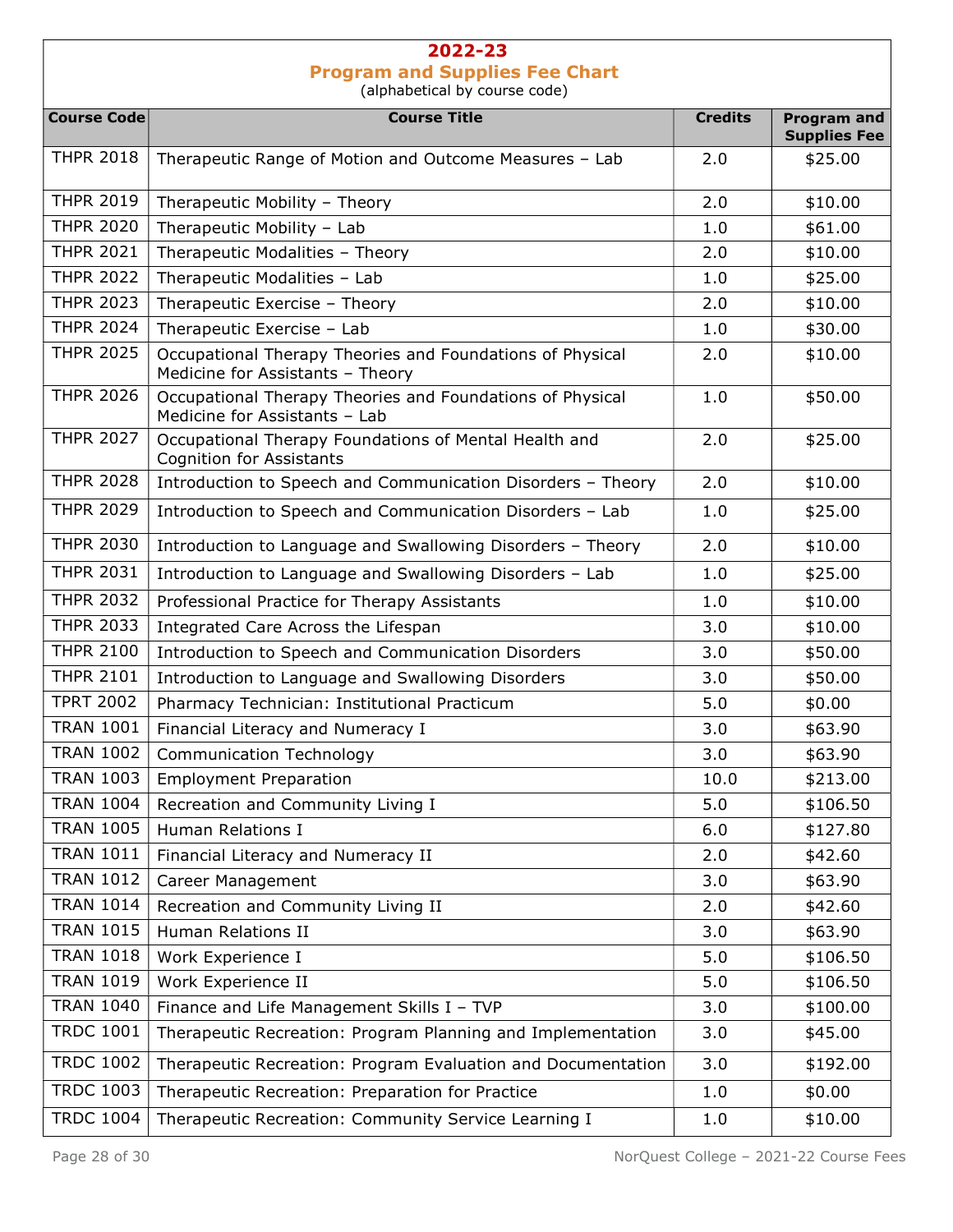|                    | aiphabetical by coarse coac)                                                        |                |                                           |
|--------------------|-------------------------------------------------------------------------------------|----------------|-------------------------------------------|
| <b>Course Code</b> | <b>Course Title</b>                                                                 | <b>Credits</b> | <b>Program and</b><br><b>Supplies Fee</b> |
| <b>TRDC 1007</b>   | Therapeutic Recreation: Community Service Learning II                               | 3.0            | \$10.00                                   |
| <b>TRDC 1010</b>   | Therapeutic Recreation: Intervention Programming Theory                             | 4.0            | \$55.00                                   |
| <b>TRDC 1020</b>   | Therapeutic Recreation: Intervention Lab                                            | 2.0            | \$45.00                                   |
| <b>TRDC 2001</b>   | Therapeutic Recreation: Client Assessment                                           | 3.0            | \$75.00                                   |
| <b>TRDC 2002</b>   | Therapeutic Recreation: Program Design                                              | 3.0            | \$60.00                                   |
| <b>TRDC 2003</b>   | Therapeutic Recreation: Evidence Based Program Planning and<br>Facilitation Project | 3.0            | \$0.00                                    |
| <b>TRDC 2005</b>   | Therapeutic Recreation: Intercultural Care Across the Lifespan                      | 3.0            | \$5.00                                    |
| <b>TRDC 2006</b>   | Therapeutic Recreation and Mental Health                                            | 2.0            | \$10.00                                   |
| <b>TRDC 2007</b>   | Therapeutic Recreation: Integrated Practice                                         | 2.0            | \$10.00                                   |
| <b>TRDC 2008</b>   | Therapeutic Recreation: Advanced Lab Skills                                         | 2.0            | \$20.00                                   |
| <b>UCBI 1000</b>   | Urinary Catheterization and Bladder Irrigation                                      | 2.0            | \$0.00                                    |
| <b>UTRN 1001</b>   | University/College Preparation                                                      | 5.0            | \$60.00                                   |
| <b>WCSA 1001</b>   | Wound Care: Using a Standardized Approach                                           | 2.0            | \$0.00                                    |
| <b>WELL 1000</b>   | Wellness Through Leisure                                                            | 3.0            | \$10.00                                   |
| <b>WMST 2010</b>   | Women's and Gender Studies                                                          | 3.0            | \$0.00                                    |
| WORK 1021          | Work Experience I - APR                                                             | 8.0            | \$97.60                                   |
| <b>WORK 1023</b>   | Field Experience for Apprenticeship Prep                                            | 8.0            | \$97.60                                   |
| <b>WRIT 1401</b>   | Writing Level 4                                                                     | 4.0            | \$76.00                                   |
| <b>WRIT 1402</b>   | Writing Level 4B                                                                    | 4.0            | \$76.00                                   |
| <b>WRIT 1501</b>   | Writing Level 5                                                                     | 4.0            | \$76.00                                   |
| <b>WRIT 1502</b>   | Writing Level 5B                                                                    | 4.0            | \$76.00                                   |
| <b>WRIT 1601</b>   | Writing Level 6                                                                     | 4.0            | \$76.00                                   |
| <b>WRIT 1930</b>   | <b>Academic Writing</b>                                                             | 4.0            | \$48.00                                   |
| <b>WRIT 1931</b>   | <b>Academic Writing</b>                                                             | 5.0            | \$60.00                                   |
| <b>YITX 1001</b>   | <b>Foundational Reading</b>                                                         | 3.0            | \$0.00                                    |
| <b>YITX 1002</b>   | <b>Essential Reading</b>                                                            | 3.0            | \$0.00                                    |
| <b>YITX 1003</b>   | <b>Critical Reading</b>                                                             | 3.0            | \$0.00                                    |
| <b>YITX 1011</b>   | <b>Foundational Writing</b>                                                         | 3.0            | \$0.00                                    |
| <b>YITX 1012</b>   | <b>Essential Writing</b>                                                            | 3.0            | \$0.00                                    |
| <b>YITX 1013</b>   | <b>Critical Writing</b>                                                             | 3.0            | \$0.00                                    |
| <b>YITX 1020</b>   | Enhanced Language                                                                   | 1.0            | \$0.00                                    |
| <b>YITX 1031</b>   | <b>Foundational Skills</b>                                                          | 1.0            | \$0.00                                    |
| <b>YITX 1032</b>   | <b>Essential Skills</b>                                                             | 1.0            | \$0.00                                    |
| <b>YITX 1033</b>   | <b>Critical Skills</b>                                                              | 1.0            | \$0.00                                    |
| <b>YITX 1041</b>   | YIT Math 1                                                                          | 1.0            | \$0.00                                    |
| <b>YITX 1042</b>   | YIT Math 2                                                                          | 1.0            | \$0.00                                    |
| <b>YITX 1043</b>   | YIT Math 3                                                                          | 1.0            | \$0.00                                    |
| <b>YITX 1101</b>   | <b>Foundational Reading</b>                                                         | 6.0            | \$0.00                                    |